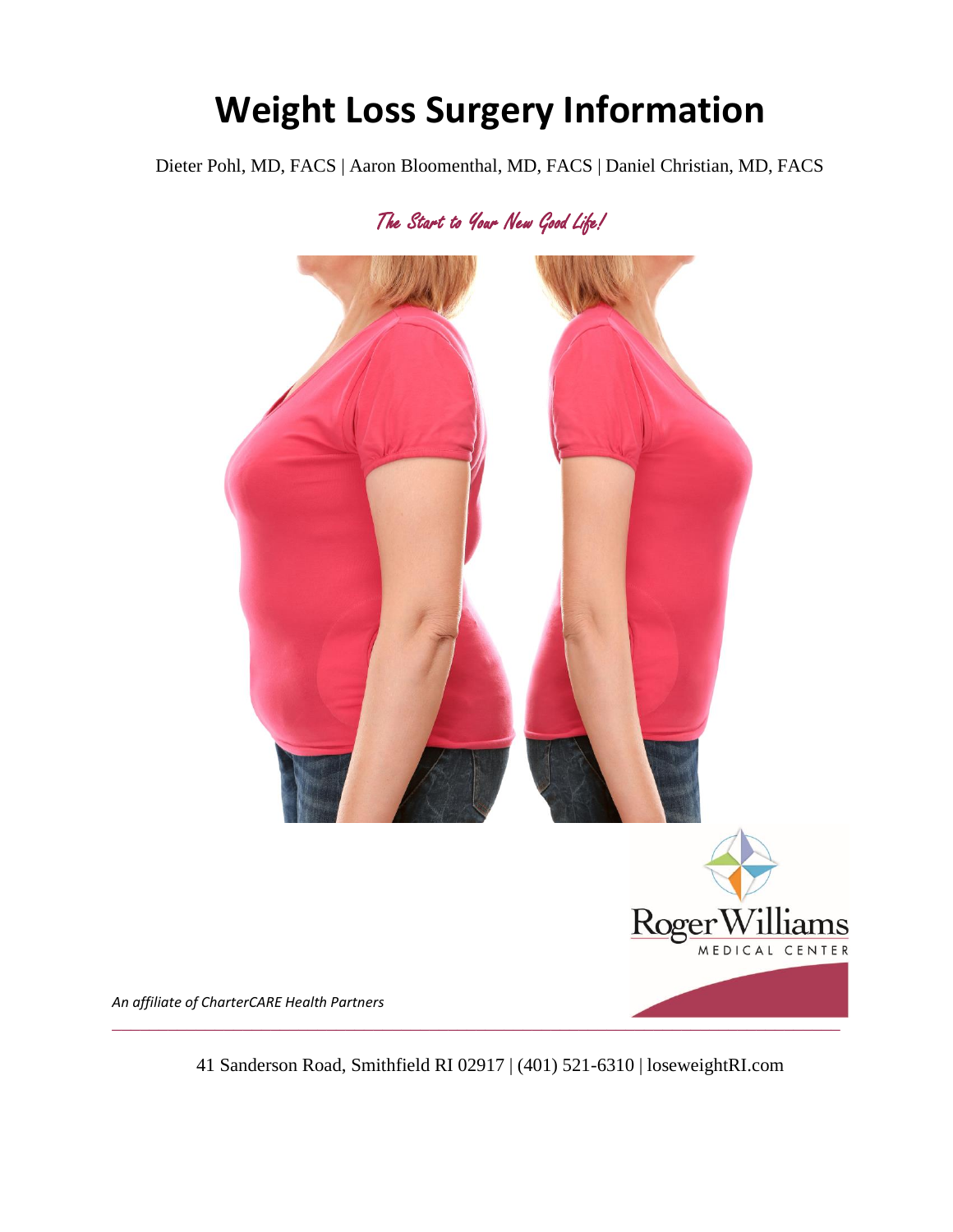#### **TABLE OF CONTENTS**

- Page 2 Who we are (surgeons)
- Page 3 Weight loss surgery introduction
- Page 4 Gastric Bypass and Sleeve Gastrectomy
- Page 5 SADI-S
- Page 6 Pancreatic diversion with duodenal switch
- Page 7 Advantages and disadvantages of the surgeries
- Page 8 Comparison of all weight loss surgeries
- Page 9 Qualifying and paying for surgery
- Page 10 Outpatient evaluations before surgery
- Page 11 How surgery helps with weight loss; Necessary changes
- Page 12 Side effects; Benefits and risks
- Page 13 How to reduce risks
- Page 14 What to expect from hospitalization
- Page 16 Long-range results and expectations
- Page 17 Alcohol and pregnancy after surgery
- Page 18 For family and friends
- Page 19 Weight loss surgery check-list
- Page 20 Preoperative Diet, 2 weeks prior to, and morning of surgery
- Page 21 Hospital experience
- Page 22 Postoperative instructions
- Page 23 Intake guidelines
- Page 24 New way of eating
- Page 26 Diet following surgery
- Page 32 Gastric Bypass diet
- Page 38 Sleeve Gastrectomy, SADI-S and DS diet
- Page 44 General calorie content of foods
- Page 45 Basic food groups, serving sizes and recommended foods
- Page 49 Long-term maintenance for patients 6 months or more after surgery
- Page 50 Successful long-term weight loss and maintenance
- Page 54 Exercise guidelines
- Page 56 Other guidelines
- Page 57 Sample forms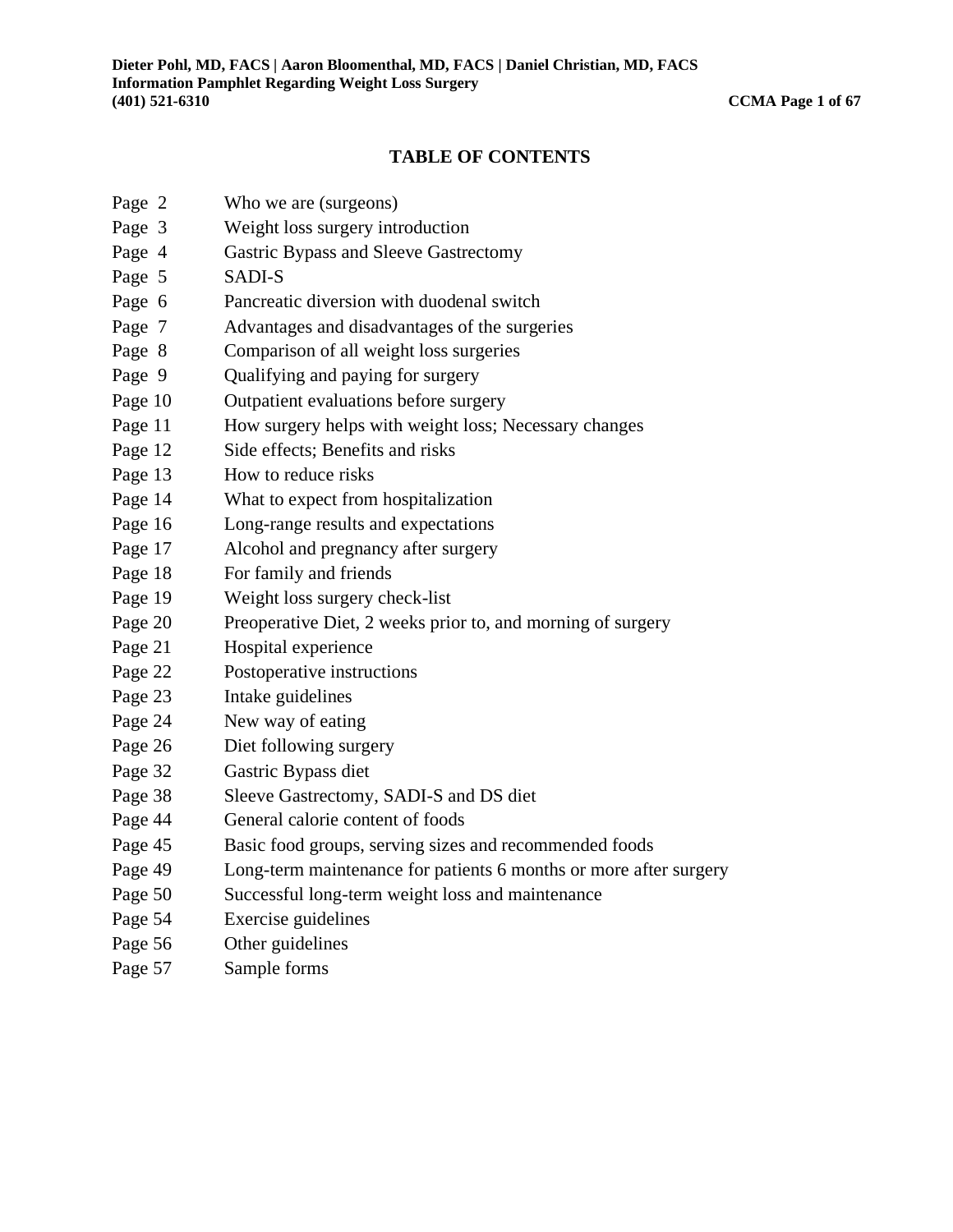#### *AMERICAN COLLEGE OF SURGEONS AND AMERICAN SOCIETY FOR METABOLIC AND BARIATRIC SURGERY ACCREDITED COMPREHENSIVE CENTER SINCE 2005*

#### **WHO WE ARE:**

# **Dieter Pohl, MD, FACS**

Medical School in Germany Residency in Surgery in Germany and New York City Fellowship in Minimally Invasive Surgery at the University of Washington, Seattle

General Surgery Bariatric Surgery, laparoscopic gastric bypass and sleeve gastrectomy. Advanced laparoscopic surgery for gallbladder, groin hernia, abdominal hernia, colon removal, reflux, hiatus hernia, achalasia, spleen, adrenal, and stomach. Cancer Surgery.

### **Aaron Bloomenthal, MD, FACS**

Boston University School of Medicine, MD, 2001 University of Massachusetts General Surgery Residency Program, 2009 Thomas Jefferson University Fellowship in Minimally Invasive and Hepatopancreaticobiliary Surgery, 2010

General Surgery Bariatric Surgery, laparoscopic gastric bypass, sleeve gastrectomy, and revisional surgery. Advanced laparoscopic surgery for diseases of the esophagus, stomach, small intestine, colon, gallbladder, all types of hernias, etc.

# **Daniel Christian, MD, FACS**

Florida State University Medical School, MD, 2012 New Hanover Regional Medical Center Carolinas Medical Center

General Surgery Bariatric Surgery, laparoscopic gastric bypass, sleeve gastrectomy, and revisional surgery. Advanced laparoscopic surgery for diseases of the esophagus, stomach, small intestine, colon, gallbladder, all types of hernias, etc.

> **Roger Williams Medical Center [www.loseweightri.com](http://www.loseweightri.com/)**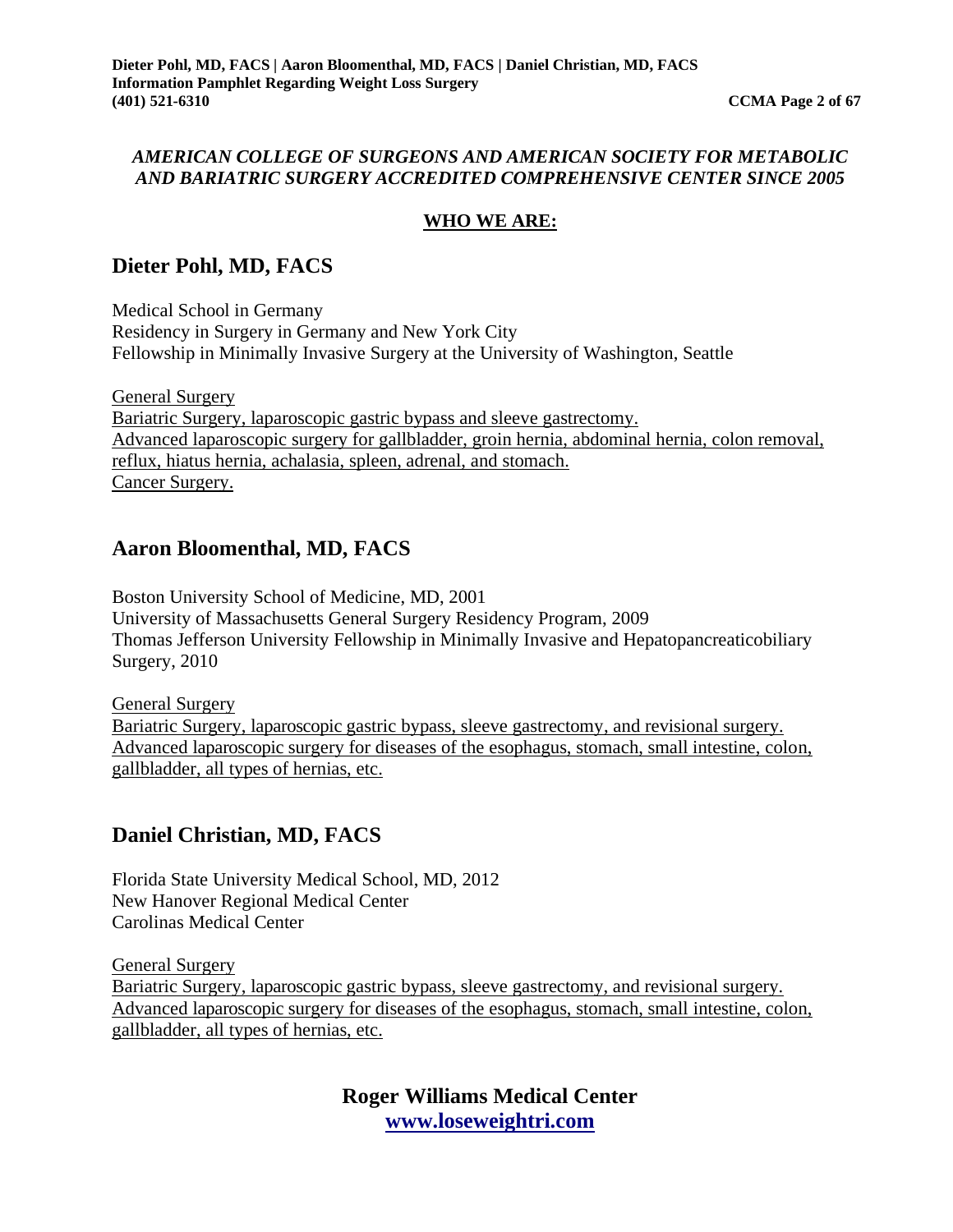#### **INTRODUCTION OF THE WEIGHT LOSS SURGERIES**

You have asked for information about gastric operations for the treatment of obesity. Consequently, your weight must be making it difficult for you to live the kind of lifestyle you desire. Both the medical profession and the general public recognize the fact that the burden of carrying more than twice your normal weight creates numerous health problems that interfere with normal body functions. Being overweight can also cause problems with social and personal relationships, emotional stress, and upheaval.

Diets, for many individuals, have not been successful in taking off and keeping off extra weight. This results in continuous, frustrating attempts and a feeling of failure. Because of the frequency of obesity in our culture, and the greater than 95% failure of sustained weight loss through diet, with or without pills, in patients more than 100 pounds over ideal weight, surgeons have developed gastric operations for the treatment of patients who are extremely overweight. Since 1966, these procedures have helped approximately 80% of the operated patients achieve a healthier body weight.

This booklet will provide you with general facts about gastric bypass, sleeve gastrectomy and SADI-S. It is beyond the scope of this booklet to offer great detail or to answer all your questions. On the contrary, it may create some questions in your mind. Please feel free to ask any questions you may have.

#### **THE DEVELOPMENT OF GASTRIC BYPASS, SLEEVE GASTRECTOMY, SADI-S, DS AND HOW THEY WORK**

In 1966, the first gastric bypass operations were performed at the University of Iowa. Since that time, many variations and modifications to this original gastric bypass have been introduced. They include variations in the method of connecting the small intestine to the upper segment, Roux-Y gastric bypass, then the sleeve gastrectomy, which removes a large part of your stomach completely and leaves a small, long stomach pouch while re-routing the intestines. Now the SADI-S, is a bypass of some of the small intestine with a connection to the duodenum and a sleeve gastrectomy. Also, DS is a sleeve gastrectomy with a bypass of some of the small intestine with a connection in the duodenum and small intestine.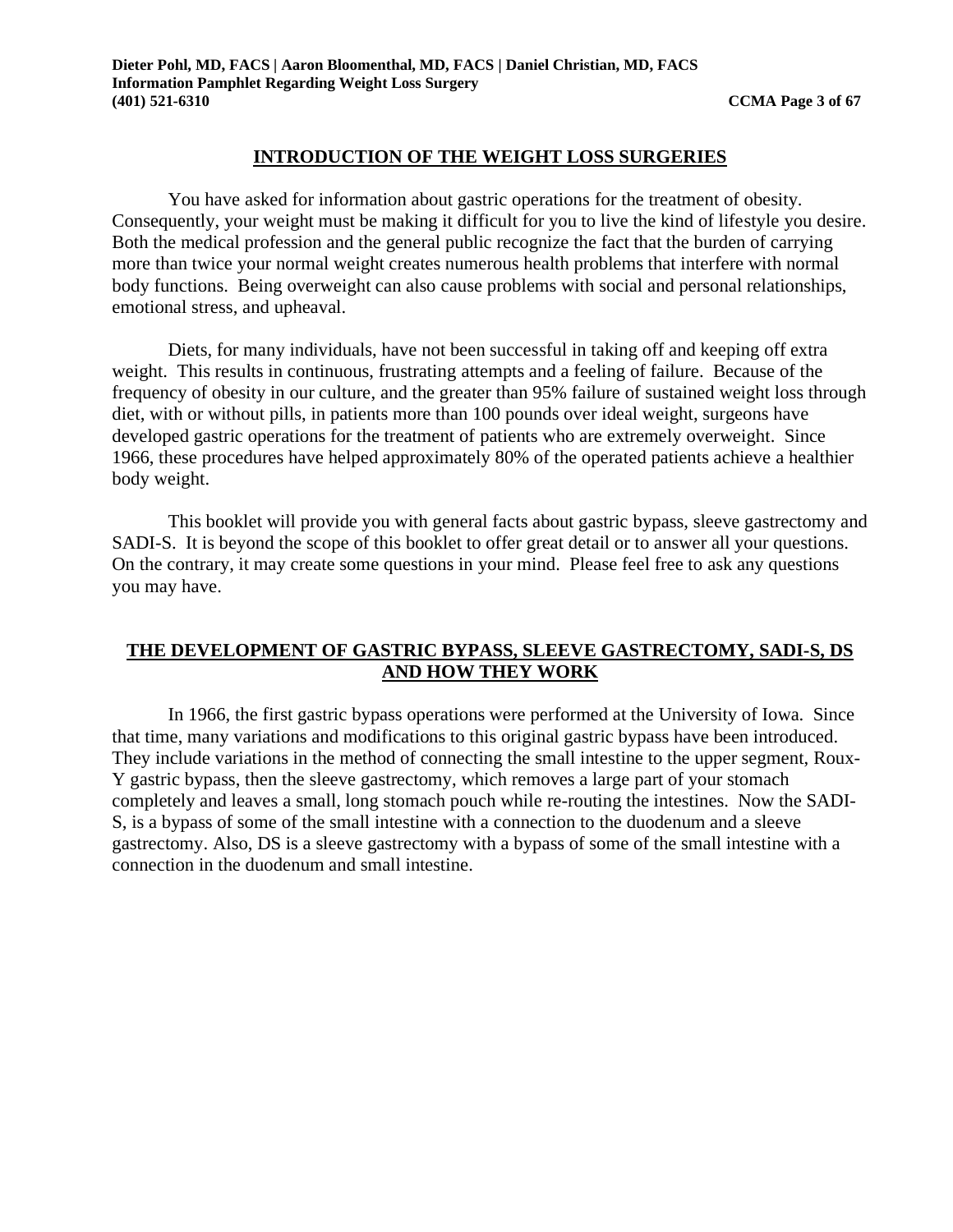#### **GASTRIC BYPASS AND SLEEVE GASTRECTOMY**

**Roux-Y Gastric Bypass** (figure B) places a 3-foot segment of intestine between the small gastric pouch and the rest of the intestines, leaving approximately 15 feet of intestine available for digestion and absorption. This bypass technique creates a stomach pouch which can hold 15-30 cc (about the size of your thumb) of liquid or food. This operation is usually performed laparoscopically.



**Figure A: Normal Stomach Figure B: Gastric Bypass** 

This operation bypasses approximately 97 percent of the stomach. In other words, 97 percent will not be used to receive or hold food. The upper 3 percent is used as the food holding pouch. It will hold about two to three tablespoons of solid food. This pouch must have a new opening created between it and the intestine. This new opening is only slightly larger than a pencil or pen (less than 1/2 inch in diameter). The small opening slows the rate at which food leaves the stomach; therefore, a small amount of food fills you quickly and you stay full longer.

The gastric bypass works by:

- 1. decreasing the portion side of a meal.
- 2. not absorbing some of the calories and nutrients in the top 3 feet of the intestine.
- 3. changing certain hormones in the body with the effect that hunger is reduced for up to a year, and blood sugar will be improved.

#### **Sleeve Gastrectomy** (figure C) is a

procedure in which the majority of the stomach is stapled off and removed. The patient will have a long small stomach tube going from the esophagus to the intestines. This new stomach looks like a banana. This stomach holds about 3 ounces. This surgery works by reducing the portions of food that can be eaten. There is also a change in hormones in the body that helps to reduce hunger.



**Figure C: Sleeve Gastrectomy**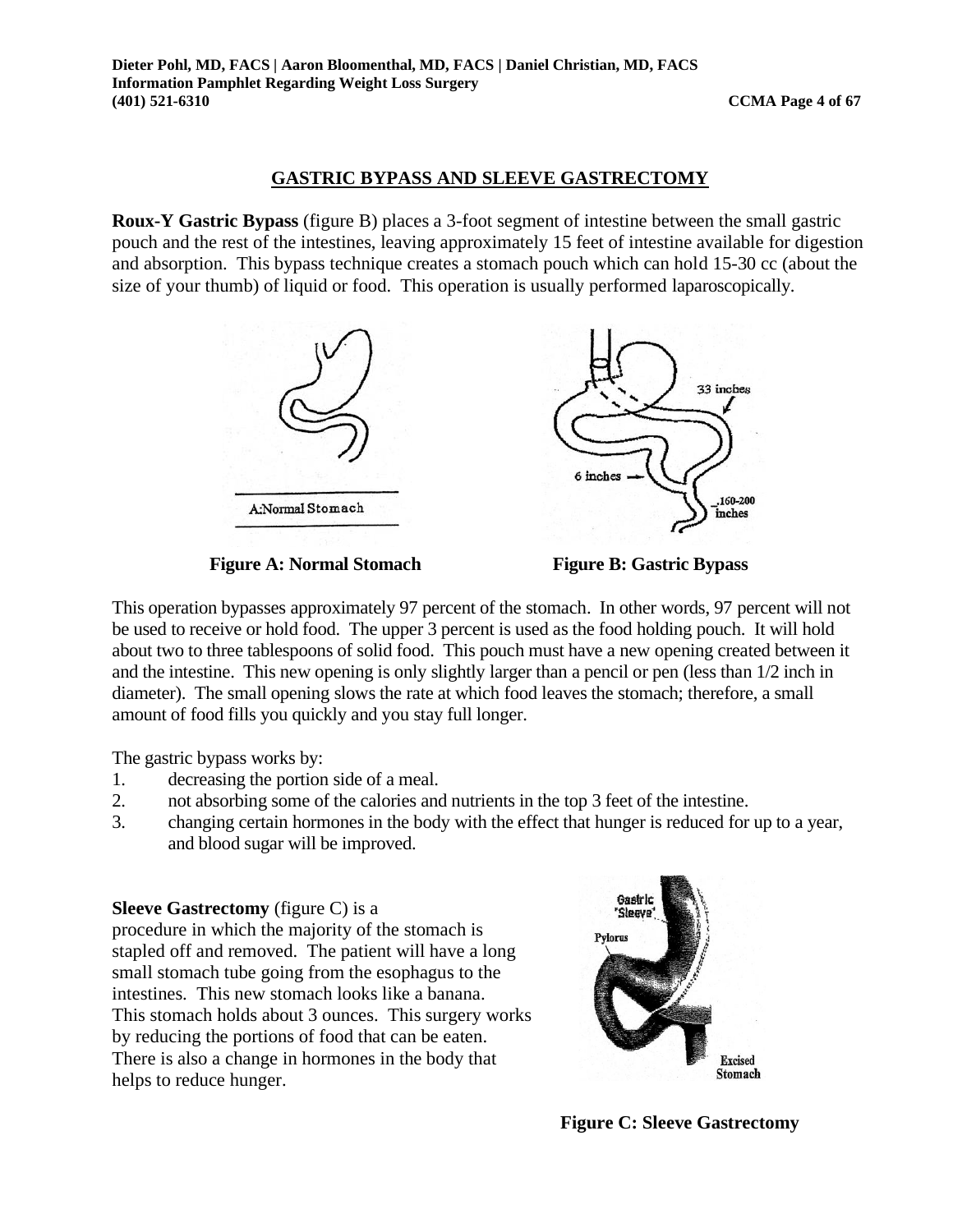#### **SADI-S**

The SADI-S abbreviation stands for a medical mouthful of incomprehensible words: Single Anastomosis Duodeno-Ileostomy with Sleeve gastrectomy. We will explain what all this means. The SADI-S is a procedure that was developed in the early 2000s. It consists of a sleeve gastrectomy and a bypass of some of the small intestine with one connection between the duodenum and the small intestine. There are now many reports about the success and safety of the surgery and many thousands of patients had the surgery in the US and worldwide. The surgery was endorsed by the American Society of Metabolic and Bariatric Surgery in October of 2019.



The surgery works in three ways.

- 1. The sleeve gastrectomy part creates a 2-3oz small stomach and as a result, a person cannot eat much. The eating portions are small.
- 2. The food will move from the new small stomach directly into the lower 10 feet of the small intestine and bypass the first part of the small intestine, which is about half of the small intestine. Normally, the small intestine that is available to absorb calories and nutrients is around 15 to 25 feet long. The result is that less of the calories are absorbed.
- 3. Certain hormones in the body are changed. The hunger hormone Ghrelin is reduced and most persons after surgery will have no hunger for many months. Several hormones that regulate blood sugar are changed so that blood sugar is much better controlled. The SADI-S is excellent for diabetes treatment.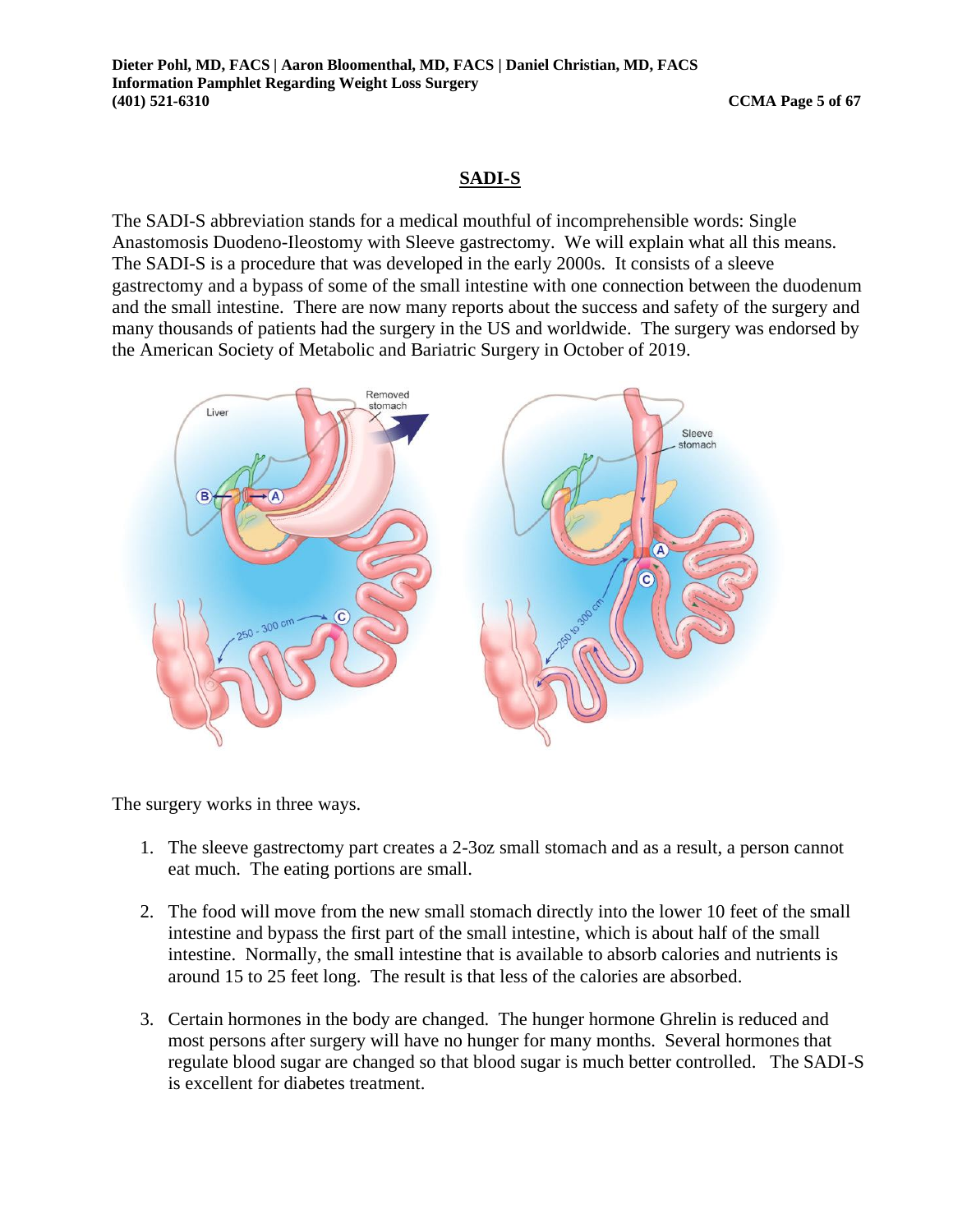#### **BILIOPANCREATIC DIVERSION WITH DUODENAL SWITCH**

The DS is an abbreviation that stands for a medical mouthful of incomprehensible words: biliopancreatic diversion with duodenal switch and sleeve gastrectomy. We will explain what all this means. The DS is a procedure that has been around for 30 years. It consists of a sleeve gastrectomy and a bypass of some of the small intestine with two connections: one between the duodenum and the small intestine and one between two parts of the small intestine.

There are many reports about the success and safety of the surgery and many thousands of patients had the surgery in the US and worldwide. The surgery was endorsed by our professional organization many years ago and is a covered procedure for all health plans, if bariatric surgery is covered.



#### **The surgery works in three ways:**

- 1. The sleeve gastrectomy part creates a 2-3oz small stomach and as a result, a person cannot eat much. The eating portions are small.
- 2. The food will move from the new small stomach directly into the lower 10 feet of the small intestine and bypass the first part of the small intestine, which is about half of the small intestine. Normally, the small intestine that is available to absorb calories and nutrients is around 15 to 25 feet long. The result is that less of the calories are absorbed. The intestines are then cut and one part is implanted further towards the large intestine (colon). The result is, that at the end there are about 10 feet of small intestine, which absorb food, about 5 feet without the help of bile and about 5 feet with bile.
- 3. Certain hormones in the body are changed. The hunger hormone Ghrelin is reduced and most people after surgery will have no hunger for many months. Several hormones that regulate blood sugar are changed so that blood sugar is much better controlled. The DS is the best for diabetes treatment.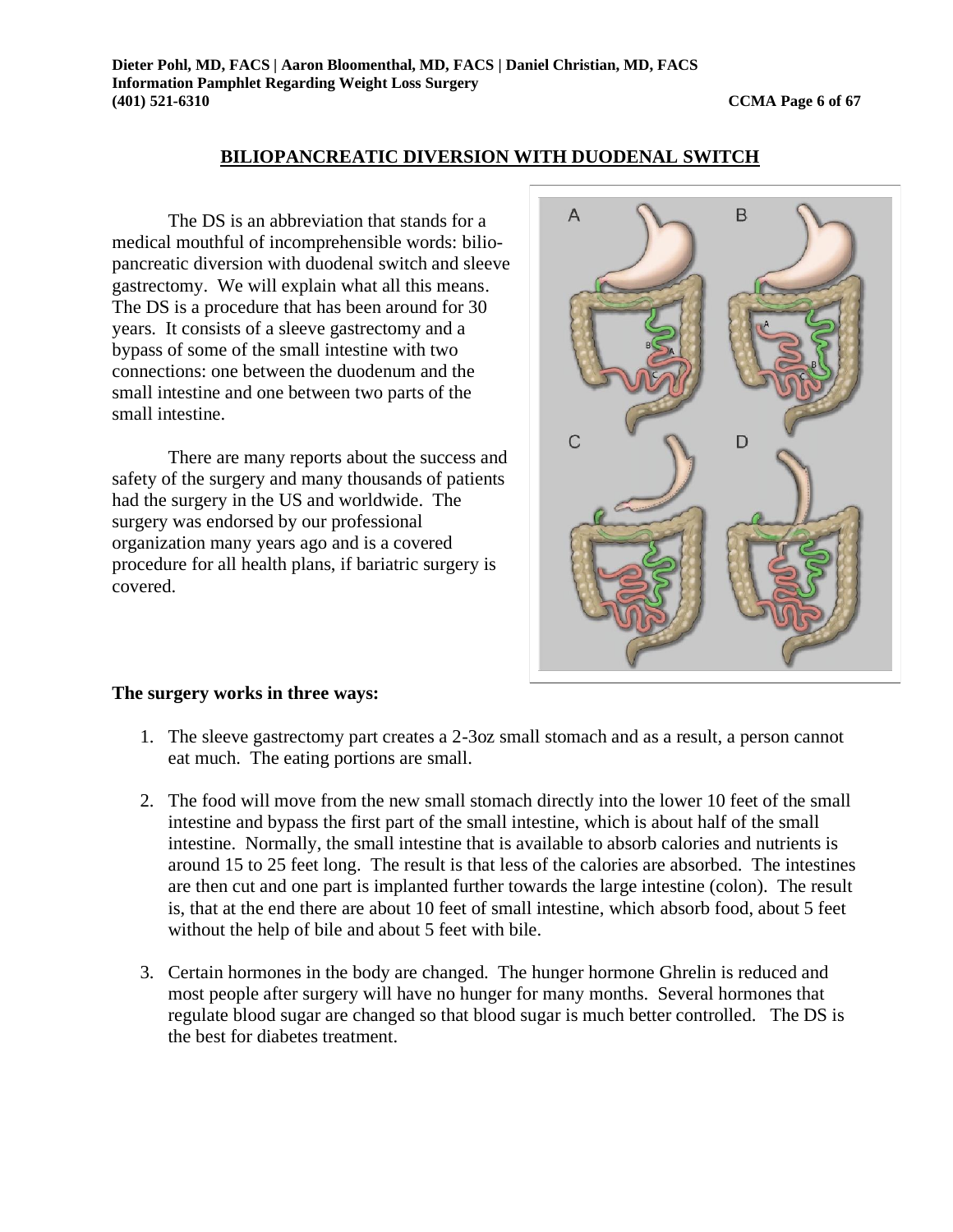#### **THE ADVANTAGES OF THE DS OVER THE SADI-S, THE SLEEVE GASTRECTOMY AND THE GASTRIC BYPASS ARE:**

- Better initial weight loss and better long-term weight loss than SADI-S, sleeve and bypass.
- Less chance that the weight will come back.
- Better diabetes treatment than SADI-S, sleeve and bypass.
- Much more stable blood sugar levels throughout the day than with sleeve and bypass.
- Less acid reflux than sleeve.
- Lower risk of internal hernia than gastric bypass.
- Lower risk of stomach ulcer than gastric bypass.
- Lower risk of abdominal pain than gastric bypass.
- Patients can take anti-inflammatory medications (NSAIDS).

#### **DISADVANTAGES OF THE DS OVER THE SADI-S, SLEEVE GASTRECTOMY AND THE GASTRIC BYPASS ARE:**

- More vitamin and mineral deficiencies.
- 1-3 bowel movements per day in some people.
- Occasionally diarrhea so bad, that a surgery needs to be done to correct this.
- Occasionally vitamin/protein/nutrient levels are so low that a surgery needs to be done to correct this.
- A leak inside the abdomen happens with all three surgeries at a rate of 1-2 per 1000 patients. The DS leak at the connection between the duodenum and the small intestine may be more difficult to treat than after gastric bypass. There is one more connection that could leak in the DS than the SADI-S.

#### **ADVANTAGES OF SADI-S OVER DS**

- Almost as good as DS
- Only one connection between structures
- A little less problems absorbing nutrients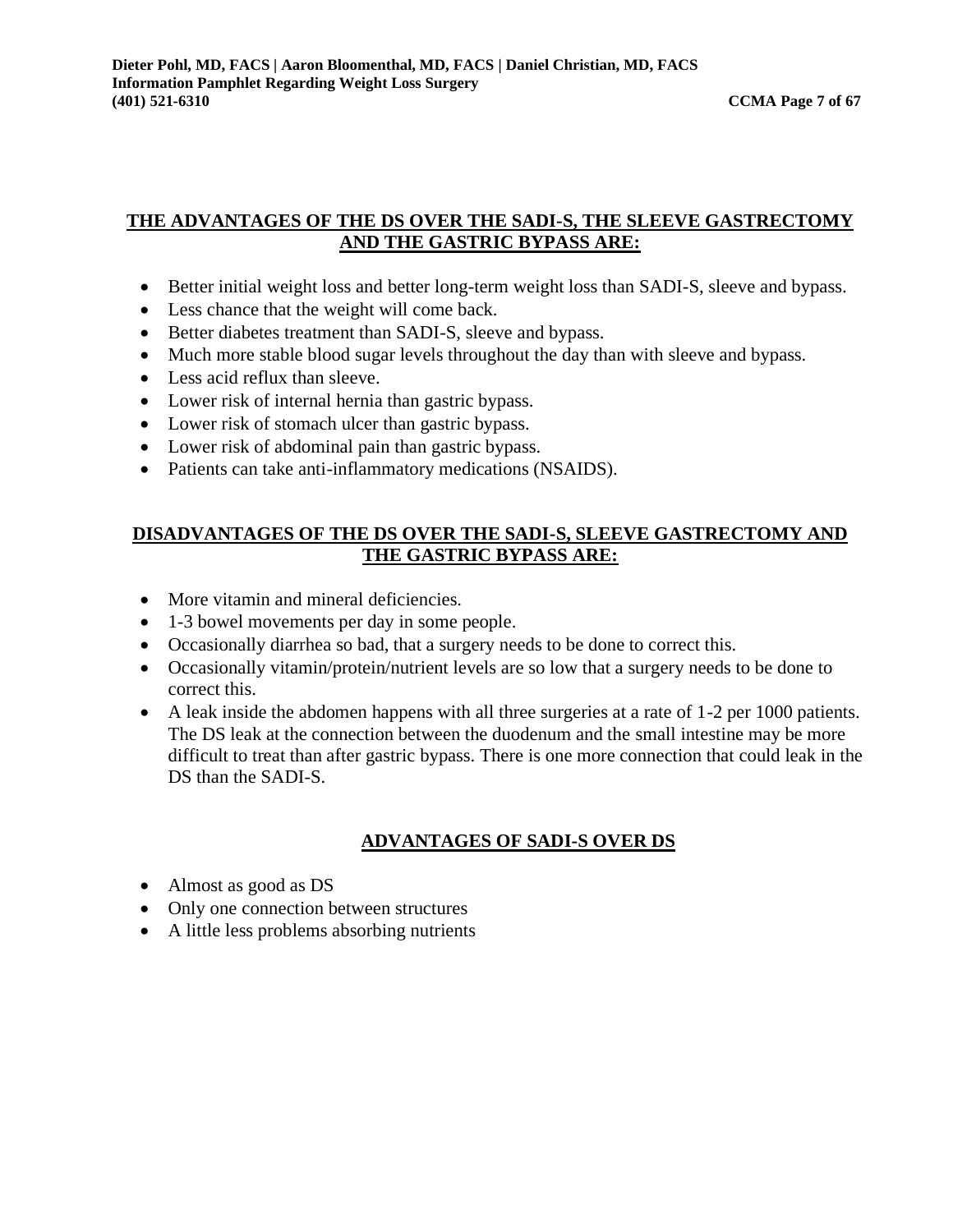|                                     | <b>BEST</b>   | 2 <sup>nd</sup> BEST | Good          | Least  |  |  |
|-------------------------------------|---------------|----------------------|---------------|--------|--|--|
| <b>Initial weight loss</b>          | DS            | <b>SADI</b>          | <b>Bypass</b> | Sleeve |  |  |
| Long-term weight loss               | DS            | <b>SADI</b>          | <b>Bypass</b> | Sleeve |  |  |
| <b>Diabetes treatment</b>           | DS            | <b>SADI</b>          | <b>Bypass</b> | Sleeve |  |  |
| <b>Blood sugar control</b>          | DS            | <b>SADI</b>          | <b>Bypass</b> | Sleeve |  |  |
| <b>Blood pressure, Sleep Apnea,</b> | DS            | <b>SADI</b>          | <b>Bypass</b> | Sleeve |  |  |
| <b>Heart</b>                        |               |                      |               |        |  |  |
| <b>Reflux</b>                       | <b>Bypass</b> | SADI and DS          |               | Sleeve |  |  |
| <b>Sweet eaters</b>                 |               | Bypass, SADI and DS  |               | Sleeve |  |  |
| <b>High BMI</b>                     | DS            | <b>SADI</b>          | <b>Bypass</b> | Sleeve |  |  |
| <b>Ease of surgery</b>              | Sleeve        | DS, Bypass and SADI  |               |        |  |  |
| <b>Ease of recovery</b>             |               | All similar          |               |        |  |  |
| Can do normal endoscopy             |               | <b>Sleeve ONLY</b>   |               |        |  |  |

#### **COMPARISON OF THE FOUR SURGERIES**

#### **COMPARISON OF RISKS:**

- **Example 1 Sleeve**: more risk of worsening or new reflux and Barrett's esophagus, possibility of another surgery (Bypass, SADI or DS)
- **Sleeve:** more risk of stomach stretching
- **Bypass:** more risk of stretching in stomach-intestine connection
- **Bypass:** more risk of internal hernia with intestine blockage, which requires emergency surgery. Mild risk in DS and SADI, no risk in the Sleeve.
- **Bypass:** more risk of stomach ulcer, pain and rupture at the stomach to intestine connection. No risk with the other surgeries
- **Bypass:** more risk of inexplicable pain in the abdomen
- **DS**: more risk of low protein and nutrients, anemia but can be fixed with another surgery. Mild risk in SADI and Bypass
- **DS**: more risk of frequent loose bowel movements and diarrhea, another surgery could fix this. Mild risk in the SADI.
- **Bypass and Sleeve**: more constipation
- **DS, SADI and Bypass:** need to follow up in the office with labs diligently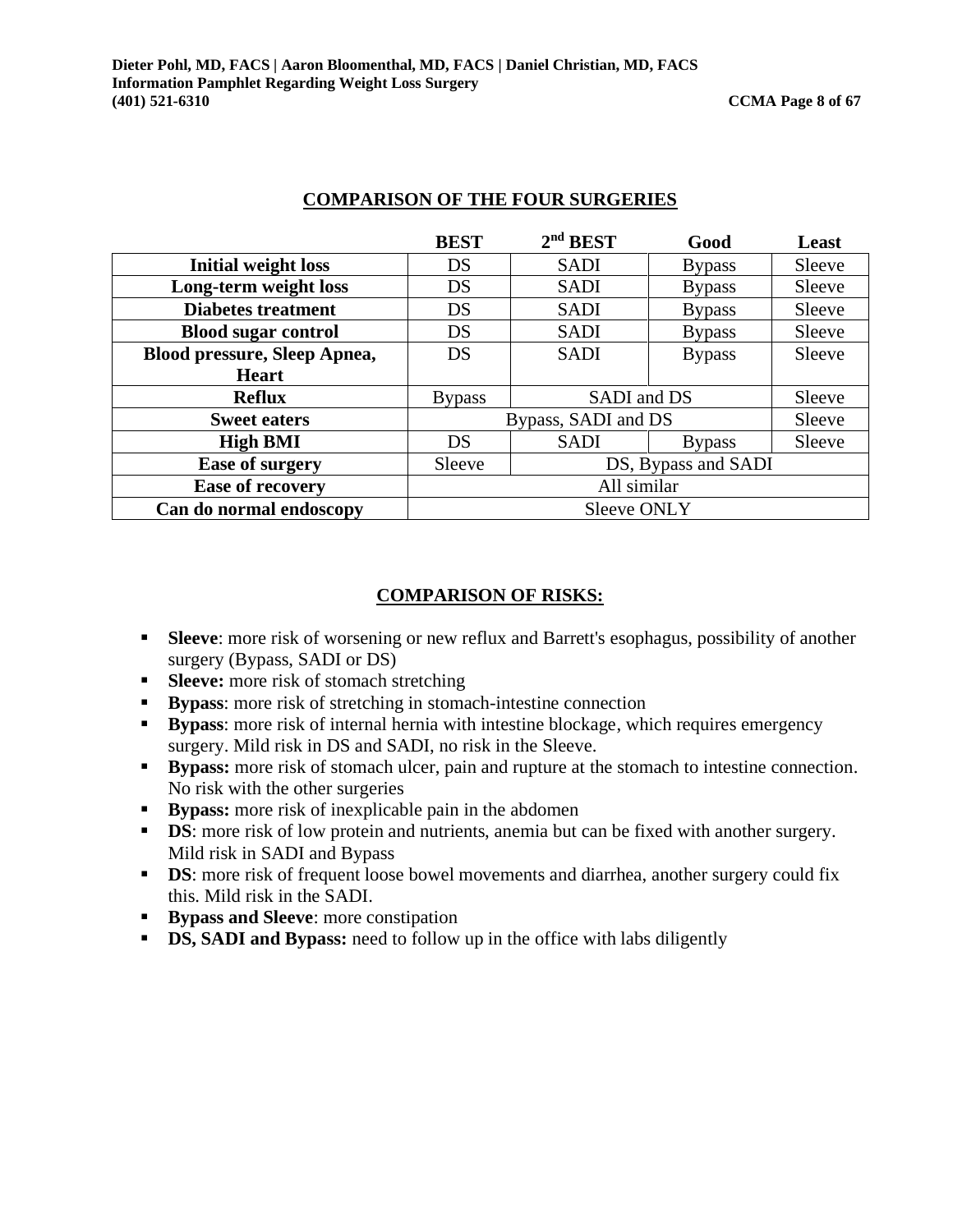### **QUALIFYING FOR WEIGHT LOSS SURGERY:**

The following criteria usually must be met before a candidate is accepted for the operation. Some modifications of these criteria are occasionally made depending on the severity of obesity and individual needs.

- 1. You must have a primary (personal) physician who is willing to continue your follow-up in cooperation with your surgeon after the operation.
- 2. You should have a **BMI greater than 40 without any medical conditions, or a BMI of 35 with medical conditions due to being overweight.** If you have diabetes Type 2, your BMI only needs to be 30 or higher, but, to date, you will have to pay out of pocket because insurance companies do not accept this category of medical condition yet.
- 3. Please see page 9 for explanation.
- 4. You must have made previous efforts at weight loss through a diet that was nutritionally and medically safe, not fad diets. **You need to have documented and supervised weight loss by your physician or a nutritionist/dietitian.**
- 5. You must be willing to make the necessary changes in eating habits. You need motivation toward weight loss.
- 6. You must not smoke at all! If you are currently smoking, you have to stop smoking 2 months before the surgery.
- **7. You have to be 18 years of age or older.**
- 8. You should have prospects for increased physical activity and involvement in work and leisure pastimes that will keep you busy and happy without frequent eating and drinking of high-calorie foods and beverages.
- 9. You cannot have a dependency on alcohol or illicit drugs.

#### **PAYING FOR WEIGHT LOSS SURGERY**

This procedure is complex and requires a thorough evaluation before the decision to operate is made. To accomplish this operation, the services of multiple specialists are needed and much specialized equipment is used. We will work with you to help you get coverage. If your insurance specifically excludes this procedure, you can pay out-of-pocket. Ask our billing specialist in the office for details. Fortunately, most health insurances pay for these procedures.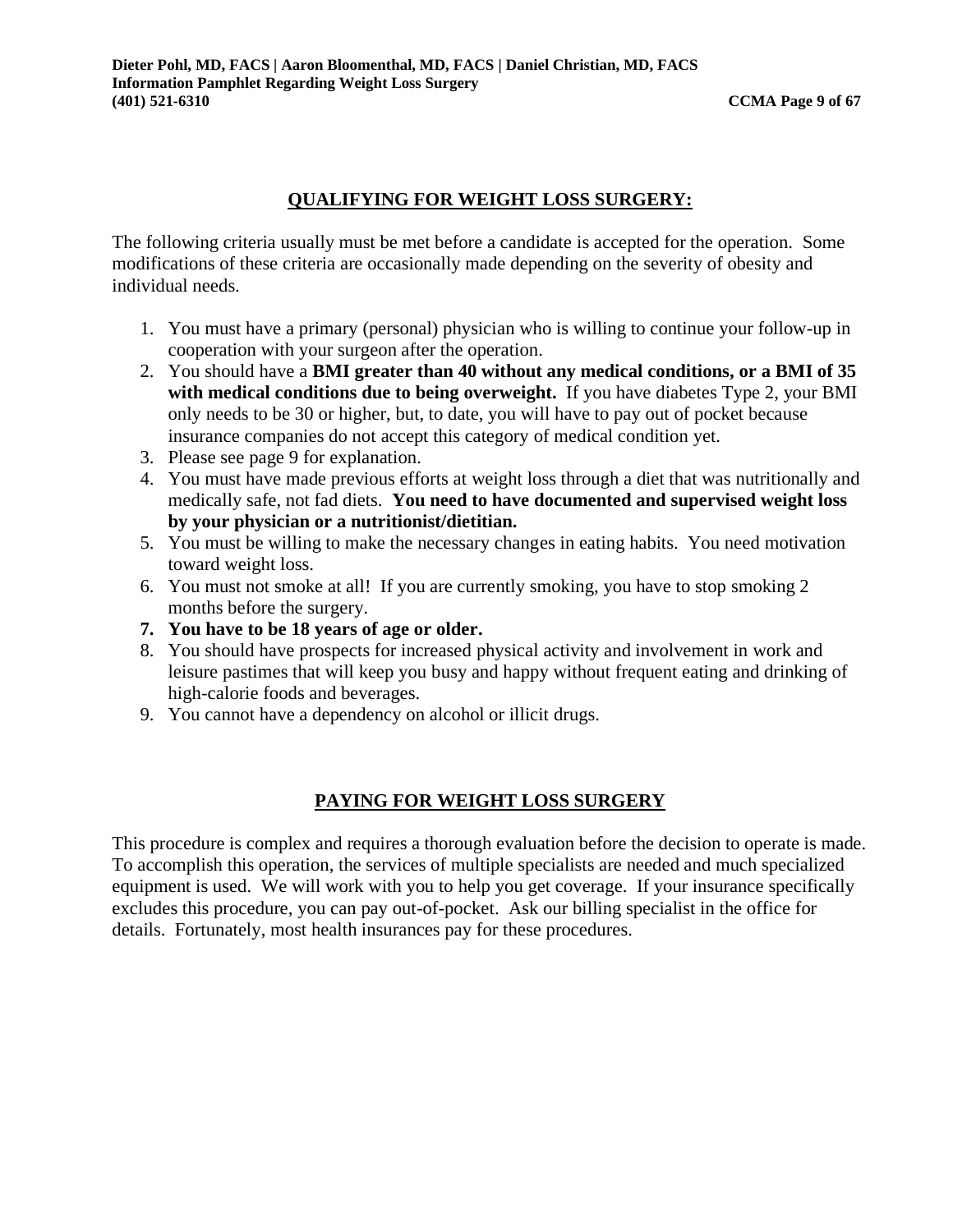#### **OUTPATIENT EVALUATION BEFORE SURGERY**

For patients who meet the criteria for gastric operation, an extensive evaluation is completed before any patient is scheduled for admission to the hospital for surgery. This may include an endoscopy of the stomach, X-rays of the lungs, tests of breathing ability, and blood tests. In addition, each patient is seen and evaluated by a dietitian and mental health care worker. The existence of psychiatric problems does not eliminate you from the program, but indicates that you may be at a somewhat greater risk to experience adjustment problems. For some patients, the attending surgeon may request an evaluation by a cardiologist, a gastroenterologist, an endocrinologist, a lung specialist, or other specialist as indicated. Additional tests that may be ordered include special tests for swallowing and for acid heartburn, and tests for sleep apnea (tests to detect if your breathing stops while you sleep). Please inform the doctor if you have any of these symptoms.

We hope to determine whether your hopes and expectations for having surgery are realistic, based upon our understanding of the possibilities and limitations of this type of operation. For example, it would be unrealistic for you to expect that weight loss would turn you into a totally new person, but it is realistic of you to expect better health and to be able to participate in new activities.

Major weight loss will result in major changes in your life, causing the need for emotional and social adjustment. The final purpose of the evaluation is to evaluate how we can help you in your adjustment to the positive changes after surgery.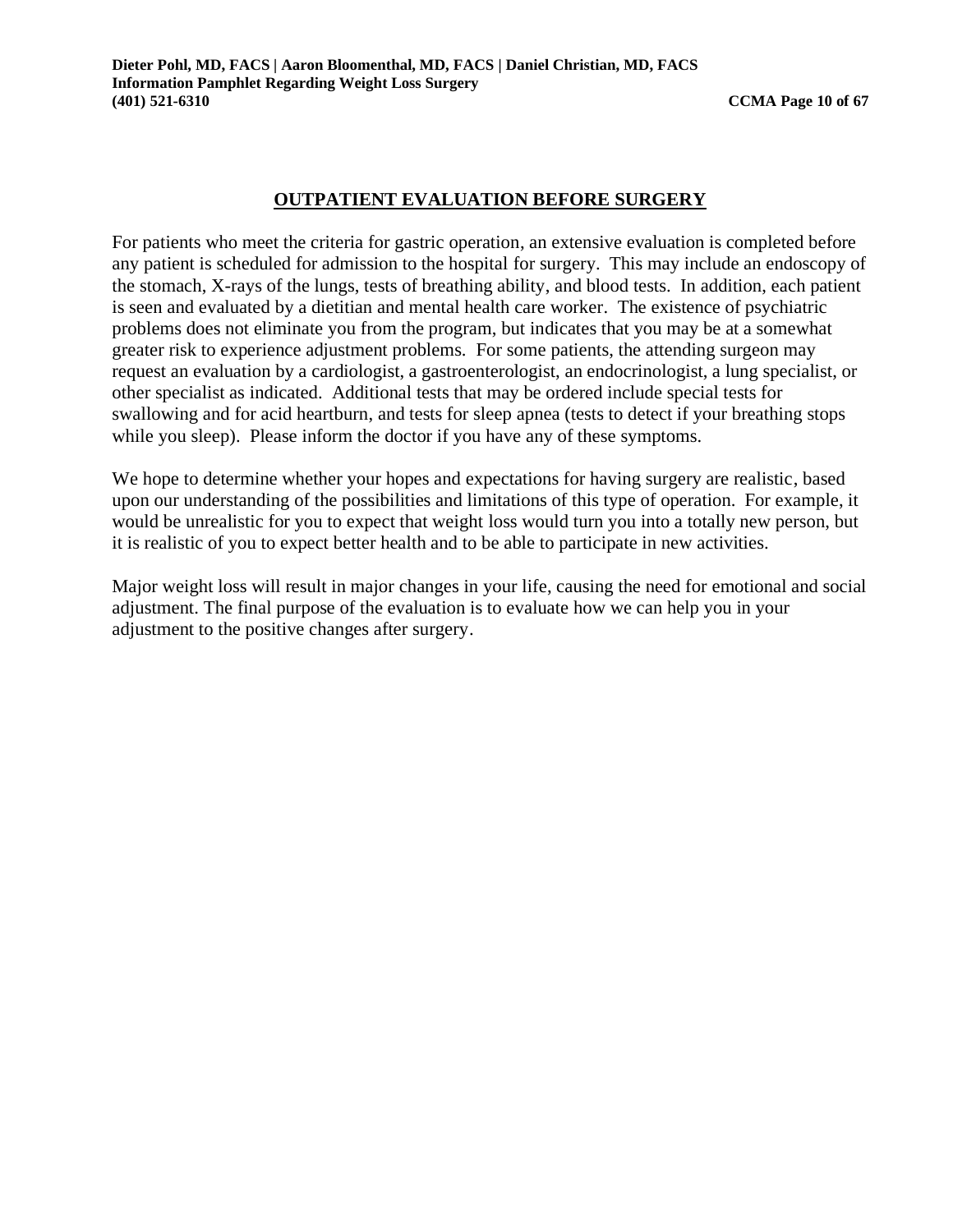#### **HOW THESE SURGICAL PROCEDURES HELP TO ACHIEVE WEIGHT LOSS**

Weight loss surgery tends to limit the quantity of food you can eat at any one time. By eating at mealtime only until you feel full, your daily food intake will be decreased enough to provide a twoto three-pound weight loss per week. We have found from the results of our previous patients that those who have been most successful with weight loss have made changes in their daily habits of eating, working, and playing that maximize the effectiveness of weight loss surgery.

#### **SOME NECESSARY CHANGES**

- 1. Eat a variety of foods. Although weight loss surgery reduces the amount of food you can eat at one time, your nutritional needs for protein and vitamins do not decrease. It is important that what you choose to eat provides good sources of nutrients. Take a multivitamin with iron in liquid or chewable form each day.
- 2. Make a special point of selecting good sources of protein foods several times a day (e.g., meats, poultry, fish, and eggs).
- 3. Sugars (white sugar, brown sugar, jams, and syrups) and fats (butter, margarine, oil, mayonnaise, cream, gravies, salad dressing, and sauces) added to foods greatly increase calories, but add little or no nutritional value. Limit the use of sugars and fats in your diet.
- 4. Do not drink any liquids that have calories such as juices (orange, apple, V8, etc), milk (skim or other), soda, ice cream, or alcohol.
- 5. Eat slowly. Stop eating as soon as you feel full. Gulping your food or taking a few extra bites or swallows will make you feel uncomfortable and may cause you to vomit. You will not be able to eat all the food you may desire after surgery.
- 6. When you begin taking solids, chew your foods until they are of a mushy, liquid consistency.
- 7. For the first few weeks after surgery you will feel very full on 1/3-1/2 cup (90-120 cc) of liquid. Gradually, you will tolerate slightly more liquid at one time or some solid foods. When you do, follow these guidelines:
	- a. Try taking only solid foods at mealtimes. You will feel full longer on solids. Drink zero-calorie beverages such as water, tea, and sugar free drinks between meals.
	- b. Avoid high calorie, low nutrient drinks such as juices, milk, soda pop, beer and other alcoholic beverages, and milk shakes. By sipping on such drinks throughout the day, you will consume many calories without feeling full and will not lose weight.
	- c. Avoid grazing between meals. Constant nibbling will defeat the purpose of the operation and you will not lose weight.

Experience has shown that people who have carried through with the above changes have fewer problems and greater long-term weight loss. Weight loss surgery is neither a miracle procedure, nor an easy way out. It is possible to "out eat" the operation and fail to lose or even to regain weight at a later time. For the greatest success, these operations must be accompanied by the healthy eating habits that include the selection of proper and nutritious foods. Gastric surgery for the treatment of obesity makes this easier because the small stomach and its small outlet reduce continual hunger and place a limit on the amount you can eat at one time; however, you play a very important part in your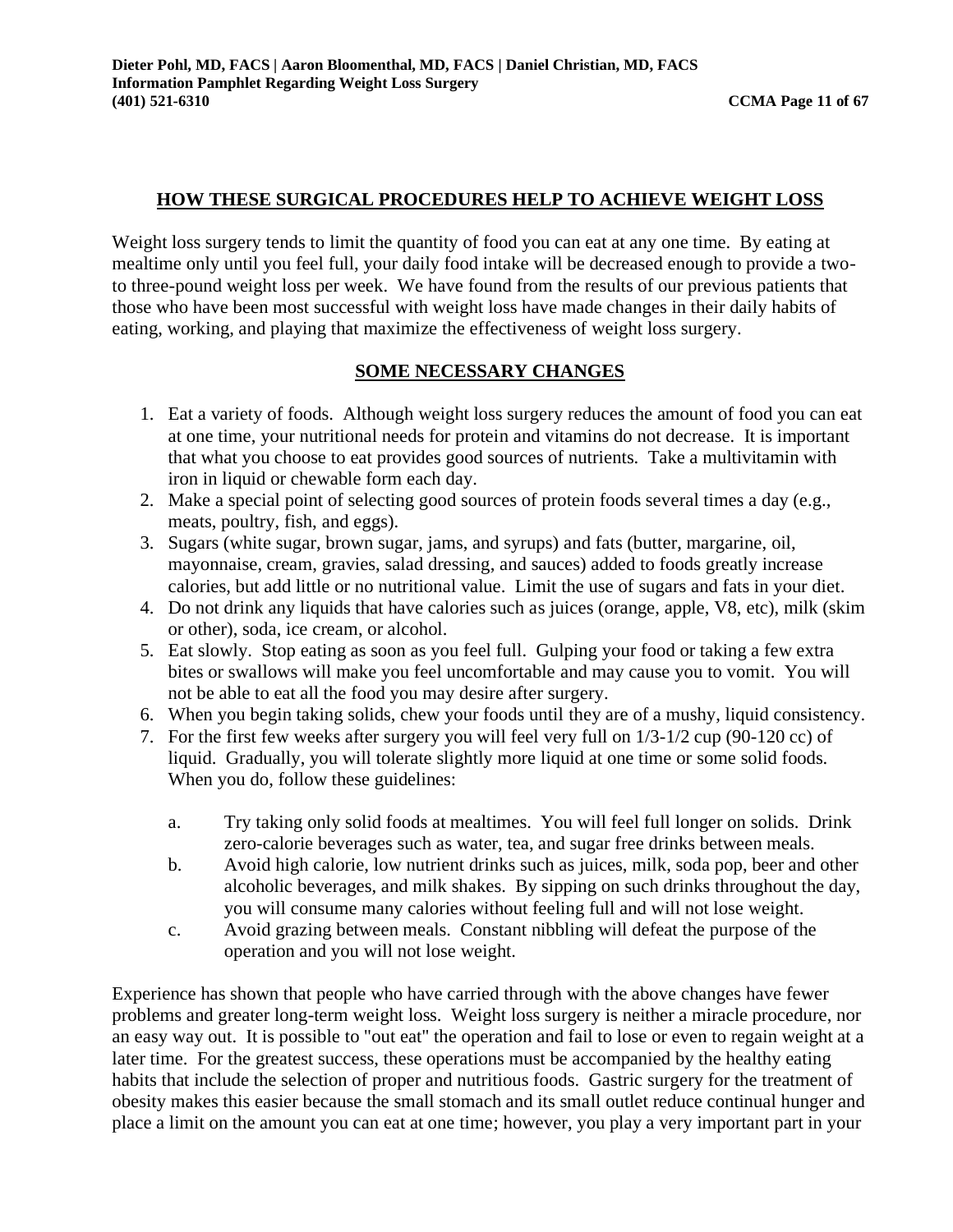eventual weight loss. The necessary changes or adjustments in your present habits will be yours to make, but the pride and feeling of accomplishment as you lose weight will also be yours.

#### **SIDE EFFECTS**

In addition to making it difficult to eat rapidly or eat large meals, weight loss surgery has several other expected side effects. After this operation, it will be more difficult for your body to absorb iron, calcium, vitamin B12 and other vitamins, minerals, and necessary nutrition. To avoid serious long-term health consequences, it will be necessary to take supplements of these nutrients for the rest of your life. Failure to take calcium or vitamin D will lead to osteoporosis. Failure to take iron supplements will lead to iron-deficiency anemia. Failure to take vitamin B12 will lead to anemia and then nerve injury. Failure to take vitamin A can make you blind. Other complications are heart damage, paralysis, bone fractures, and a variety of very rare conditions.

Because gastric bypass surgery in particular eliminates one of the normal mechanisms that control emptying of the stomach, some foods can lead to an unpleasant series of symptoms that are caused by sudden high concentrations of food entering the intestine. These symptoms can include sweating, dizziness, headache, stomach cramps, and diarrhea (dumping). Foods that commonly cause this are sweet foods such as ice cream, milkshakes, candy, and similar foods, along with high-fat foods.

#### **BENEFITS AND RISKS**

The benefits of weight loss surgery are higher than the risks. The risks of having obesity are higher than the risks of surgery.

- Wound infection or wound hernia.
- Leaks or perforations causing internal infection and the need for re-operation.
- Blood clots in your veins.
- Too much scar tissue at the anastomosis and necessity for an endoscopy with stretching.
- Failure to lose weight; severe vitamin deficiencies; stomach ulcer.
- $\blacksquare$  Excessive weight loss.
- Psychiatric complications such as depression.
- Hemi/lung/nerve/other complications.
- Gallstone formation, gallbladder colic or infection, and/or pancreatitis.
- Kidney stones, renal colic, gout, and/or weight re-gain.
- Intolerance of the sleeve and conversion to gastric bypass.
- Bowel blockage requiring an additional operation.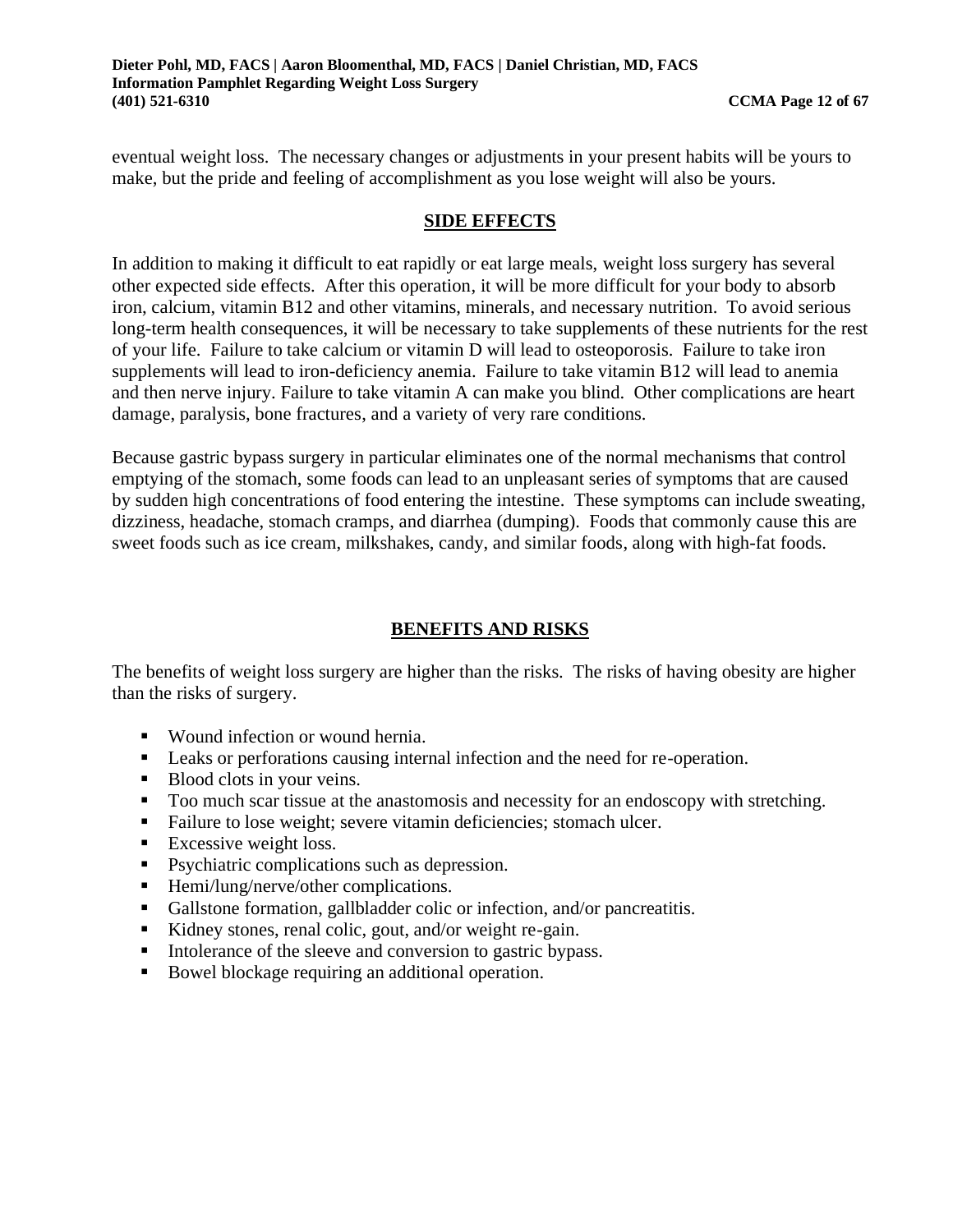#### **HOW TO HELP REDUCE RISK:**

If the surgeon asks you to do so, losing 10 lbs. or more right before surgery may make the surgery easier. Only if the surgeon tells you to do so, then start a liquid diet two weeks before surgery.

One month before surgery, stop birth control medication and female hormone replacement which contain estrogen, in order to prevent blood clots.

You should begin taking two showers a day a few days before you enter hospital. Careful attention must be given to the cleansing of the abdominal area from the breasts to below the waist, making sure to clean between any folds of skin. Any good soap is adequate.

You should not have an elective procedure such as weight loss surgery while you have any other acute medical problem. If you suspect that you may have a sore throat, ear infection, kidney or bladder infection, open wound or sore, or other such problems, call you doctor to discuss your situation before coming to the hospital.

Very importantly, your immediate postoperative care involves moving, walking, coughing, and deep breathing. Coughing and deep breathing are necessary to clear the lungs of mucus that normally develop when a person has an anesthetic. It is extremely important to take deep breaths and cough following your operation until discharged from the hospital.

Walking helps to expand the lungs and provides good blood circulation to your legs. You will be out of bed the evening of the operation. Assistance will be given to increase the amount of walking daily until you can manage on your own. This means being out of bed and walking four to six times per day.

Smoking paralyzes the lining of the air passages and interferes with lung function. Smoking also increases your risk of blood clots. If you smoke, this is the time to quit. You cannot be scheduled for this procedure while you are smoking. Please stop smoking two months before surgery.

You should always follow the doctors' and nurses' instructions and report quickly any severe pain or anxiety.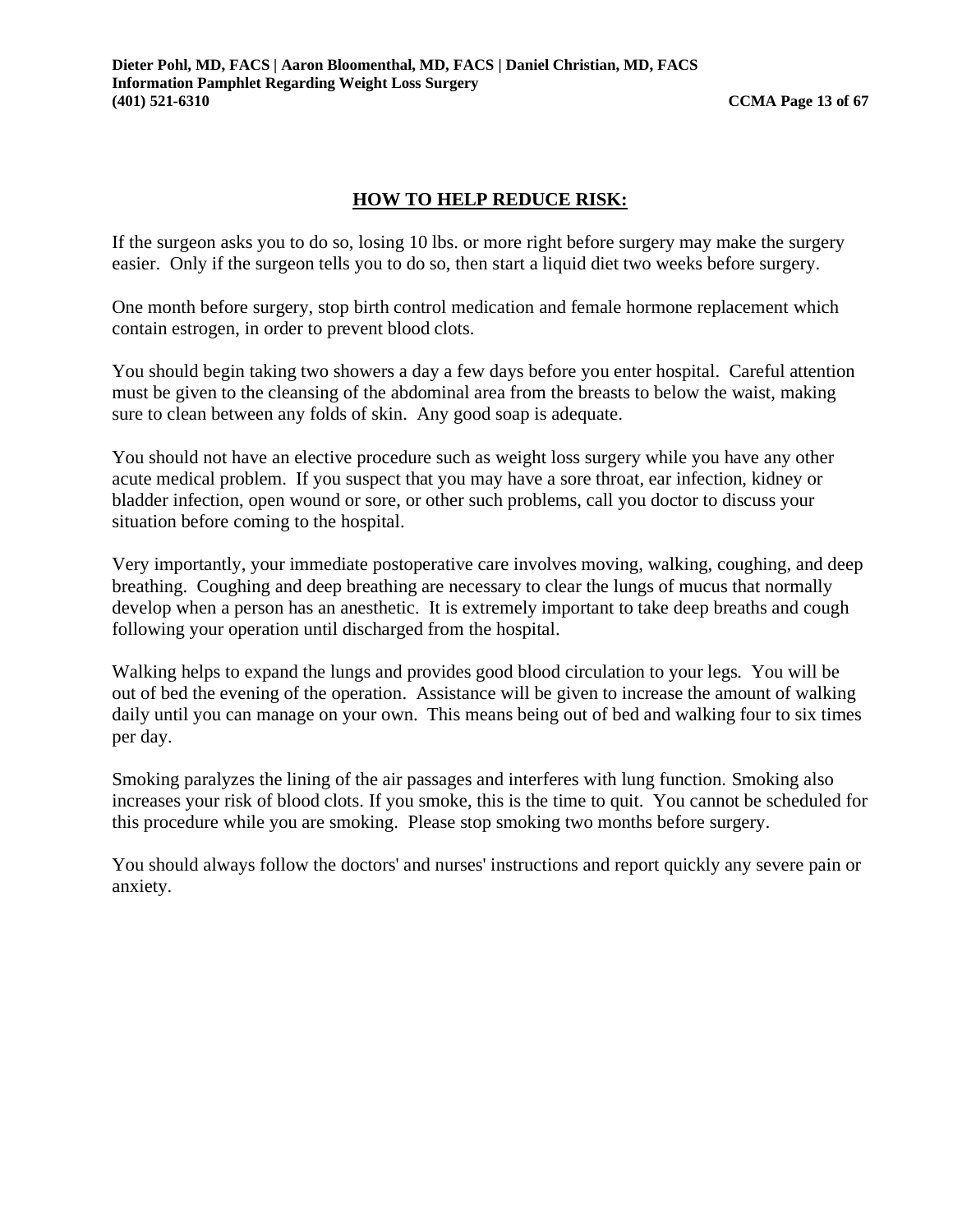#### **WHAT TO EXPECT FROM HOSPITALIZATION**

As part of your evaluation, you will meet with the anesthesia team who will discuss the anesthesia procedures with you.

Prior to the onset of your procedure, an intravenous (IV) continuous injection will be started. The IV solution is necessary in order to keep fluid in your body during the period when you will not be able to drink or eat. The IV will be removed prior to your discharge from the hospital - when you are taking in adequate fluids.

During your hospitalization, you will receive information on postoperative care and any questions you may have will be answered. You may wish to write down your questions in advance, in order to remember them when the doctors visit you in your room.

The surgical procedure itself will last from one to three hours. Following the operation, you will spend another one to three hours in the Recovery Room. You will then go to a regular room on the regular ward, and can be visited by your family. All rooms are private rooms and one family member can stay with you the entire time.

After your operation, on the same day, you will be given small sips of water. On the following day, if you tolerate water, you will be given protein shakes. You may be ready to go home on the first day after the surgery if you are able to tolerate both water and protein shakes. Patients who are able to go home on the first day usually have a more positive attitude toward discharge and are usually those who began a physical exercise program before the operation to get fit for the operation.

In general, you will be ready for discharge when you can walk, have no complications, can take in enough water (four 8-oz glasses per day). You will then be advised to follow the instructions given to you in a separate brochure. This information is in the packet as well as online.

Bariatric shakes are available in our office.

Your weight loss is usually fast at the beginning and slows down after a few months. Statistically you reach your maximum weight loss after one or one and a half years. After that, some patients will gradually gain weight again to a certain degree. The average weight loss statistically in the long-term is one-third (1/3) of your current weight for gastric bypass surgery, about one-fourth (1/4) for the sleeve gastrectomy and around 40% with the SADI-S and DS.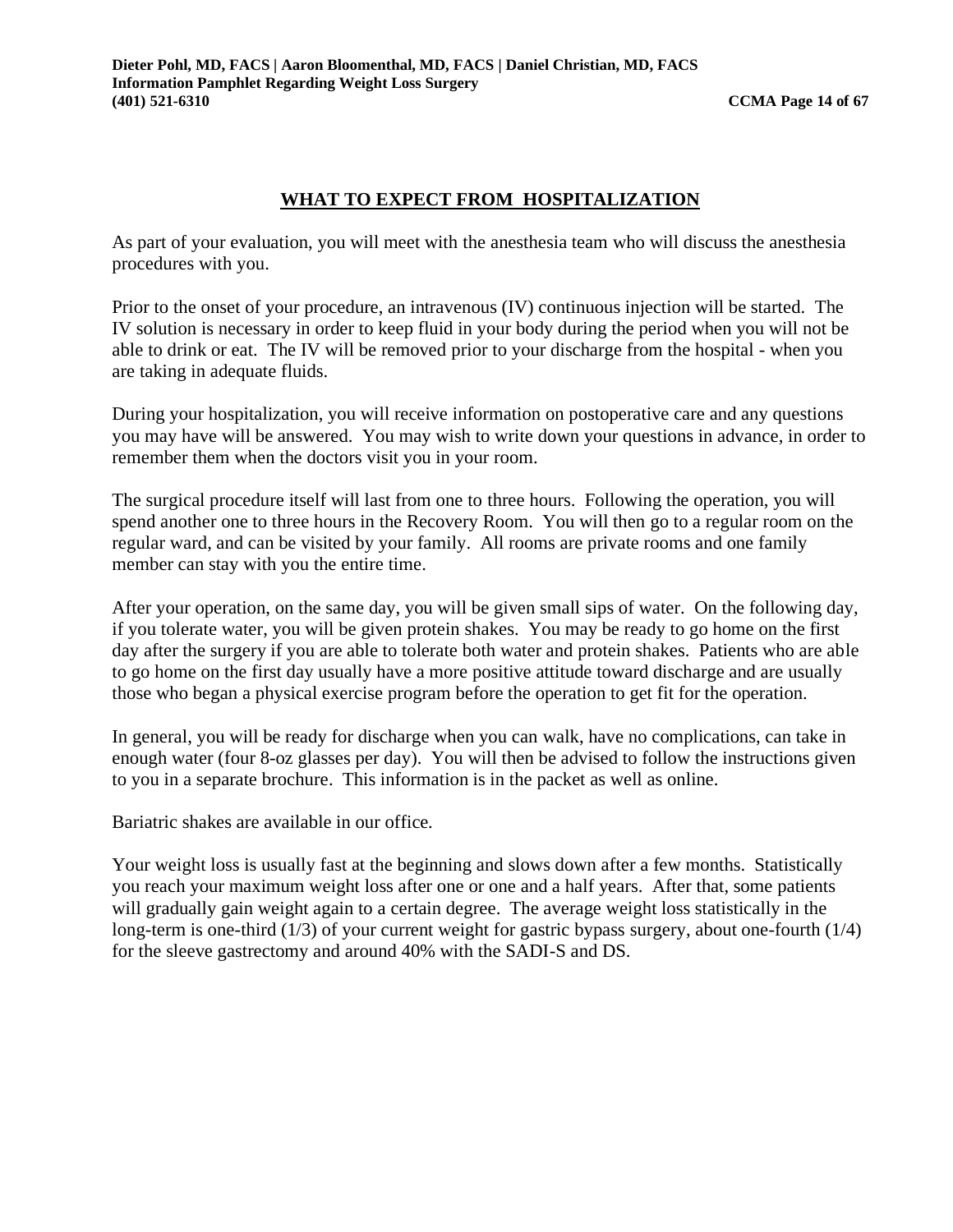Always try to remember that your new stomach is small. At first, about 1/4 cup or less of food is the most your stomach can hold at one time. The rate of advancing to solid foods varies among individuals, depending upon the physician's recommendations, and/or how each person adjusts to the changes in eating habits. By three to four months after the operation, many people are eating a wide variety of solid foods; however, some foods may never again be tolerated by some patients.

You can begin taking chewable vitamins once you are home. You need to take an additional iron medication; any multivitamin with iron is acceptable. They may be purchased in chewable or liquid form. You should also begin taking calcium supplements. You should also take a vitamin B complex pill. You will take medication to prevent stomach ulcers for 6 months. You will also take medication to prevent gallstones (in the event your gallbladder had not been removed), because you are at a higher risk to develop gallstones when you lose weight rapidly.

When you arrive home from the hospital, you should walk as much as possible in order to prevent blood clots in your legs or lungs. Do not lift anything heavier than 10 to 20 pounds for at least four weeks.

- 1. Walk as much as you can tolerate without becoming overly tired.
- 2. Increase the distance you walk gradually.
- 3. Begin driving a car as soon as you feel strong enough and pain free to drive with confidence. Do not drive a car or operate machinery while you are still taking pain medications.
- 4. You may resume sexual relations when you desire to and feel able.
- 5. You can return to work whenever you want, unless you have a job that requires lifting more than 15 lbs, in which case, you will be out of work for 4 weeks.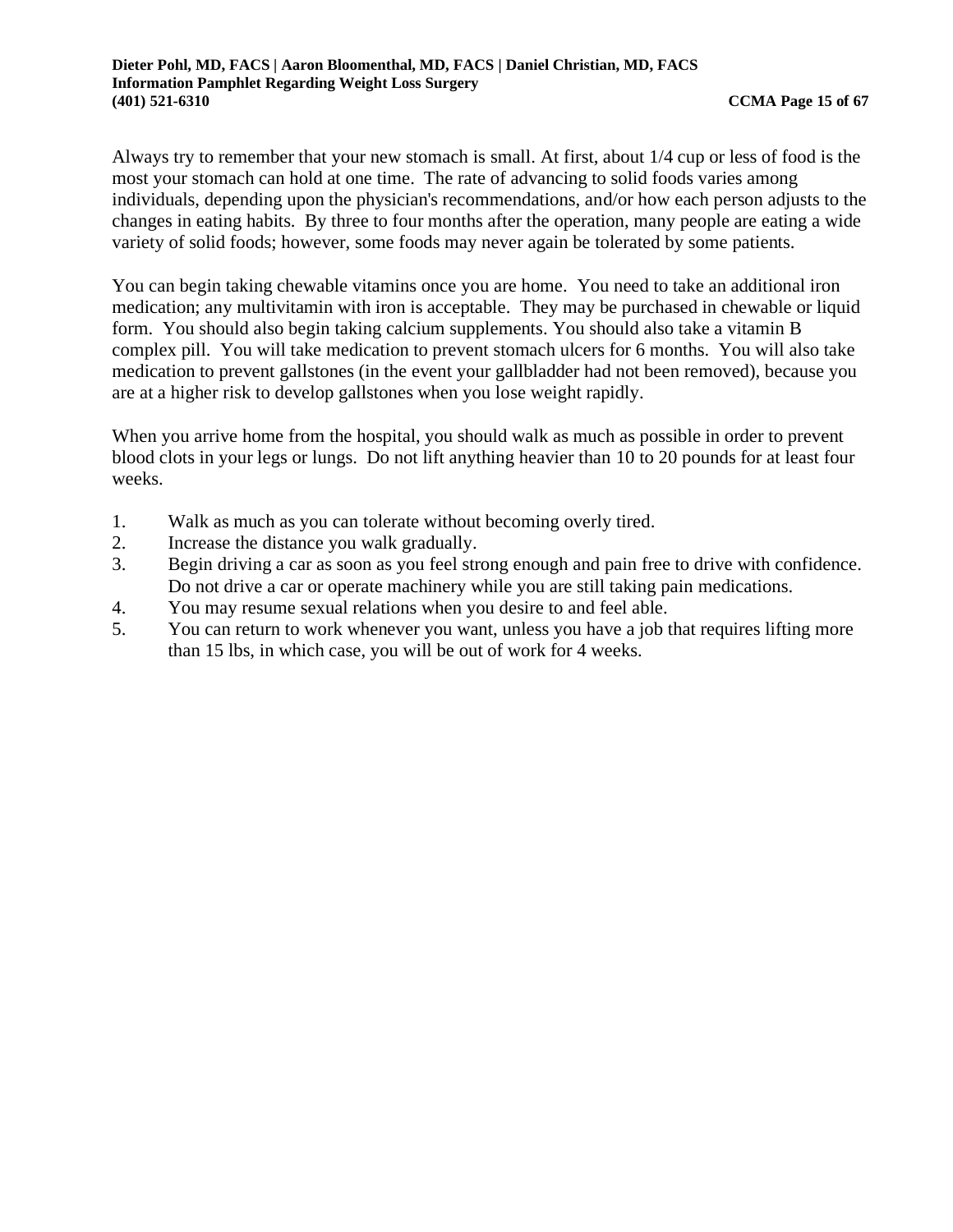#### **LONG-RANGE RESULTS AND EXPECTATIONS:**

You will return to the office for a follow-up visit two weeks after your operation, and then every 2-3 months during your first year. These visits are necessary to monitor your weight loss, nutrition intake, and general health.

**Everybody needs to be seen in the office regularly** *for the rest of your life***. If you should have a problem in between visits and are not sure what the reason might be, call us anytime, as problems could be related to surgery. If it is not related, we will tell you and advise what you should do. You** *must* **follow up with us regularly; otherwise, life-threatening problems can occur.** 

Gradually your weight loss will decrease until you reach a stable weight. This is usually above what your normal expected weight should be; however, you can lose additional weight if you make a more concerted effort. Many factors influence weight loss including age, sex, and initial weight at the time of operation. Younger patients and more physically active patients tend to lose more.

All the surgeries are intended to be permanent.

A healthy level of exercise is important to include in everyday life. After the first postoperative visit, we encourage you to resume your activity and begin some active exercises that you find enjoyable. Recreational activities that are enjoyable and also provide good exercise and high use of calories are swimming, bicycling, tennis, golf, jogging, or even brisk walking.

Once you begin to lose weight you will have a greater level of energy than before your operation and will be able to participate in other types of exercise that can be useful in toning up muscles. These include floor exercises (sit-ups, leg raises, etc.), weight lifting, and yoga. You should check with your physician before beginning any of these exercises. These exercises will strengthen your muscles and promote your health, but they will not prevent loose, sagging skin if you lose a substantial amount of weight.

Your hunger and appetite, as well as your bad habits such as snacking may come back after several months. We offer many services to you to help you along in your weight loss surgery. We work with dedicated dietitians, offer several counseling options, several support groups, and referrals to physical therapy. Also, we strongly encourage everyone to see the counselor or psychiatrist whom you saw before your operation. You may need help to keep you from reverting back into some of your old bad habits. Take all the help that is available; otherwise, you might fail. Remember, we only operate on your stomach, not on all your other issues. If you have lost weight before and gained it back, this could happen again, despite your best intentions before the operation. It will happen to one out of every five patients. Trust us, listen to us. We want to make this work for your lifetime, but most of the success depends on you.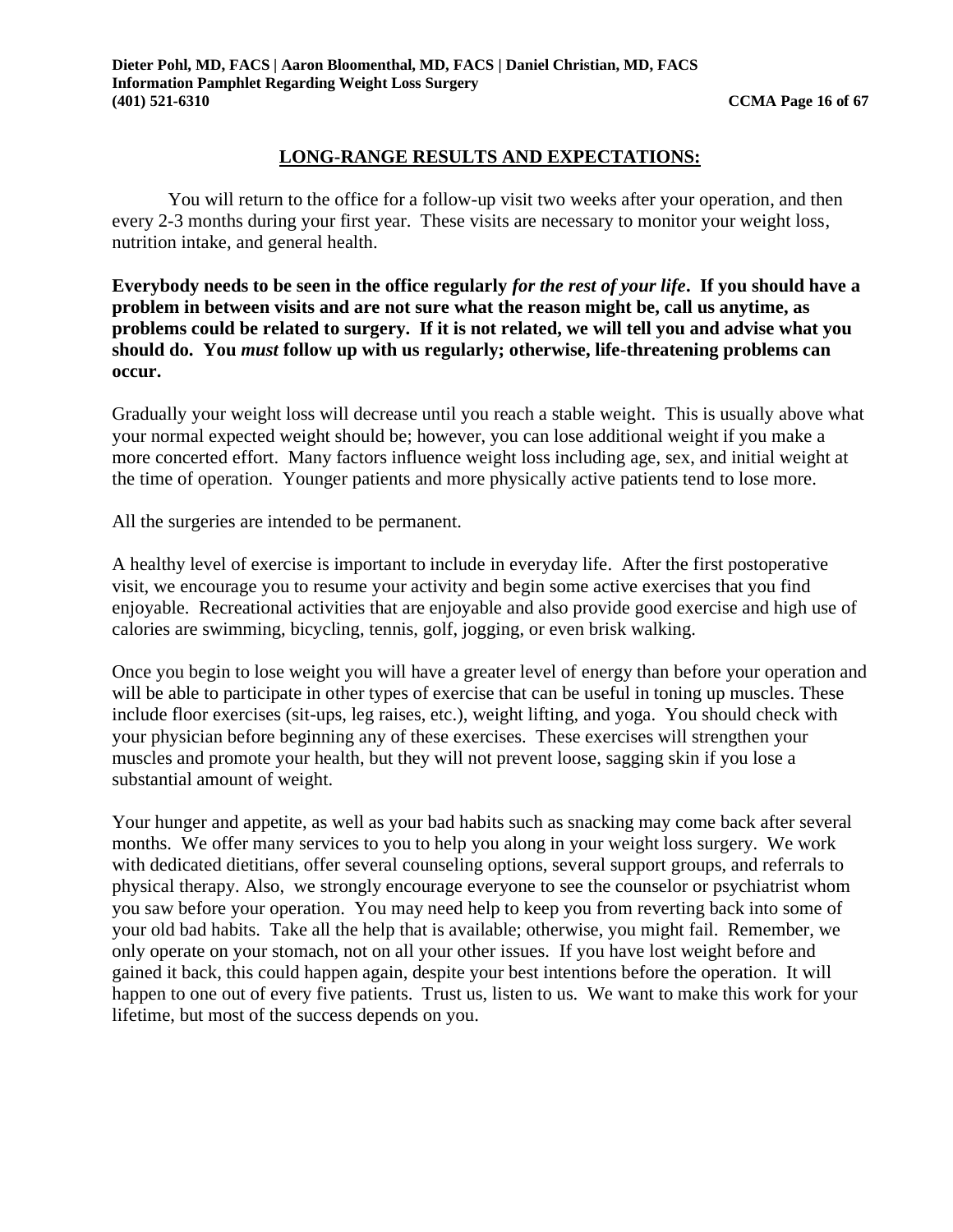#### **ALCOHOL AFTER WEIGHT LOSS SURGERY:**

Be Careful: A tiny sip of alcohol can make you drunk. A tiny sip of alcohol can may you hypoglycemic (fainting, shaking, confusion, etc.) Alcohol can destroy the liver. You can become addicted easily.

#### *Do not drive, conduct business, operate machinery or do any other responsible activity after any amount of alcohol***!!!!!**

#### **PREGNANCY AFTER WEIGHT LOSS SURGERY:**

*You must not get pregnant for 18 months after your operation*. You will not have enough nutrition for a fetus and as a result, you may have a baby with birth defects or permanent damage. Eighteen (18) months after your surgery, there is no problem with becoming pregnant from the weight loss surgery point of view.

Many of our patients have told us that this was one of the best decisions of their lives.

**Dieter Pohl, M.D., F.A.C.S.,Aaron Bloomenthal, M.D., F.A.C.S., and Daniel Christian, M.D., F.A.C.S. 41 Sanderson Road, Suite 207 Smithfield, RI 02917 Telephone: (401) 521-6310 Fax: (401) 861-9596**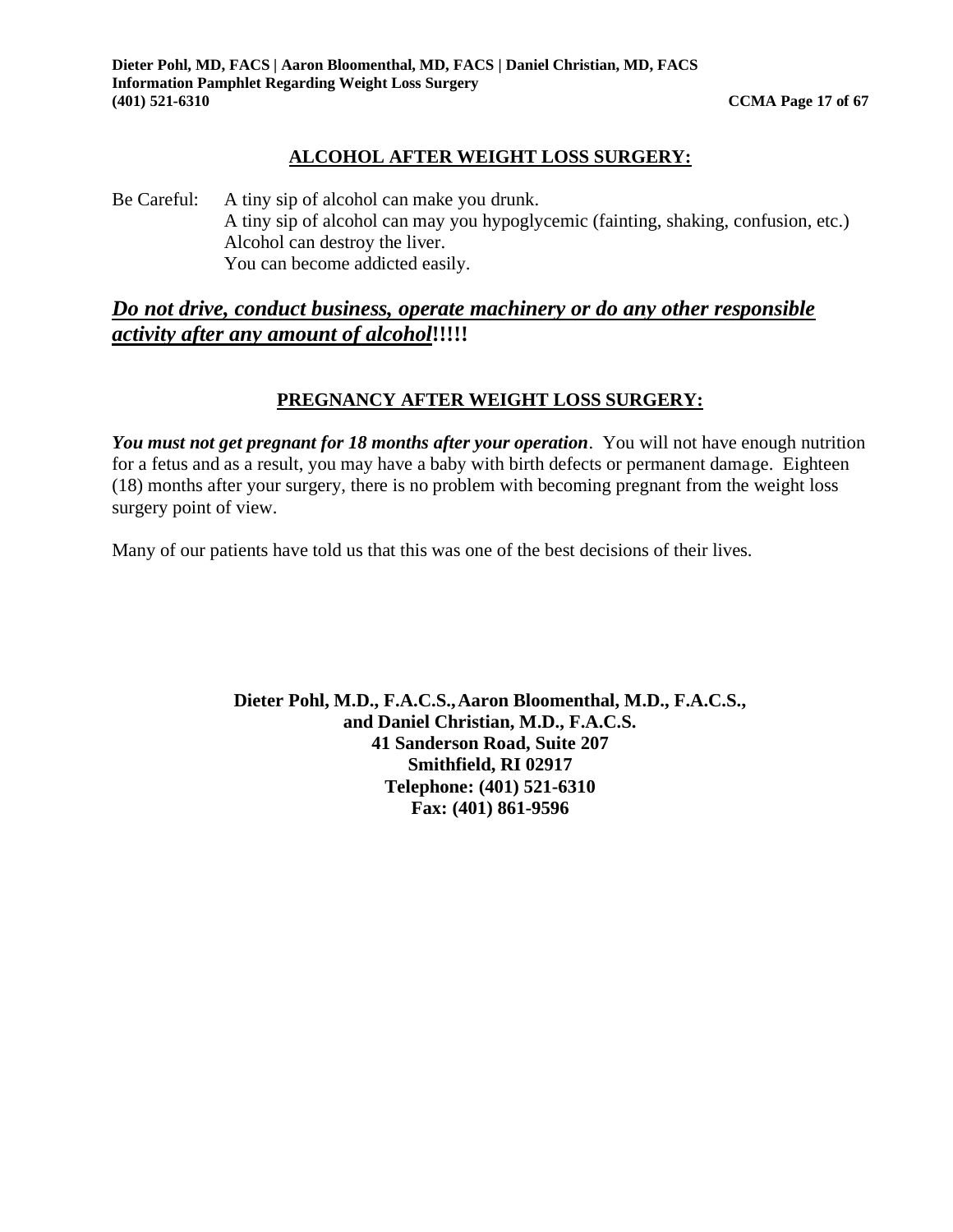#### **FOR FAMILY AND FRIENDS**

Surgery to help lose weight is a great tool and you have started a journey to a life with better health and a much better quality of life.

This will be a journey that will continue for the rest of your life and cannot and should not be done alone. The people in your environment need to be supportive.

Please give this information to the people that you live with and deal with at work or in your social environment. They need to know, so they will not misunderstand you, will not tempt you, and will not lead you to gain weight again years down the line.

For all the spouses, partners, friends, family members, co-workers, and acquaintances:

- 1. If possible, go to the dietitian with the patient.
- 2. Eat the same food as the patient; FOREVER. If you have different cravings, please fulfill them outside the house.
- 3. Do not encourage the patient to eat more than what they can and want to eat.
- 4. Do not bring in food or encourage food that is "normal" in our society but has a lot of calories (i.e., comfort foods such as pizza, Chinese food, cookies, cakes, donuts, ice cream, candy bars, etc.)

Although you may feel that you want to show your affection to the patient, in reality you are hurting them by enabling them to gain the weight back.

- 5. Do not go to fast food places, buffets, etc. Instead, support planning of meals.
- 6. Encourage exercise, healthy eating, support groups, and dietitian visits.
- 7. Do not tell them they look sick or too thin although the person is still overweight. If you have a concern, make an appointment with us, so we can assess if there is a problem.

#### **Thank you very much! You play a crucial role!**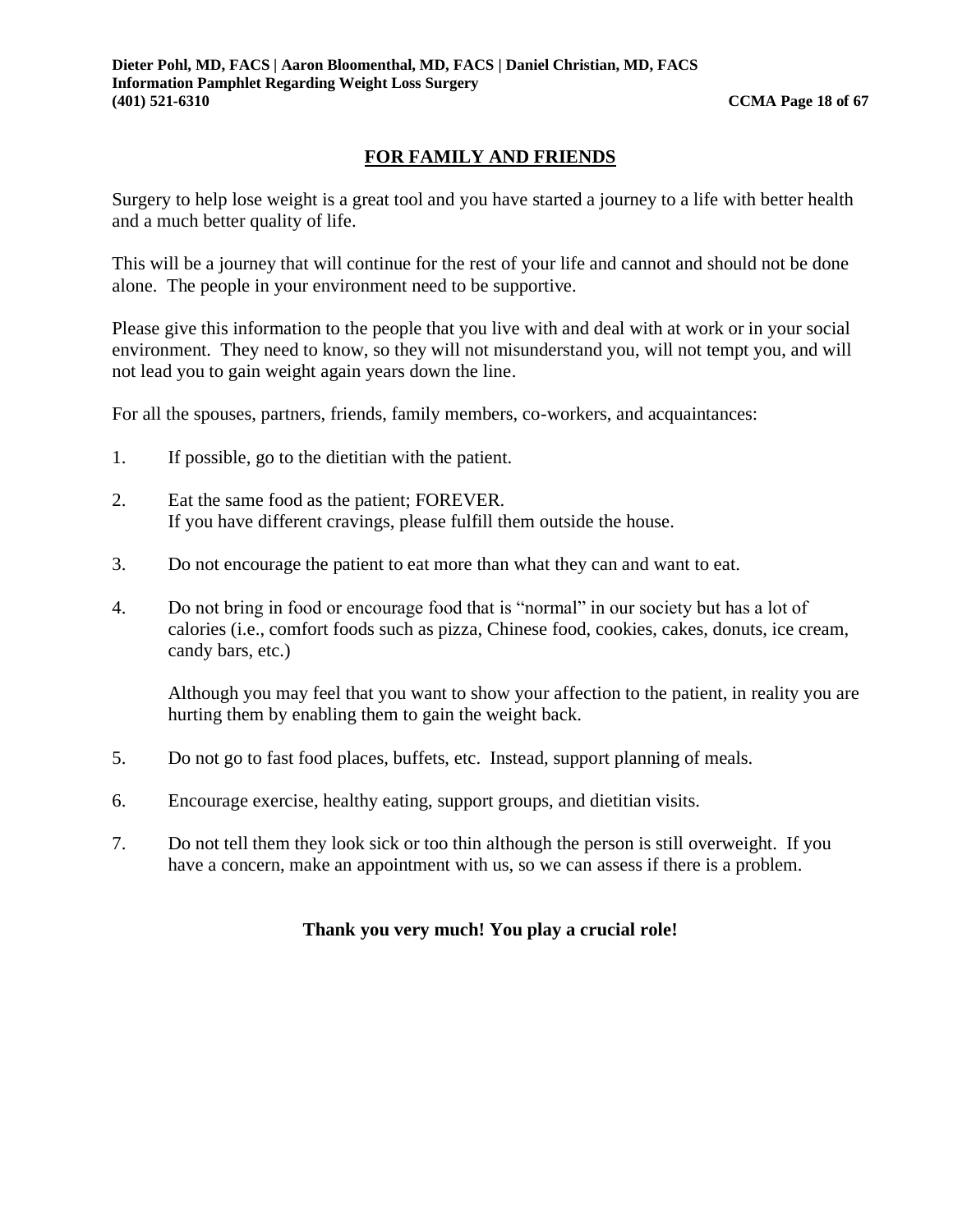# **WEIGHT LOSS SURGERY CHECK LIST**

This is the list of appointments that you need to make and tests you need to have **BEFORE** we can schedule your weight loss surgery. To expedite matters and for your convenience with the timing, we ask you to make the appointments that have been checked off. After you have completed **ALL** tests, call our office.

 $\Box$  Online Seminar\_\_\_\_\_\_\_\_\_\_  $\Box$  In person\_\_\_\_\_\_\_\_\_\_  $\Box$  None

☐SADI-S ☐DS ☐Gastric Bypass ☐Sleeve Gastrectomy

| <b>Required</b> | Received | Procedure                                            | <b>Date</b> | <b>Phone</b>                                                                                                                                                                                                                                                                            |                                                                                  |  |
|-----------------|----------|------------------------------------------------------|-------------|-----------------------------------------------------------------------------------------------------------------------------------------------------------------------------------------------------------------------------------------------------------------------------------------|----------------------------------------------------------------------------------|--|
|                 |          | <b>Upper Endoscopy (EGD)</b><br><b>UGI</b>           |             | Instructions received by mail.<br>You will get a call from the hospital with schedule                                                                                                                                                                                                   |                                                                                  |  |
|                 |          | <b>Psychiatry Consultation</b>                       |             | Request evaluation for weight loss surgery.<br>Michael D. Brodeur, PSY.D.<br>Melissa DaSilva, LICSW (Spanish)<br>Gershon Psych. Associates (Spanish<br>Dr. David Kroessler - Angell St. Psychiatry 274-8777<br>Dr. Anthony Gallo, South County Psychiatry 268-5333<br>Dr. Steven Hirsch | 369-9224<br>227-0372<br>349-3131<br>272-9666                                     |  |
|                 |          | Dietary Consultation<br>insurance:<br>$#$ of visits: |             | Gina Lombardi/Diana Beaton<br><b>Nutrition Consultants</b><br>Nutrition Inc.<br><b>Evolution Nutrition</b><br>Patricia Sloss<br>Michelle Lamoureux<br>HealthwayRI                                                                                                                       | 521-6310<br>615-5538<br>490-0900<br>396-9331<br>223-2366<br>595-5407<br>228-6010 |  |
|                 |          | Last Office Visit Note from<br><b>PCP</b>            |             | Our staff will get the letter                                                                                                                                                                                                                                                           |                                                                                  |  |
|                 |          | Sleep Apnea testing                                  |             | Sleep Lab will contact you to schedule                                                                                                                                                                                                                                                  |                                                                                  |  |
|                 |          | Support group $-2$ visits                            |             | See our paper list or website: loseweightRI.com                                                                                                                                                                                                                                         |                                                                                  |  |
|                 |          | Blood testing / labs                                 |             | Roger Williams or Fatima lab; see paper list or online                                                                                                                                                                                                                                  |                                                                                  |  |
|                 |          | Watch videos online                                  |             | Loseweightri.com go to "Free Seminars"<br>https://www.youtube.com/watch?v=WymQg8QLwt4                                                                                                                                                                                                   |                                                                                  |  |
|                 |          | Other:                                               |             |                                                                                                                                                                                                                                                                                         |                                                                                  |  |

# **TELL EVERYONE TO FAX YOUR RESULTS TO OUR OFFICE: (401) 861-9596**

 **Finish all tests, then call for an appointment.**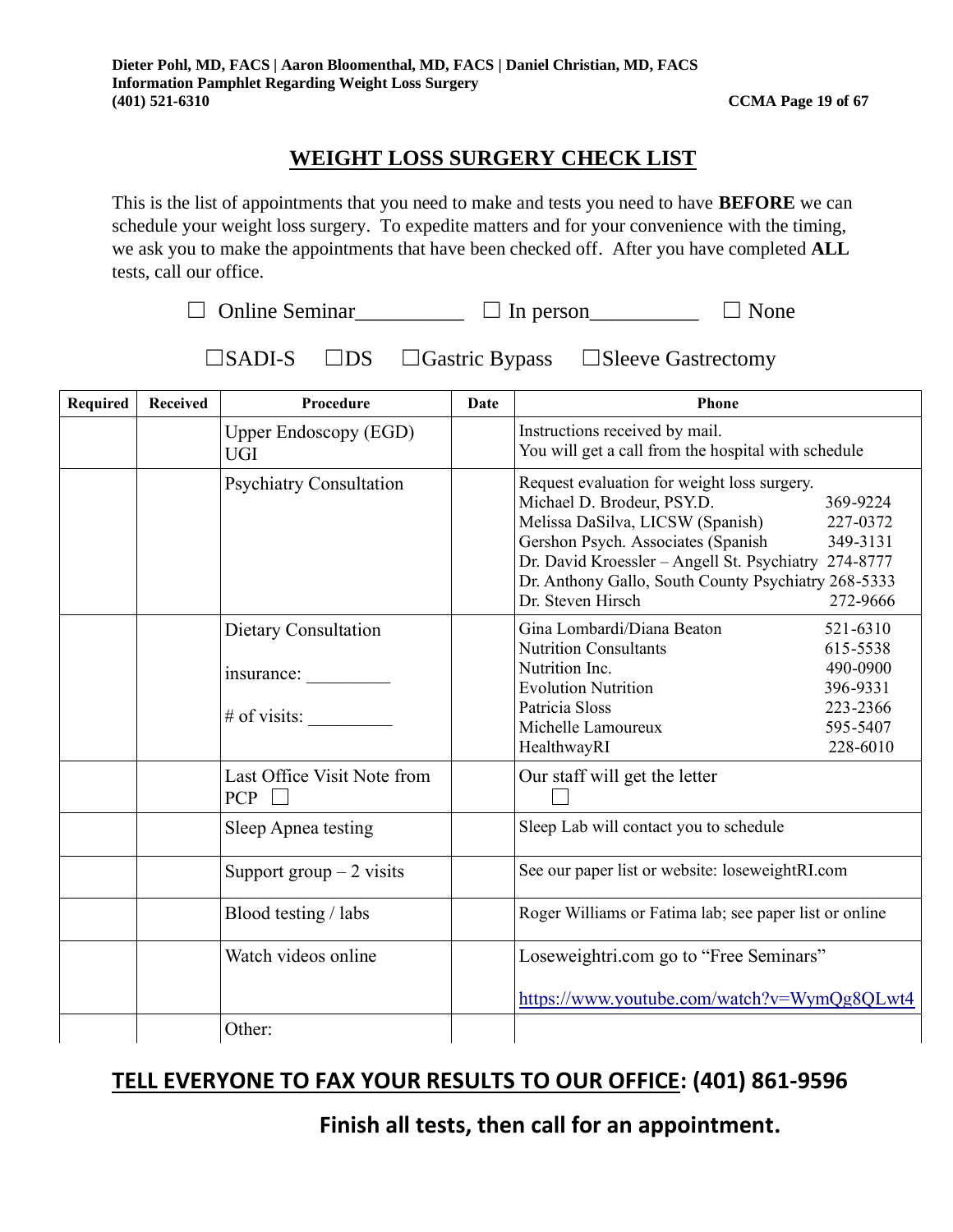#### **PRE-OPERATIVE DIET (2 WEEKS BEFORE SURGERY)**

#### **3 Protein shakes per day**

- 15 grams of protein per shake and 100-150 calories per shake.
- **NO** other food for breakfast, lunch, and/or snacks.

# **One (1) Light dinner per day**

- 3 oz lean protein (i.e., poultry or fish) with vegetables,
- **OR** 1 frozen low-calorie dinner (i.e., Lean Cuisine, Smartone, Healthy Choice, etc.)

#### **Water**

• At least 64 ounces per day.

#### **Vitamins**

- 1 Bariatric Fusion (multivitamin with iron), two in A.M.; two in P.M. (these are sold at the office; \$25 per bottle.)
- **OR** 1 of another brand (i.e., Flintstones), one in A.M.; one in P.M.

#### **IMPORTANT TO REMEMBER**

- No liquids with calories (juice, regular soda, sports drinks with calories, milk, cream).
- Bring your protein shakes to the hospital the day of your surgery if you like a particular protein shake. The hospital also has protein shakes available.

#### **GENERAL PRE-OP INFORMATION (THE DAY OF SURGERY)**

#### **NO FOOD AFTER MIDNIGHT BEFORE SURGERY.**

#### **DRINK WATER**

• On the morning of surgery, you CAN DRINK WATER until 2 HOURS before your arrival.

#### **TWO HOURS BEFORE YOU ARRIVE AT THE HOSPITAL**, drink 12 ounces of Gatorade,

PowerAde, or juice (i.e., apple or cranberry).

For example:

- If your arrival time is 8 A.M., you can drink until 6 A. M.
- If your arrival time is 9:30 A.M., you can drink until 7:30 A.M.
- If your arrival time is 12 Noon, you can drink until 10 A.M.
- If your arrival time is 1:30 P.M., you can drink until 11:30 A.M.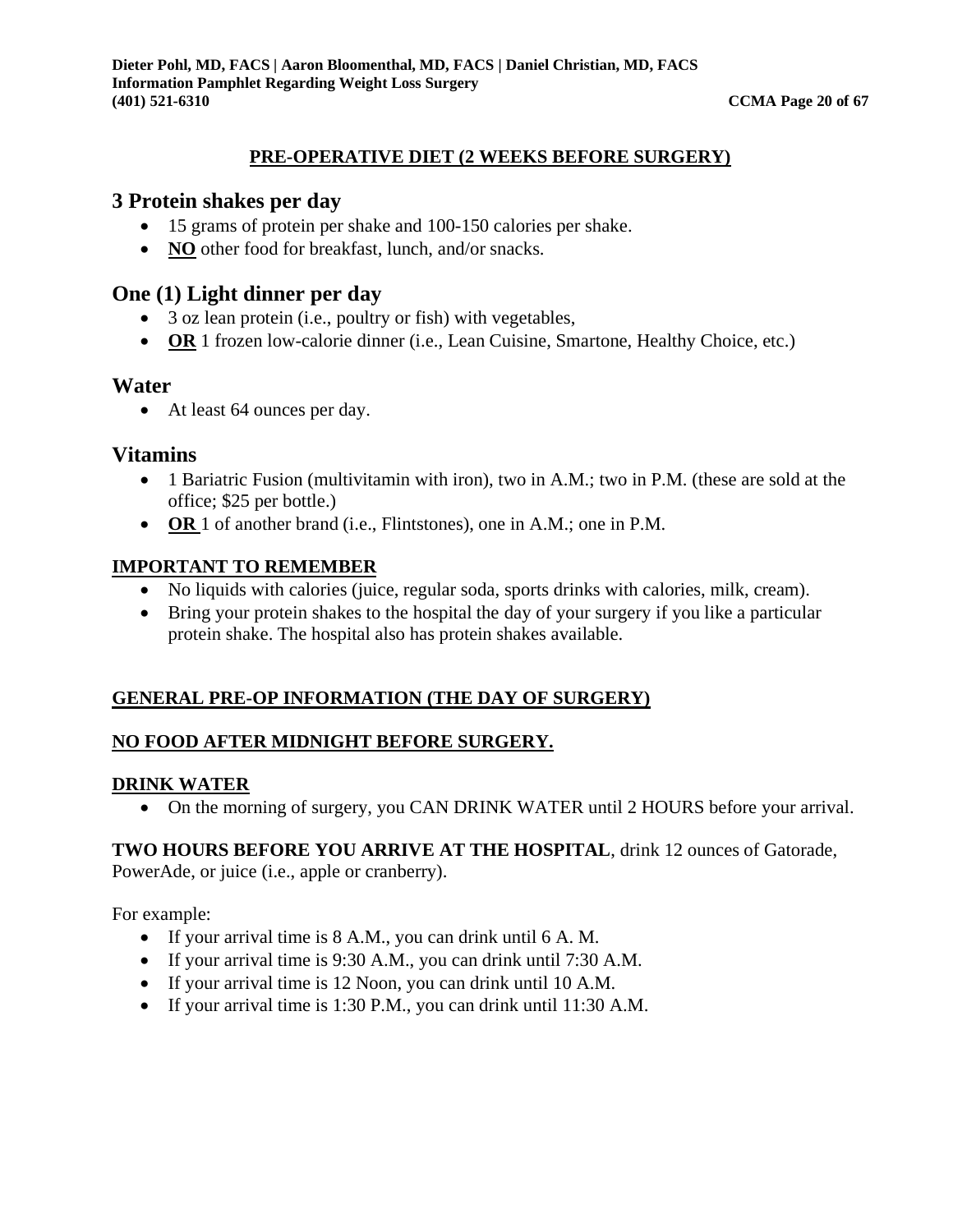#### **HOSPITAL EXPERIENCE**

We want you to drink 12 oz. Gatorade, PowerAde, apple juice, or cranberry juice until 2 hours before you are scheduled to come to the hospital. *For patients told to arrive at 6 A.M.,* you do not have to drink 12 oz., but if you want, you can drink until 4 A.M.

Other examples:

- If you are told to arrive at 8 A.M., you can drink until 6 A.M.
- If you are told to arrive at 9:30 A.M., you can drink until 7:30 A.M.
- If you are told to arrive at noon, you can drink until 10 A.M.
- If you are told to arrive at 1:30 P.M., you can drink until 11:30 A.M.

**Do not** drink less than 2 hours before the time you were told to arrive at the hospital, or your surgery will be canceled.

You will check in.

- You will be admitted by the nurses, see the anesthesia team, and your surgeon.
- You will receive several medications to prevent blood clots, pain, nausea, and infection.

When the surgery is completed, the surgeon will call your family.

- After surgery you will be in the Recovery Room for 2-4 hours.
- The nurses will call your family when you are moved to your room
- Your relatives/friends *cannot visit you until you are in your room.*
- Altogether, your relatives/friends cannot see you for 5-6 hours.
- You will walk, do breathing exercises, and sip water.
- We will take care of issues such as pain and nausea.

The goal is to send you home safely.

- Most patients can be discharged the next day after surgery.
- Before you go home, you need to be able to drink about 4 cups of water and 4-8 oz. of protein shake in one day.
- You may shower.
- You will get a laxative.

We will give you several prescriptions for home. We will take allergies into consideration.

| For Pain:              | Tylenol and a narcotic such as Oxycodone |
|------------------------|------------------------------------------|
| For Nausea:            | Scopolamine patch and Phenergan          |
| For your bowels:       | Miralax and a probiotic (for 2 weeks)    |
| For your stomach:      | Omeprazole (for 6 months)                |
| To prevent gallstones: | Actigall (for 6 months)                  |

We will provide instructions that will tell you which of your own medications you need to take.

You will most likely gain a few pounds; this is just water, and you will lose it quickly.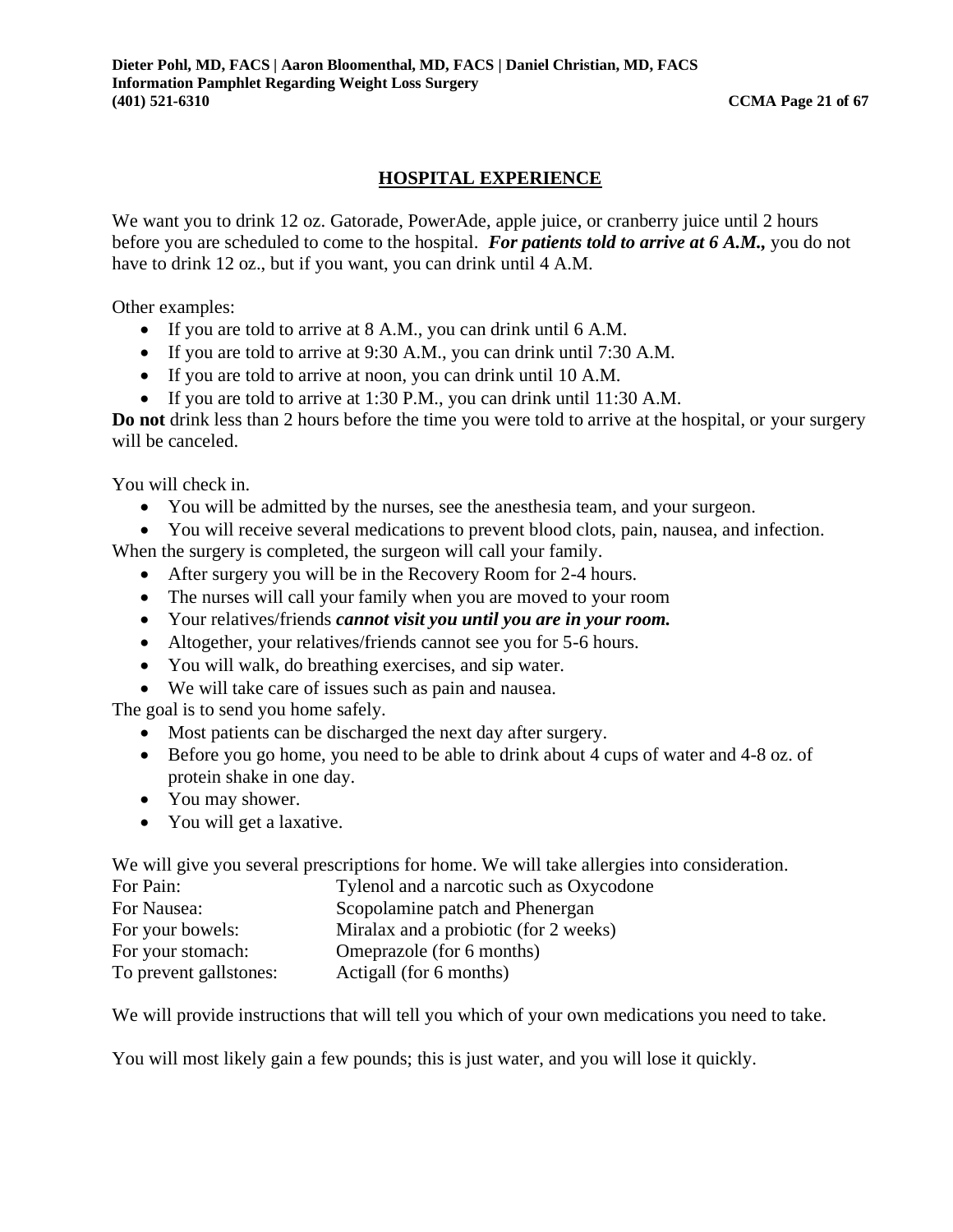#### **POST-OPERATIVE INSTRUCTIONS:**

#### **DIET**

- Advance diet according to booklet.
- Consume *at least* 60 grams of *protein* per day.
- **Do not** drink anything with calories like milk, juice, soda, sports drinks, etc., *forever!*
- **Do not** drink one-half hour before meals, during meals, and one hour after meals, *forever!*

#### **DAILY VITAMINS**

Multivitamin: chewable with iron daily; you may choose:

- Any pharmacy brand (i.e., Flintstones), or
- 4 Bariatric Fusion ADEK, two in the A.M. and two in the P.M.

Calcium: chewable with vitamin D daily.

- Any pharmacy brand or
- Three Viactiv, one with breakfast, lunch, and dinner, or
- Three Caltrate, one with breakfast, lunch, and dinner.

Extra Iron (from the office, prescription, or over-the-counter).

One B-complex, any store brand.

One 50,000 IU vitamin D.

• Taken weekly, prescription given in the office.

#### **PLEASE MAKE SURE TO:**

Make appointments with:

- Your dietitian within 3 weeks after your surgery.
- Primary care physician.

Attend a support group.

Exercise.

- Start with walking, bicycling, or running.
- You may return to all the activities 4 weeks after surgery.

Do not take anti-inflammatory medication (i.e., Motrin, aspirin, naproxen, etc.) If you need to take one of these medications, speak with us first.

# **DO NOT SMOKE. DO NOT TAKE ALCOHOL.**

\*\*\*Come to see us in the office at your scheduled visits *for the rest of your life*. \*\*\*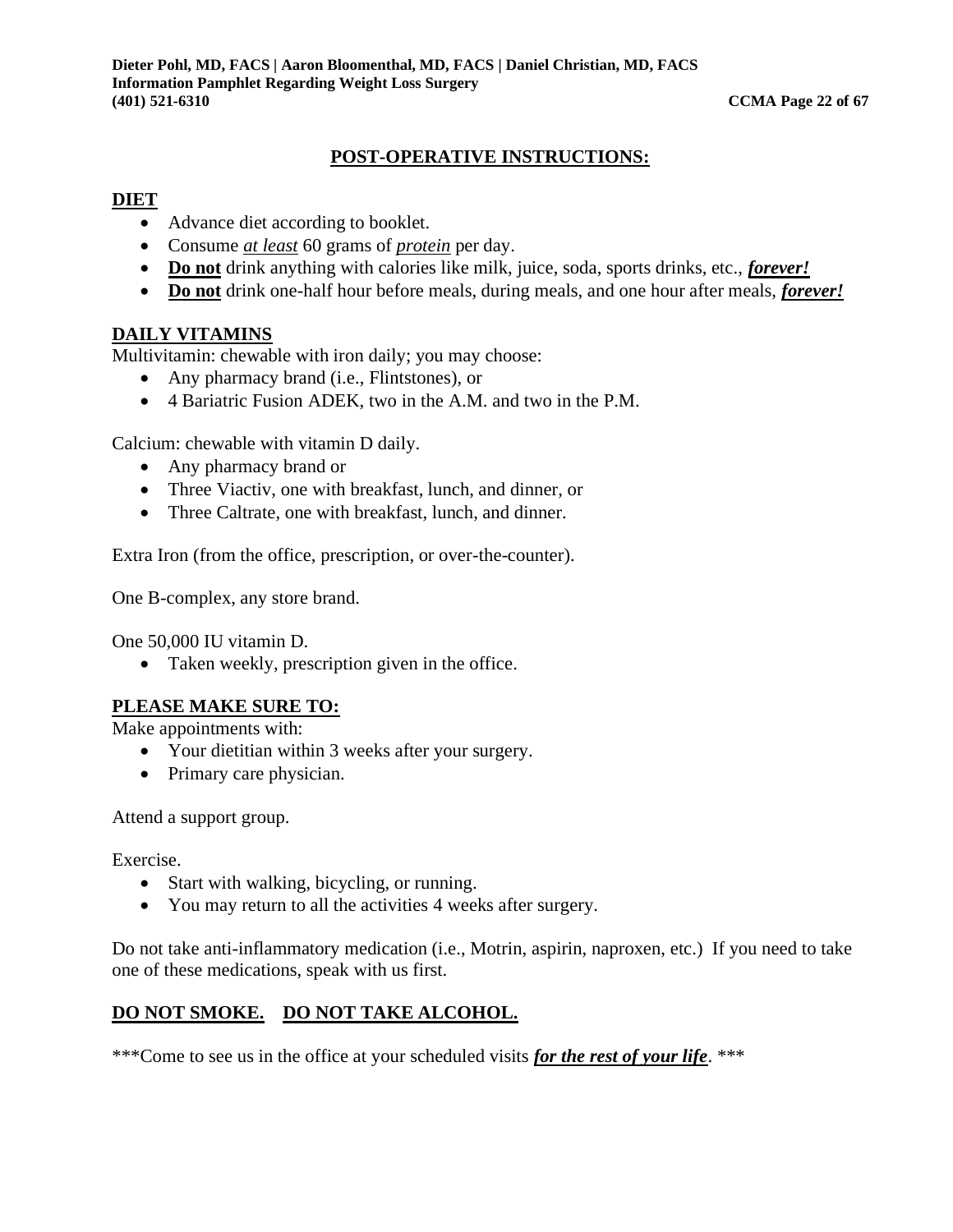#### **INTAKE GUIDELINES AFTER SURGERY:**

Liquids - 1-2 oz or 1/4 cup every 15 minutes, 8 oz or 1 cup over an hour for the first month.

Consume liquids 30 minutes to 1 hour prior to and after meals, once you eat real food.

DO NOT CONSUME LIQUIDS WITH MEALS.

Do not use a straw with liquids.

Consume six-to-eight 8-oz/1 cup meal servings per day.

Food: Chew slowly and to a ground consistency.

A maximum portion after 2 months is 1 cup or 8 oz, or two-level palms.

Avoid fried foods, sweets, candy, etc.

Consume protein at each meal.

#### **Vitamin and Minerals:**

Chewable multivitamin with iron Chewable calcium with vitamin D B complex Iron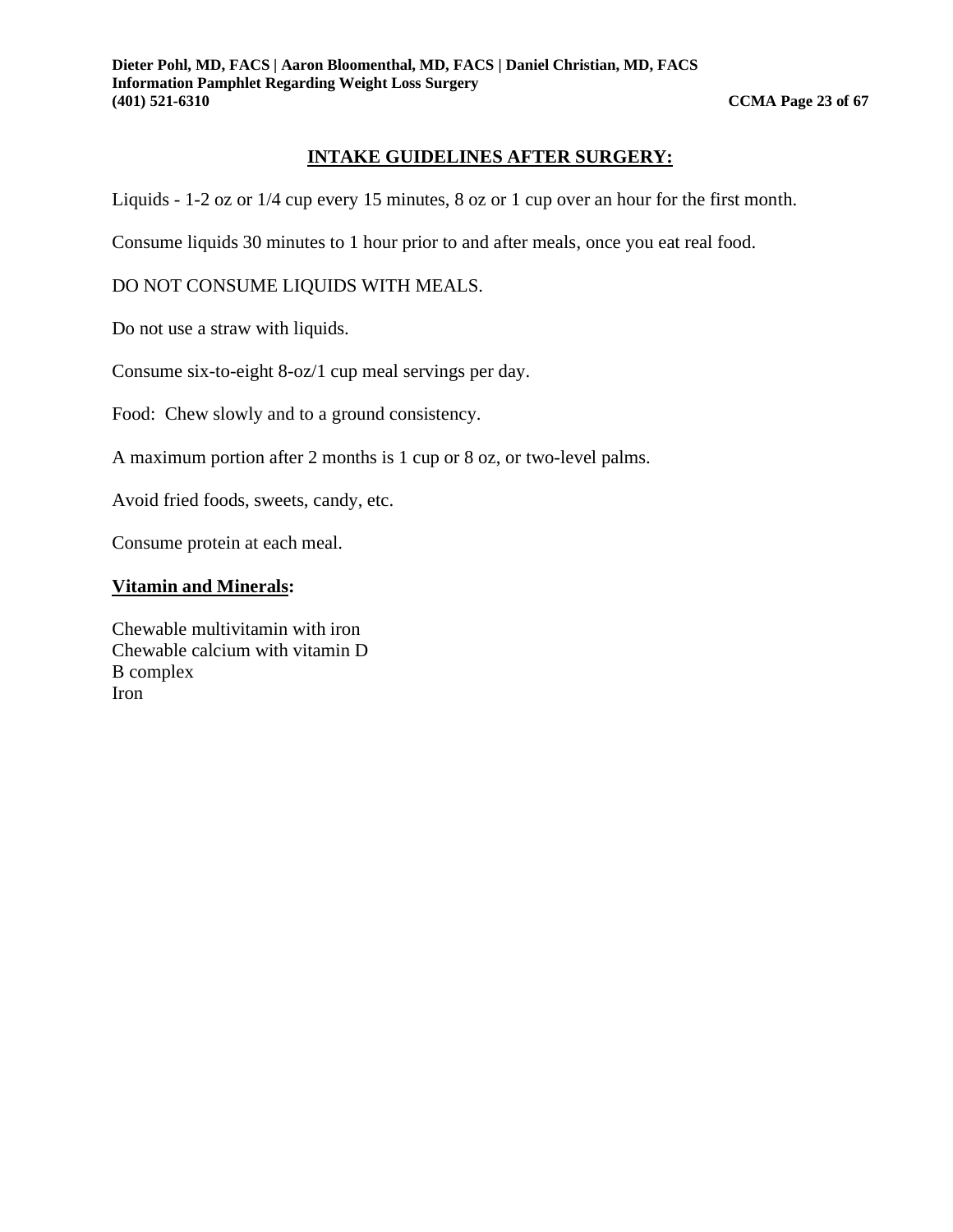#### **NEW WAY OF EATING:**

You have been waiting a long time and working very hard to make it to this point. Congratulations! Now it is time to begin your diet after having gastric bypass surgery.

Please review this diet booklet carefully. As you are reading, remember these are only guidelines. Everybody is different, so there are dietary substitutions that can be made if you are having a difficult time tolerating some of the suggested foods. *Do not make substitutions on your own*. Make a list of questions, concerns, or comments you would like to discuss with any member of our team.

REMEMBER: You have just had stomach surgery!! This is major surgery. Your new stomach will take six to eight weeks to heal. To help in the healing process, you will go through four stages of the diet. Your diet will always be low in fat with no concentrated sweets. You will need to stay on a liquid diet for one or two weeks, prior to advancing to pureed and soft solid foods. Your meal plan will be high in protein, which is essential for optimal healing and weight loss. It is important that you follow these stages of the diet to help assure healing. At each of your follow-up visits, your surgeon and/or dietitian will evaluate your progress and advance your diet accordingly.

Initially, your meal times should last for approximately 30 minutes to one hour. It is recommended that you take approximately 10 minutes for each ounce that you eat. Food should be a liquid consistency in your mouth before you swallow. Once you eat solid food easily, take just enough time to eat your food slowly. Liquids should be sipped slowly, between meals only, so that you still have room in your stomach for food.

If you are experiencing cramps, gas, or diarrhea during your initial stages, you may have developed intolerance to lactose, the sugar found in milk. If this occurs, changing your diet to a lactose-free diet usually will reduce these symptoms. Your dietitian will review the guidelines for this with you if it occurs.

As you advance in your stages of diet, you will always be able to eat/drink the food you had in the previous stages. You may also find that you are not able to tolerate all the foods you could prior to the surgery. When advancing, try a food by itself so that if you have a difficult time tolerating it, you can eliminate it from your diet for a couple of weeks. You may re-attempt the same food a couple of weeks later. Many people also relay that their taste preferences have changed.

Most often patients report that they do not feel hungry or have a loss of appetite after surgery. In turn, this often causes patients to skip meals, depriving themselves of their nutritional needs. Try to eat a minimum of three meals a day. It is acceptable to not be able to finish the food that is recommended. Do not force yourself to finish your food within a specific period of time. Stop eating as soon as you start to feel full. If necessary, put away the food you did not finish and eat it later. Keeping food records will help facilitate your meal timings and help you keep track of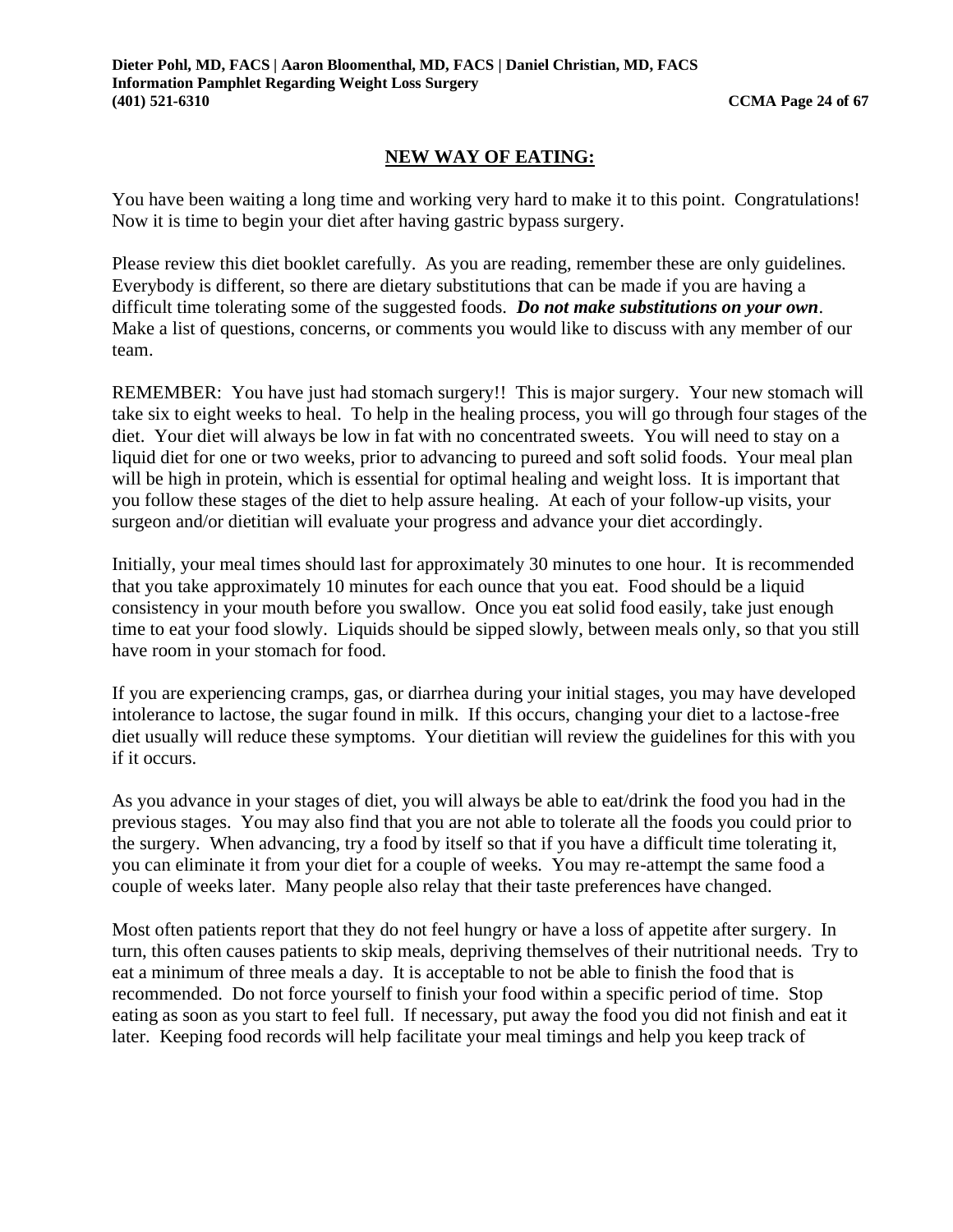what you need to finish by the end of the day. Most often your three meals may turn into small meals at the beginning. Feelings of hunger and fullness take time for your mind and body to recognize. It is also helpful to review these records with your dietitian.

Six to eight weeks after the surgery, at Stage 4, you will be able to eat solid foods. This is the time to introduce different food groups into your diet. Your diet could incorporate all the food groups from the food guide pyramid, but protein is still the most important. Your portions, however, will be different from the ones recommended in MyPlate<sup>TM</sup>. Your dietitian will help you with this. These food groups include protein (red meats, poultry, fish, eggs, beans, lentils, and tofu) and dairy, fruits, vegetables, grains, or starches (whole grain bread, whole grain cereal, pasta, pita bread, English muffins, cereal, rice and many others.) Within these food groups, focus on low fat, low sugar foods (no concentrated sweets) to minimize stomach upset and promote further weight loss. Most often if you eat foods high in fat and sugar, you will experience dumping syndrome, a condition which causes dizziness, sweating, diarrhea, cramps or nausea.

Stage 4 is the final stage, and you will be following this stage for the rest of your life. Over time, you will be able to tolerate and eat more foods. To help with weight maintenance and a healthy eating style, it is important to keep the following things in mind:

- 1. You should have three meals per day only and avoid snacking.
- 2. Do not drink any calorie-containing liquids: orange/grapefruit/apple/V8/tomato juice, milk, ice-cream soda, Gatorade, energy drinks, etc. (or alcohol in large amounts).
- 3. Start your day with a protein and grain breakfast (such as oats, whole grain cereal (i.e., Kashi  $Go-Lean^{TM}$  and others), with yogurt.
- 4. Always know how many calories are in the food you are about to eat.
- 5. Never finish your plate.
- 6. Always use dessert plates; never regular size plates.

Start exercising if you have not started already. Eventually, (after your surgeon approves), you should begin to incorporate weight training to your cardiovascular exercises. Weight lifting/training helps build muscle, and the more muscle you have, the easier it is for your body to burn fat.

At times weight loss may slow down. Your weight is like a staircase. You are going to plateau before you continue to lose more weight. This is normal. Everyone will lose weight at different rates. When you are at your plateau, continue keeping food records and keep track of your exercise schedule. One or both of these aspects may have to be altered to help with weight loss.

This is a drastic change in your lifestyle and it affects ALL AREAS of your life. You start to feel anxious about comments that are made to you about your weight loss, "feeling fat" in spite of weight loss, dealing with social situations, and learning to deal with your emotions now that you no longer have food as part of your comfort. The first thing to remember is that you are not alone in this process. It is important to keep yourself involved in support groups, continue to see our program psychologist, talk to any member of the team, and with supportive friends and family.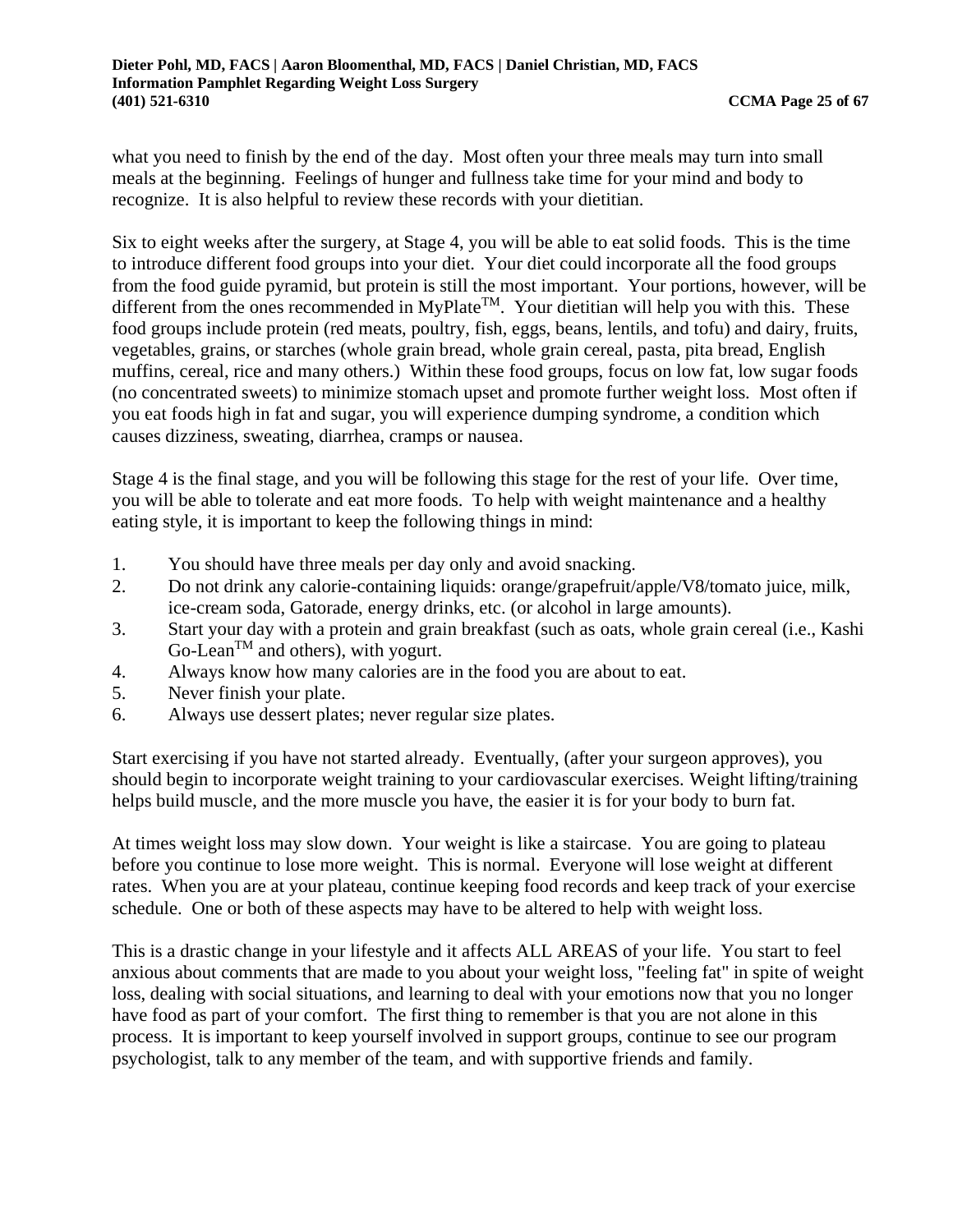#### **DIET FOLLOWING WEIGHT LOSS SURGERY:**

As a result of your surgery, your stomach has been altered in both anatomy and function. Special dietary changes are necessary to ensure successful weight loss without causing harmful malnutrition. These guidelines will help you understand the various stages of your diet. During your hospitalization, you will be placed on Stages 1 and 2. You will be discharged during Stage 2 (sugar free, nonfat liquids) and then gradually advance to Stage 4, as indicated. Remember these are only guidelines. If you are having trouble with any of these stages, work with your dietitian so that your diet may be more individualized.

#### **STAGE 1 - WATER**

- GOAL: Four cups of water daily.
- INSTRUCTIONS: Sip water. You will probably experience dry mouth. Do not be alarmed, as this is very common. Try drinking as long as nausea is controlled.

#### **STAGE 2 - SUGAR-FREE NONFAT FULL LIQUIDS:**

SHAKES: (Available through our office). Start shakes on the day after surgery, usually 24 hours after Stage 1. Start while still in the hospital and then go home during this stage. DIET: 3-4 small meals per day consisting of a packet of protein shakes or drinks (available through our office) mixed with 8 ounces of water. Drink slowly (sip) over a 45-minute to 1-hour period. Try to space meals 4-5 hours apart. Between meals you can sip on water or water with Crystal Light, flavored water, sugar-free Jell-O or popsicles, broth or herbal tea.

GOAL: 64 ounces of water/liquid daily. This includes liquids from the protein shakes. 45-60 grams of protein daily.

#### INSTRUCTIONS:

- 1. While you are in the hospital, you will receive your protein shakes, water and clear liquids.
- 2. Walk as much as you can with your nurse or a family member.
- 3. Record fluid intake at home. Bring this record to your follow-up office visits. Sip all liquid slowly. If you are experiencing dry mouth, you may still be dehydrated. Do not worry if you have already had 64 fl. oz. You may just need more.
- 4. Try to drink as many protein shakes as you can. Do not worry if you cannot consume all 3-4 drinks. Do the best you can.
- 5. When you get home, begin taking vitamins. Follow the instructions we give you.

#### *Fluids for all stages*:

Choose from this list of fluids allowed between meals on Stage 2 (not to replaced meals or snacks). Fluid intake is very important in preventing dehydration. If you are having any problems or questions about your fluid, discuss with your surgeon or dietitian.

- Water
- **•** Crystal Light, or any drink with  $\theta$  (zero) calories
- "Flat" diet tonic (decaffeinated)
- Diet Jell-O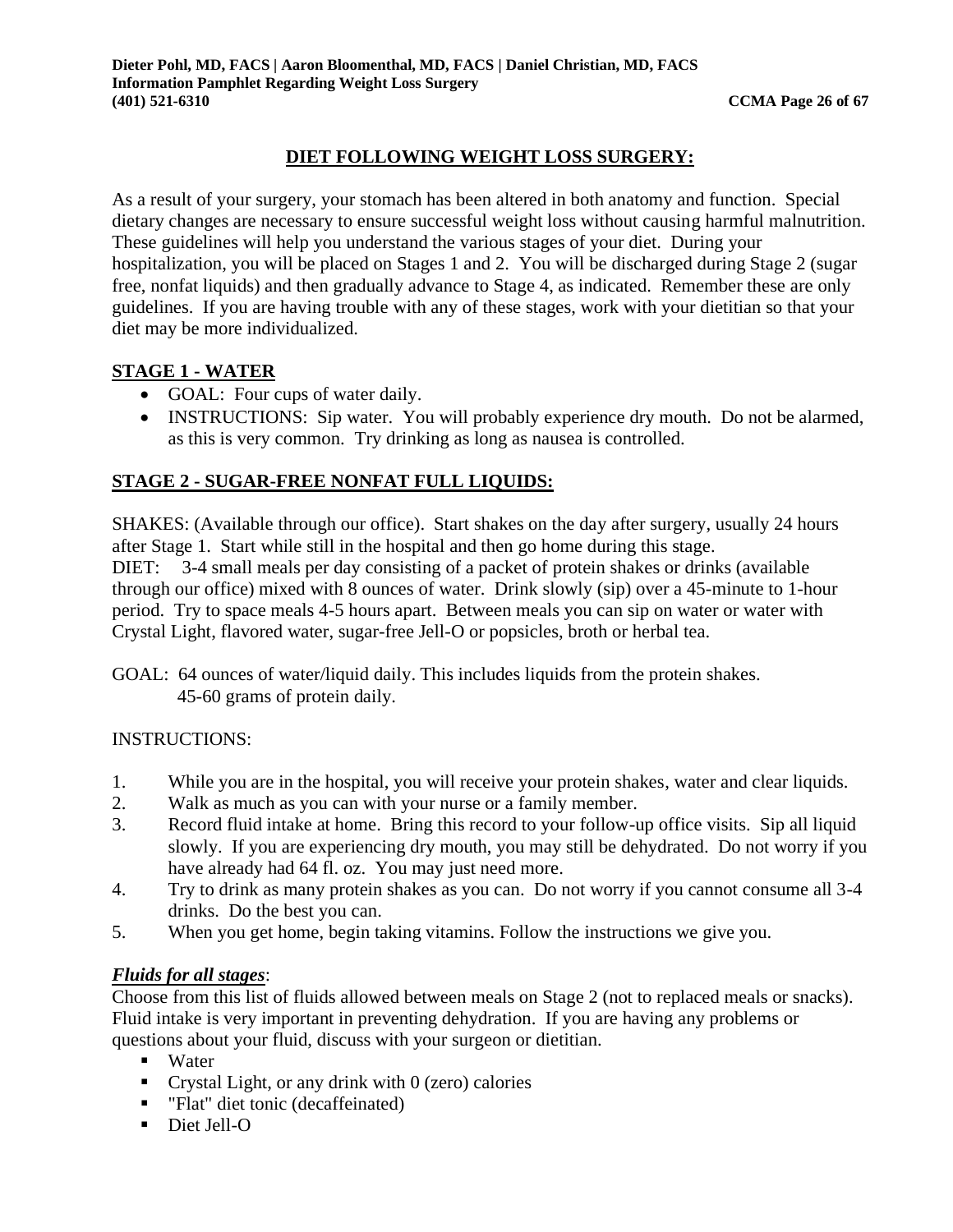- Sugar-free Popsicle:  $\langle 20-30 \rangle$  calories each (limit to 2-3 day).
- Broth

#### **STAGE 3- PUREED FOODS/SOFT AND GROUND FOODS**

START: 2-3 weeks after surgery, depending on what procedure you had. DIET:  $\frac{1}{2}$  cup of high protein, pureed/blenderized foods 3 times per day; you will also need to consume 25-30g of protein from shakes between meals.

GOAL: 64 oz fluid and 45-60 g protein daily.

INSTRUCTIONS:

- 1. Remember to eat slowly.
- 2. Milk intolerance may also occur due to a temporary lactose intolerance. Try Lactaid milk or add 10 drops of Lactaid to a quart of milk. Try lactose-free products such as milk and yogurt.
- 3. See chart below for additional options.
- 4. Still sip fluids all day; no need to stop drinking 1 hour before and after meals.

Nutritional information is listed below and if you get bored with the above suggestions, additional items are also listed below. All food items listed are also very low in fat (0-3 grams per serving, unless indicated otherwise).

| <b>FOOD ITEM</b>                  | <b>AMOUNT</b>   | <b>PROTEIN</b>  | <b>CALORIES</b> |
|-----------------------------------|-----------------|-----------------|-----------------|
|                                   |                 |                 |                 |
| Skim milk                         | 8 <sub>oz</sub> | 8g              | 90              |
| Protein-fortified                 |                 |                 |                 |
| skim milk                         | 8 <sub>oz</sub> | 9.7 g           | 100             |
| Meal replacement                  |                 |                 |                 |
| shakes                            | 8 oz            | 15 <sub>g</sub> | 70-100          |
| Scrambled eggs                    |                 |                 |                 |
| (Egg Beaters)                     | $1/2$ cup       | $10-12$ g       | $46 - 60$       |
| Fat-free or 1%                    |                 |                 |                 |
| cottage cheese                    | $1/2$ cup       | 15 g            | 80              |
| Sugar-free, fat-free              |                 |                 |                 |
| pudding                           | $1/2$ cup       | $4-5$ g         | 70              |
| Yogurt: i.e., Dannon <sup>®</sup> |                 |                 |                 |
| or Colombo <sup>®</sup> "Light"   |                 |                 |                 |
|                                   | $6-8$ oz        | $5-8$ g         | $90 - 100$      |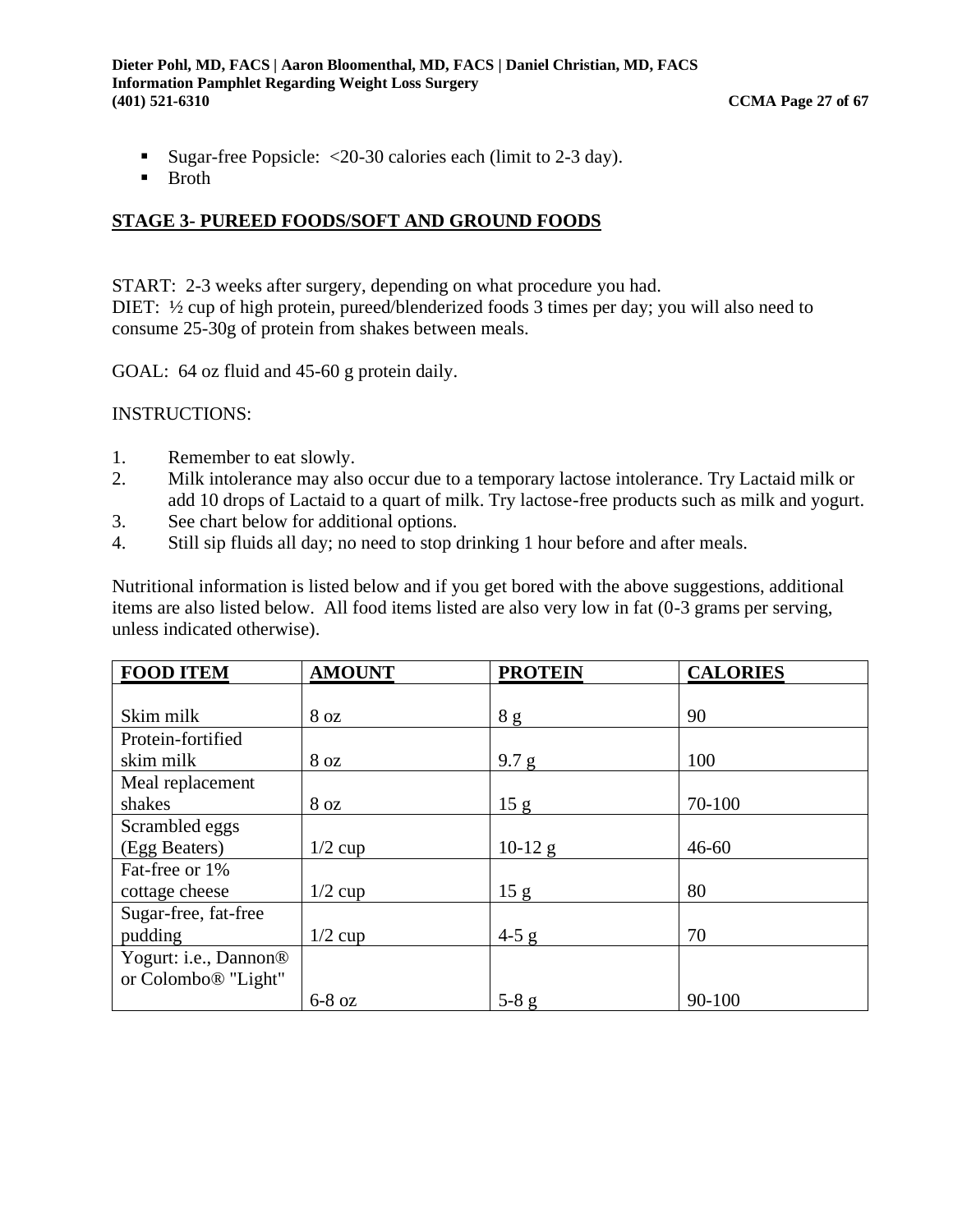#### *Ways to make your meal replacement shake more interesting:*

- Add flavored extract to vanilla meal replacement shake to create new flavors.
- **•** Freeze it like a Popsicle.
- Add 1 tsp coffee to the chocolate meal replacement shake, i.e., mocha.
- Warm up the meal replacement shake and drink as a hot chocolate, or add sugar-free hot chocolate to the vanilla meal replacement shake.
- Add ice cubes and make a frappe.
- Try these variations slowly. On occasion extreme temperatures of food items are not well tolerated initially.

#### **STAGE 4- SOFT AND GROUND FOODS**:

START: Usually 4-5 weeks after discharge from the hospital.

DIET: 3 oz (6 Tbsp.) of high protein pureed/ground food consumed 3 times per day. You will also be allowed one snack of 8 oz meal replacement shake daily between your meals. If you do not want the meal replacement shake, you may choose from some low-fat and sugar-free foods such as yogurt, cottage cheese or eggs (similar to Stage 3, as noted above).

GOAL: 64 fluid oz. and 50-60 grams of protein daily.

- 1. Many patients have difficulty with meat despite chewing well. Mixing broth may help make it moist. Consume meals very slowly (about 45 minutes per meal). If you feel full, stop at that point, put it aside, and go back to it after an hour or two. If you try to force it in, you may vomit.
- 2. Do not drink fluids with meals. Fluids fill you up and therefore do not leave enough room for the food. Wait approximately 30 minutes before and after meals to drink. Avoid carbonated beverages. Refer to the list on the previous page for suggestions. Avoid drinking with a straw.
- 3. Mild discomfort may be due to temporary lactose intolerance. Try Lactaid milk or add 10 drops of Lactaid to a quart of milk. Try lactose-free products such as milk and yogurt.
- 4. Weigh the food on a scale after it has been cooked to make sure you are getting the right amount of protein. Protein is needed to heal your wound and may prevent hair loss.
- 5. Never chew gum. Once swallowed, it can cause an obstruction.
- 6. Try using the ice cube trays for storing pureed food portions. Each ice cube section holds about one ounce. If you do not have a scale at home, a deck of cards is the closest approximation to the size of a 3-ounce piece of cooked meat.
- 7. Baby warmer trays may be helpful for keeping food warm while it is slowly being eaten.
- 8. Miralax, Milk of Magnesia, or diluted prune juice may help with constipation.
- 9. You will not be allowed any RAW fruits and vegetables or starchy food until Stage 5. If by the second week of this stage you need a little variety, the only vegetable you may try is homemade mashed potatoes made with skim milk. You may also incorporate some unsweetened/canned fruits, i.e., applesauce.
- 10. Keeping food records is very important to help identify any intolerances or nutrient deficiencies.
- 11. If you have any problems, questions or concerns, contact our office.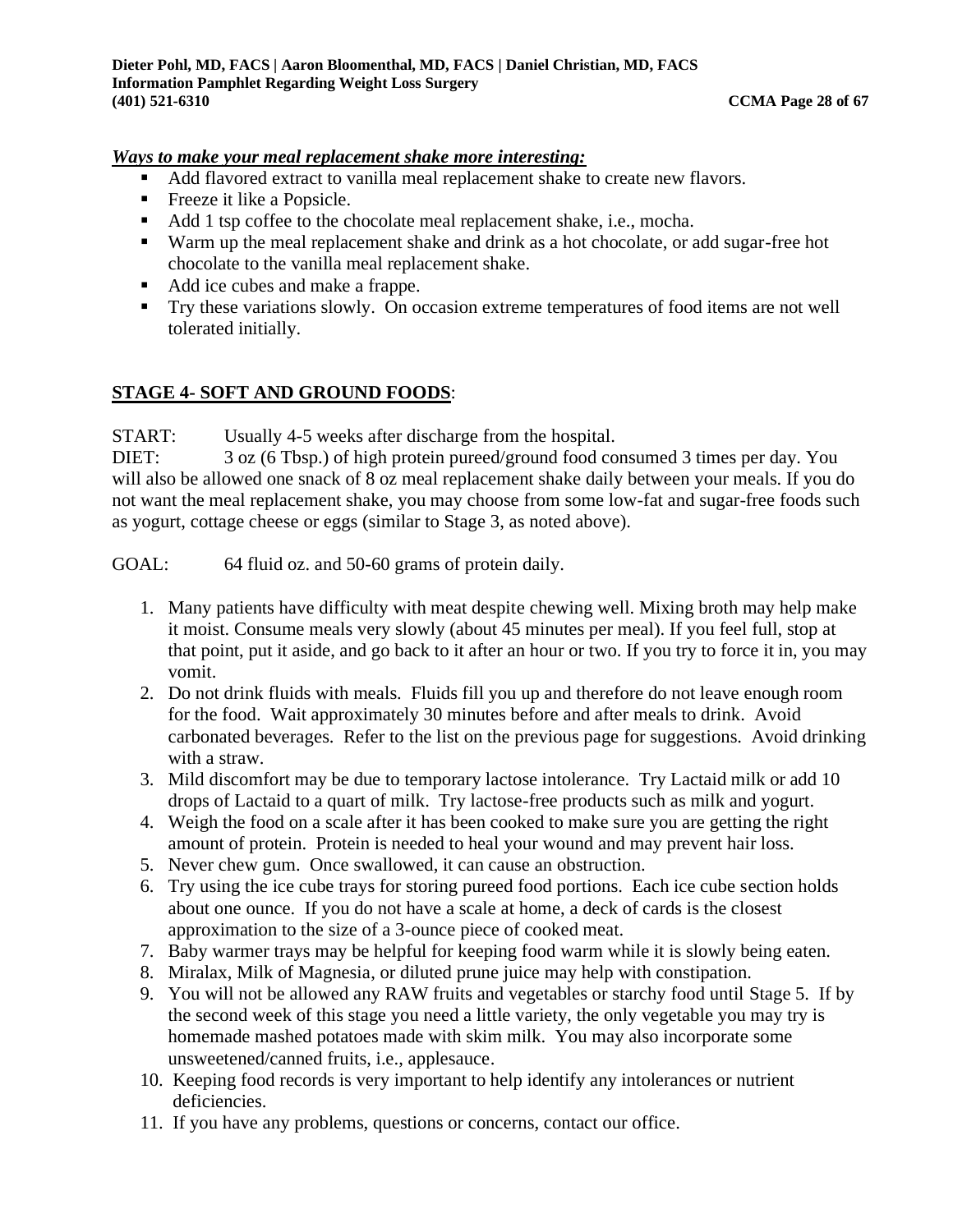\*\*\*If you feel any "tightness" or nausea and/or vomiting, you probably ate your food too quickly or swallowed a large bite. Remember to monitor the time it takes you to eat. Record your starting and finishing time.

Stage 4 tips when you prepare meals: Keep food moist. Bake, broil or steam all your meats or fish. Make sure you try different spices, marinades, and sauces prior to adding to a meal to evaluate your tolerance. Eliminate food items you cannot tolerate for a couple of weeks before you try them again. Do not worry if there are foods you simply cannot tolerate, as this is expected.

#### **Information on Stage 4 Foods:**

Make sure food is of liquid consistency in your mouth before swallowing. The following information may vary depending on brand name and packaging style.

YOU WILL NOT BE ABLE TO EAT ANY FRESH FRUITS OR VEGETABLES, OR STARCHY FOOD UNTIL STAGE 5 UNLESS YOU ARE INSTRUCTED OTHERWISE BY ONE OF THE DOCTORS OR DIETITIAN.

Reminder: Your goal is to eat at least 45-60 grams of protein a day. Please keep track of how much protein you eat by reading food labels on the products you use. You will need to bring these records to your visit with the dietitian.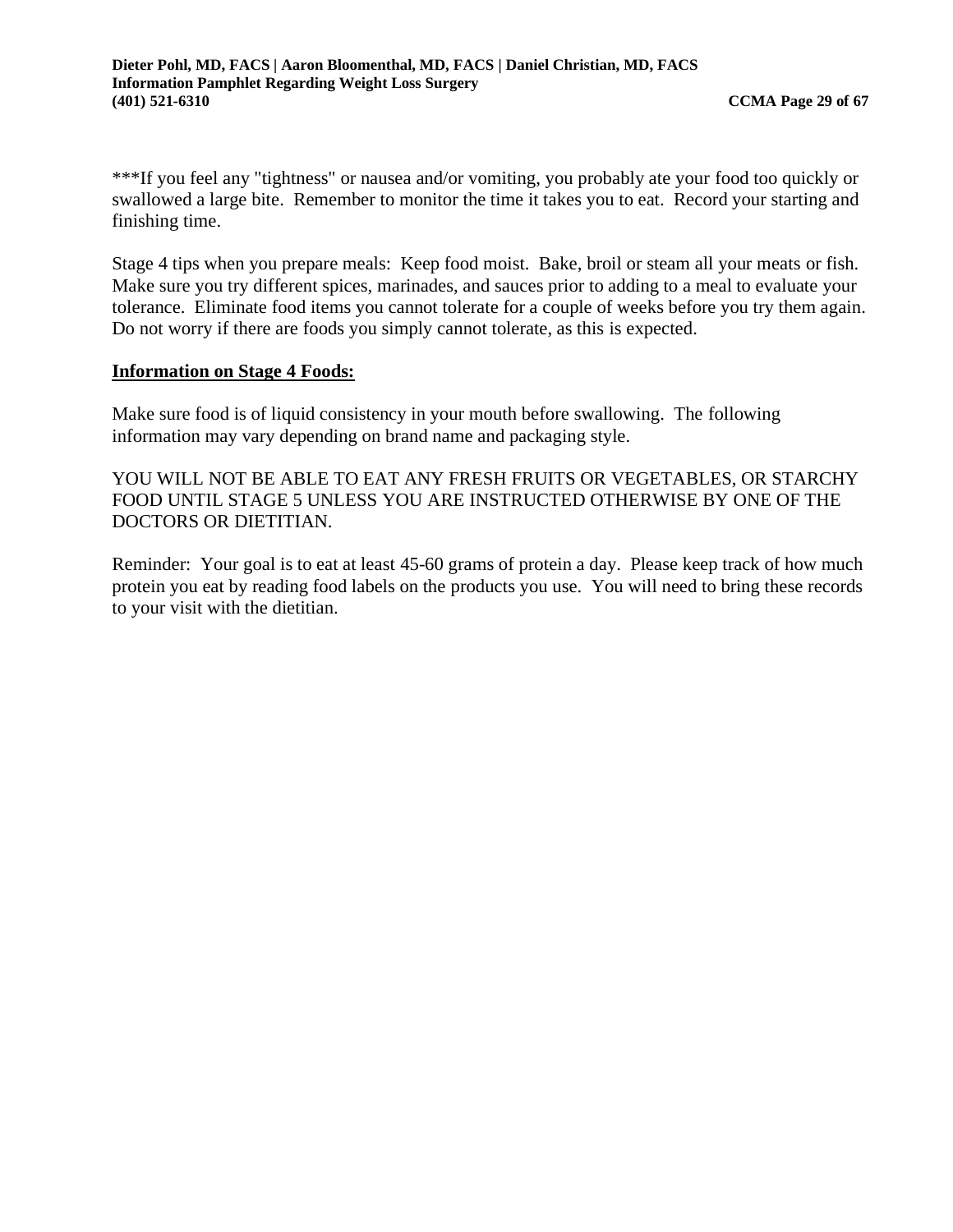#### **STAGE 5- LOW CALORIE SOLID FOODS**:

| START: | Usually 6-7 weeks after surgery.                                            |
|--------|-----------------------------------------------------------------------------|
| DIET:  | This is your final stage. Congratulations!                                  |
| GOAL:  | 64 fluid oz. daily; 60-80 grams of protein daily.                           |
|        | Follow a healthy balanced diet. (Choose lean, low-fat and low-sugar foods.) |

#### INSTRUCTIONS:

- 1. Certain solid foods may not be well tolerated. Many patients have difficulty with meat despite chewing well. Food intolerance is individual and often temporary. It is a good idea to keep track of any food that causes discomfort and wait 2 weeks before trying that food again.
- 2. Patients most often report that the following foods are usually not well tolerated in the beginning of Stage 5. Some of these are: red meat, bread, pasta, tomato sauce, chicken or turkey that is dry or tough, and raw fruits and vegetables (especially apple peels and the membranes of citrus fruits). Take your time incorporating these foods into your diet plan. Foods to avoid include potato skins, high-fat and high-calorie foods (including alcohol).
- 3. Foods that are easier to tolerate in the beginning are: toast, cereal, and cooked vegetables and fruits. Remember to make sure your diet is well balanced and you have some variety. You may not be able to tolerate the same foods you ate prior to surgery; however, you may find you enjoy some foods you never did before.
- 4. Alternative high protein foods are veggie burgers, tofu, beans, and lentils. If needed, there may be alternatives you can discuss with your dietitian.
- 5. It is very important to chew your food and eat slowly. It can be very easy to chew too quickly or eat too fast in this stage as you get familiar and comfortable with solid food. Over-eating or taking too large of a bite can cause nausea, vomiting, and discomfort. Take small bites and chew thoroughly. It should take you at least 10 minutes to eat an ounce of food. Chew your food to a liquid/puree in your mouth before swallowing. Remember not to eat and drink at the same time. Fluids fill your stomach up rapidly and will prevent you from getting your nutritious meal. Wait a half hour before and after each meal before drinking fluids.
- 6. Keep food records daily. Smaller plates makes it look like you have more food. After you take a bite of food, put your utensil down and put your hands on your lap. Chew food 20 times. It is also important to avoid distractions. For example, do not eat while watching TV. Try to eat in a quiet, soothing environment and enjoy every morsel of your meal.
- 7. Remove your plate after you are satisfied. Do not sit at a table looking at food which is left on your plate. In a restaurant, ask the waiter to take your plate as soon as you have stopped eating. You will not then be tempted to take any more unnecessary bites.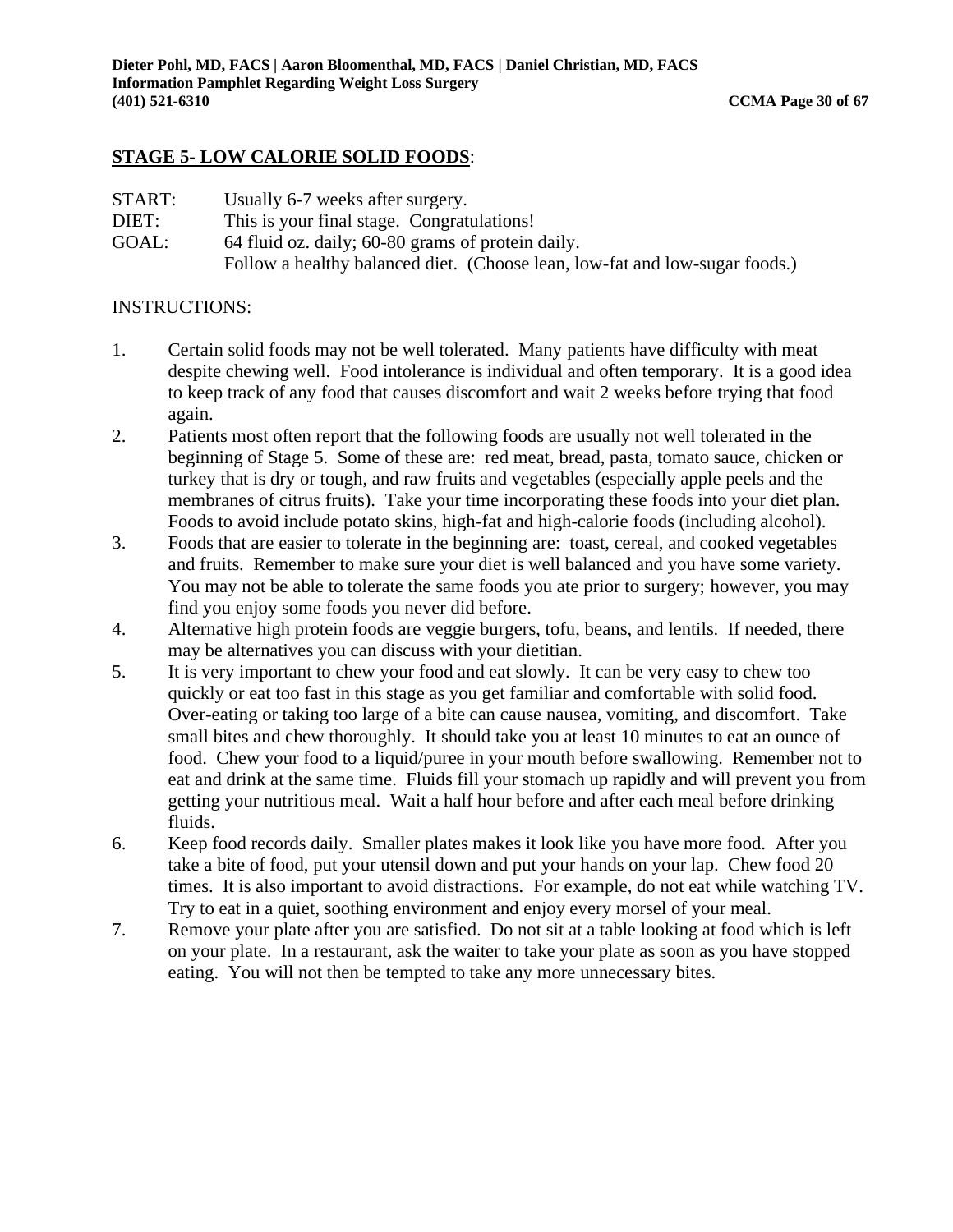#### **These General Rules Apply**:

- 1. Do not drink any calorie-containing liquids (orange/grapefruit/apple/V8 tomato juice, milk, ice cream, soda, Gatorade, or alcohol).
- 2. Start your day with a protein and grain breakfast (such as whole grains, i.e. oats, Kashi Go-Lean® and others with yogurt).
- 3. Always know how many calories are in everything that you eat.
- 4. Never finish your plate.
- 5. Always use dessert plates, never regular size plates.

#### **Vitamins/Minerals:**

 $\overline{\text{Chewable calcium with vitamin D}}$  3 per day B-Complex 1 per day

Chewable MVI with minerals 2 per day, i.e., Flintstones, **or** 4 Bariatric Fusion

#### **FOREVER!!!!**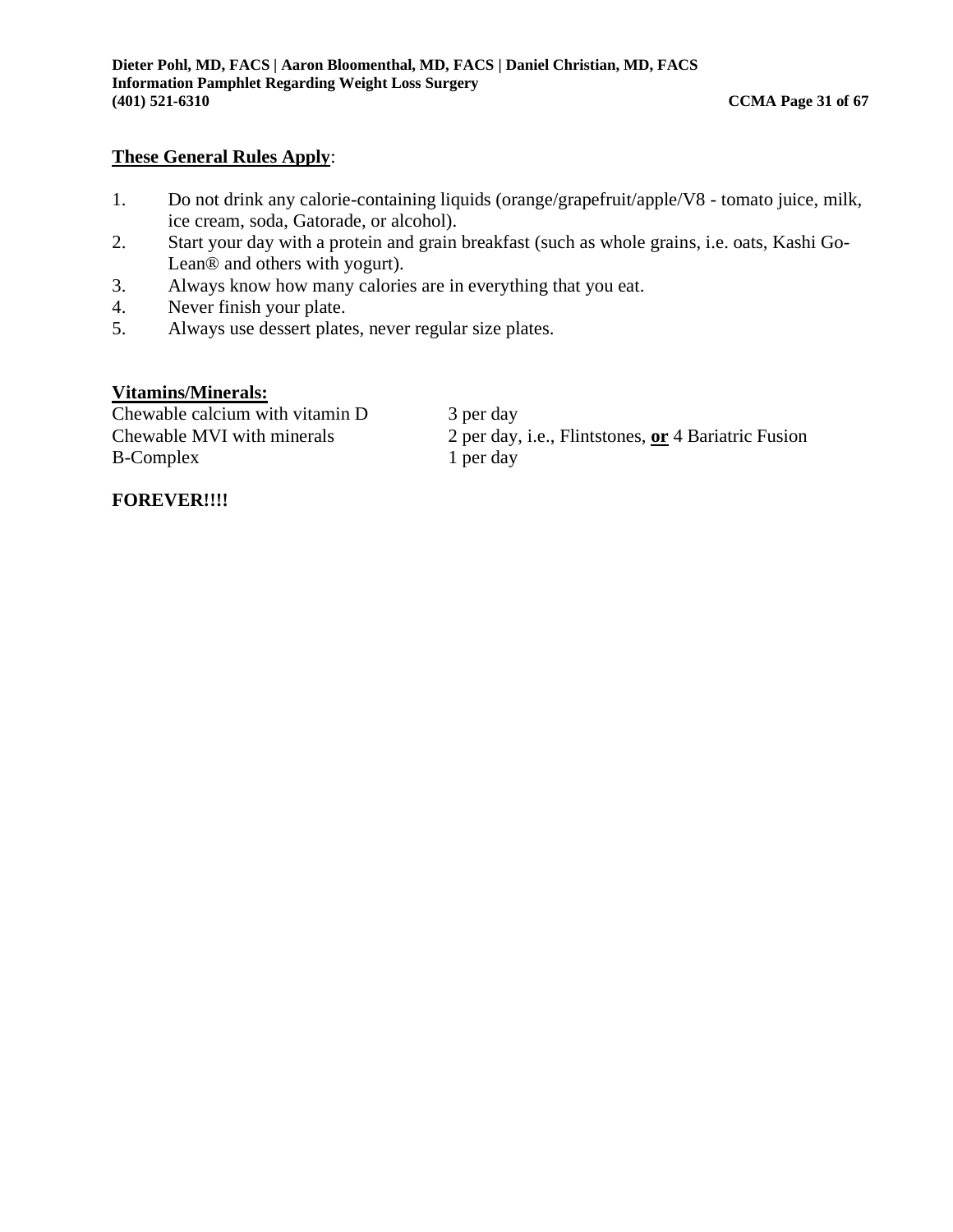# **For gastric bypass patients**

**Congratulations!** You have had your surgery and are getting ready to go home. Here is a brief overview of the diet progression for the next 6 weeks:

- − If you have difficulty advancing the diet, go back to the previous week's diet consistency.
- − Call the surgeon's office if you have experienced difficulty swallowing, pain, fever, or vomiting.
- − Do not use a straw with liquids.
- − Do not consume any fluids with sugar or calories ever again.
- − Avoid caffeinated beverages and carbonated beverages for **2 weeks** after surgery.
- − When you start to add solid food, chew slowly and thoroughly.
- − Do not eat fried food, sweets, candy, etc. ever again.
- − Consume protein at each meal.
- − Take your chewable multivitamins, calcium and iron supplements daily.
- − Be sure to schedule a 3-week follow-up appointment with your dietitian once you have a surgery date.

**Dieter Pohl, M.D., F.A.C.S. Aaron Bloomenthal, M.D., F.A.C.S., Daniel Christian, M.D., F.A.C.S. 41 Sanderson Road, Suite 207 Smithfield, RI 02917** Telephone: (401) 521-6310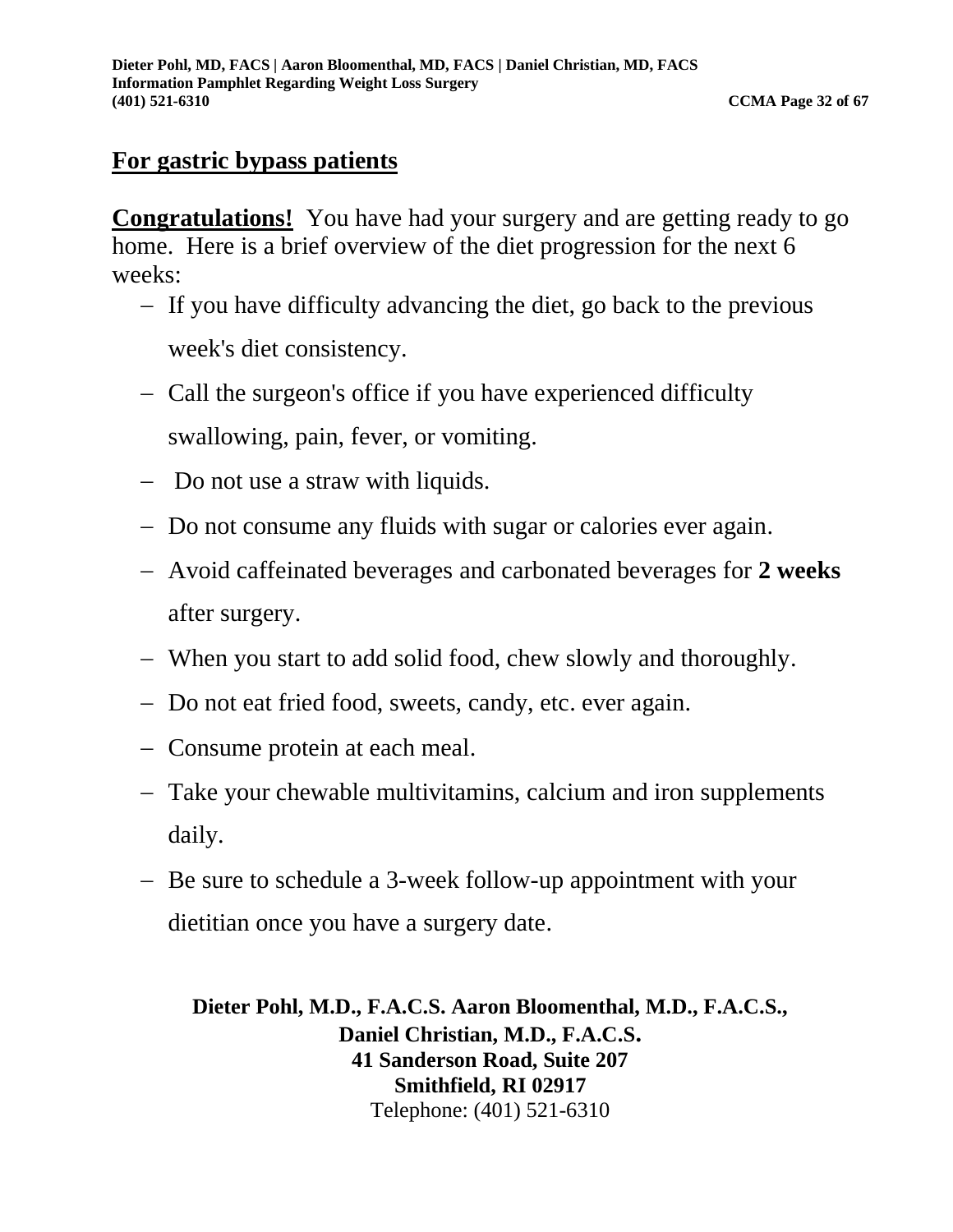# **Week 1**: Clear liquids with protein shakes

# **Protein Shake Guidelines:** 150 calories, 15-30g protein

- You will need 45-60g protein from shakes each day,
	- o If your shake has 15-20g protein drink **3 per day**
	- o If your shake has 30g protein drink **2 per day**

|                  | DAY <sub>1</sub> | DAY <sub>2</sub> | DAY <sub>3</sub> | DAY <sub>4</sub> | DAY <sub>5</sub> | DAY 6   | DAY <sub>7</sub> |
|------------------|------------------|------------------|------------------|------------------|------------------|---------|------------------|
| <b>Breakfast</b> | Protein          | Protein          | Protein          | Protein          | Protein          | Protein | Protein          |
|                  | shake            | shake            | shake            | shake            | shake            | shake   | shake            |
| Lunch            | Protein          | Protein          | Protein          | Protein          | Protein          | Protein | Protein          |
|                  | shake            | shake            | shake            | shake            | shake            | shake   | shake            |
| <b>Dinner</b>    | Protein          | Protein          | Protein          | Protein          | Protein          | Protein | Protein          |
|                  | shake            | shake            | shake            | shake            | shake            | shake   | shake            |

**Clear liquids (sugar-free, non-carbonated):** Water, herbal tea, Crystal Light, Fruit 20, sugar-free sports drinks (no more than 1), Diet Jell-O, broth (beef, chicken or vegetable), sugar-free popsicles (no more than 2).

- Goal for liquids is 64oz each daily (this includes the protein shakes).
- Sip liquids throughout the day.
- It may take up to 1 hour to consume 8 oz, go slow!
- Do not use a straw!!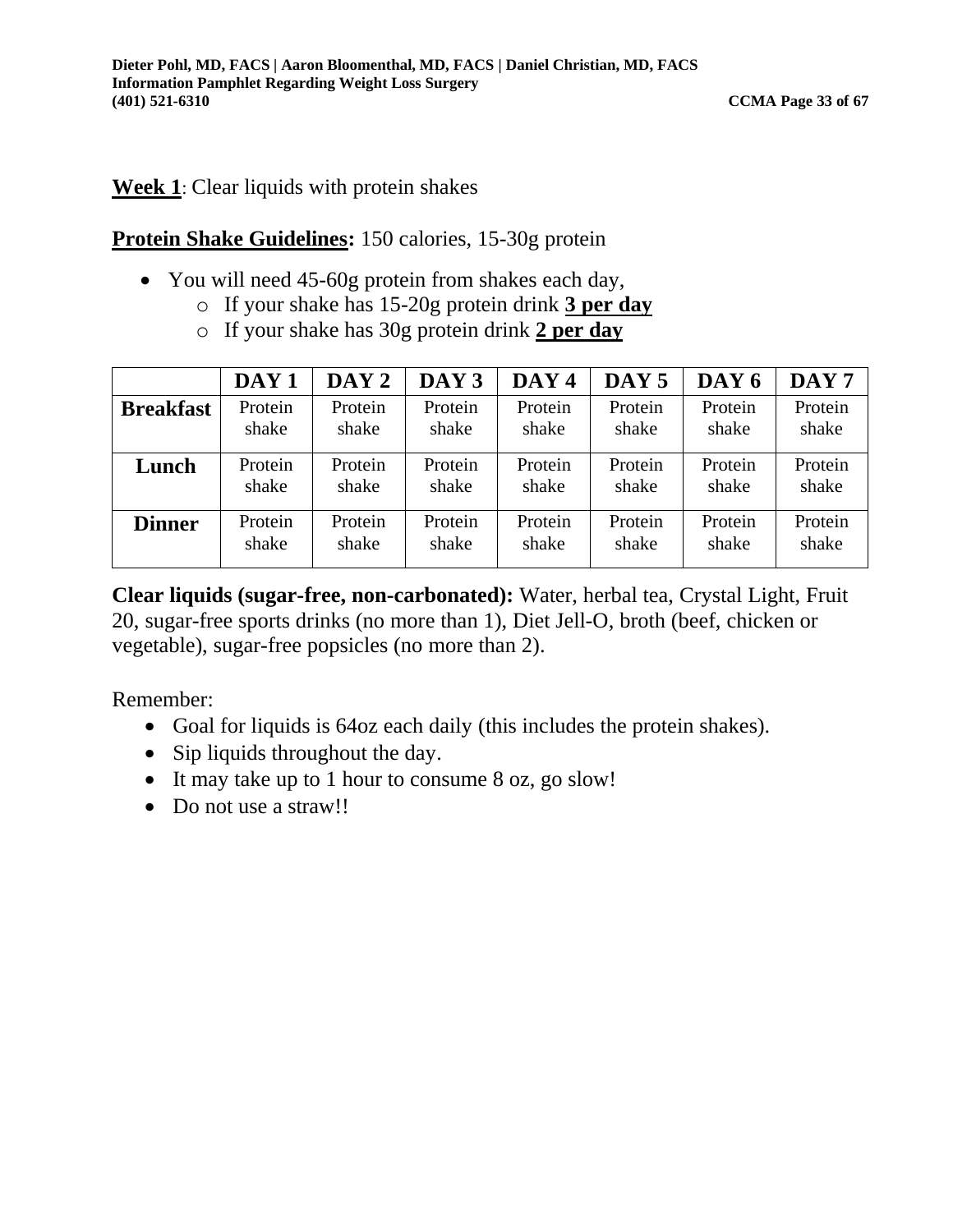# **Week 2**: Full liquids and Pureed foods

|                  | DAY <sub>1</sub>                                  | DAY <sub>2</sub>                                                      | DAY <sub>3</sub>                                  | DAY <sub>4</sub>                                | DAY 5                                                                 | DAY 6                                             | DAY <sub>7</sub>                                  |
|------------------|---------------------------------------------------|-----------------------------------------------------------------------|---------------------------------------------------|-------------------------------------------------|-----------------------------------------------------------------------|---------------------------------------------------|---------------------------------------------------|
| <b>Breakfast</b> | $\frac{1}{2}$ cup<br>low-fat<br>Greek<br>yogurt   | $\frac{1}{2}$ cup<br>scrambled<br>eggs                                | $\frac{1}{2}$ cup<br>low-fat<br>cottage<br>cheese | $\frac{1}{2}$ cup<br>low-fat<br>Greek<br>yogurt | $\frac{1}{2}$ cup<br>scrambled<br>eggs                                | $\frac{1}{2}$ cup<br>low-fat<br>cottage<br>cheese | $\frac{1}{2}$ cup<br>low-fat<br>Greek<br>yogurt   |
| Lunch            | $\frac{1}{2}$ cup<br>low-fat<br>cottage<br>cheese | $\frac{1}{2}$ cup<br>low-fat<br>Greek<br>yogurt                       | $\frac{1}{2}$ cup<br>pureed<br>soup               | $\frac{1}{2}$ cup<br>silken<br>tofu             | $\frac{1}{2}$ cup<br>pureed<br>soup                                   | $\frac{1}{2}$ cup<br>low-fat<br>Greek<br>yogurt   | $\frac{1}{2}$ cup<br>low-fat<br>cottage<br>cheese |
| <b>Dinner</b>    | $\frac{1}{2}$ cup<br>refried<br>beans             | $\frac{1}{2}$ cup<br>low-fat<br>ricotta<br>cheese<br>with<br>marinara | $\frac{1}{2}$ cup<br>pureed<br>egg salad          | $\frac{1}{2}$ cup<br>pureed<br>soup             | $\frac{1}{2}$ cup<br>low-fat<br>ricotta<br>cheese<br>with<br>marinara | $\frac{1}{2}$ cup<br>pureed<br>tuna<br>salad      | $\frac{1}{2}$ cup<br>refried<br>beans             |

# **You will need 30g of protein from shakes each day**

Additional liquids: same "clear liquids" as previous week

- Scrambled eggs to be loosely cooked with a low-fat milk of choice
- Choose Greek yogurt vs. regular for more protein
- Greek yogurt should have NO "fruit on the bottom" or fruit pieces mixed in
- Pureed soups: blended low-fat chicken noodle, blended bean soup or other lowfat soups with protein
- Pureed tuna/egg/chicken salad prepared with low-fat mayo or low-fat Greek yogurt
- Add more flavor to foods like Greek yogurt and cottage cheese by using sugarfree flavorings like sugar-free syrups or sugar-free powders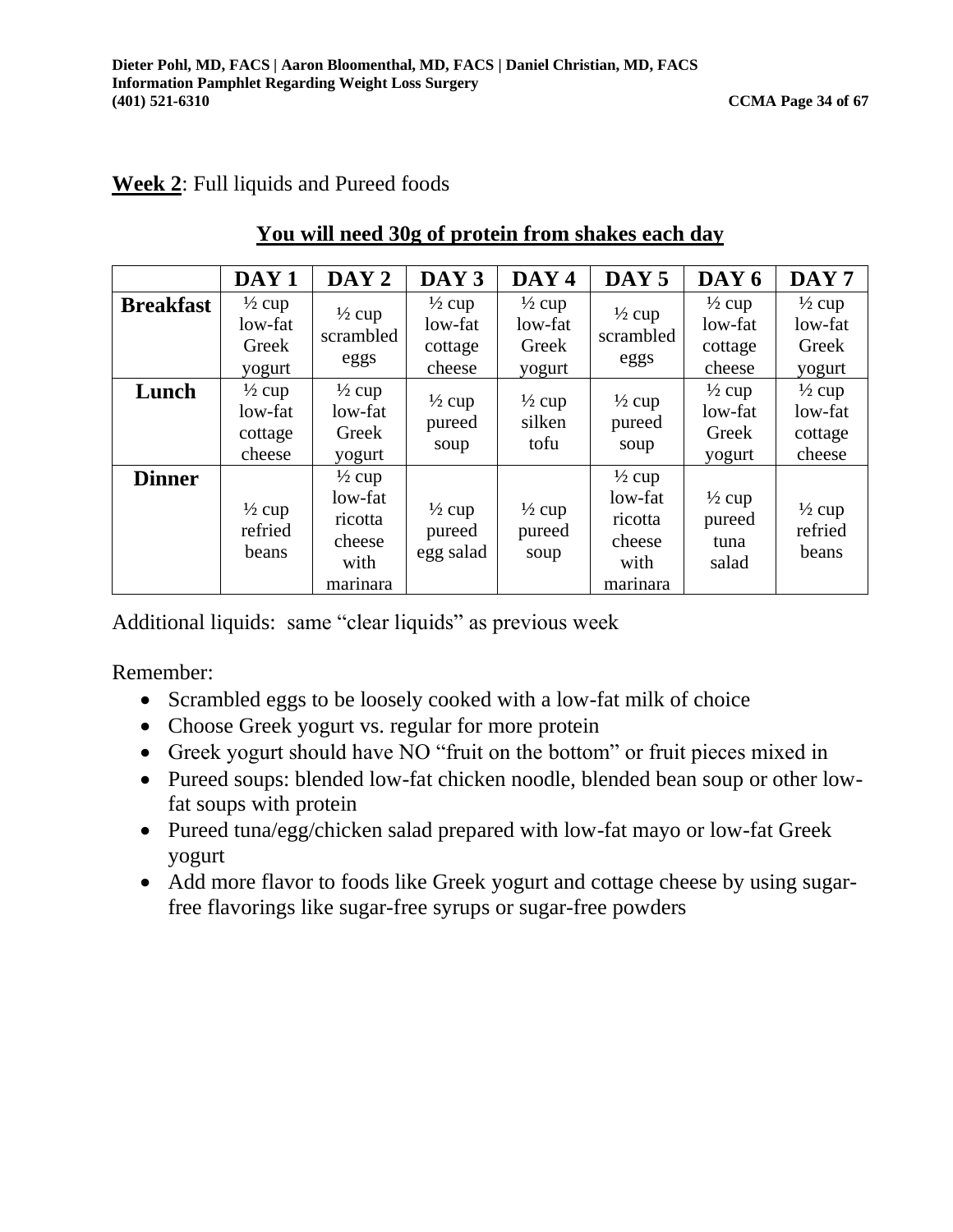# **Week 3:** Pureed foods

# **You will need 30g of protein from shakes each day**

|                  | DAY <sub>1</sub>                                                                        | DAY <sub>2</sub>                                                                          | DAY <sub>3</sub>                                                                          | DAY 4                                                                                           | DAY <sub>5</sub>                                                                     | DAY 6                                                                                                        | DAY <sub>7</sub>                                                                         |
|------------------|-----------------------------------------------------------------------------------------|-------------------------------------------------------------------------------------------|-------------------------------------------------------------------------------------------|-------------------------------------------------------------------------------------------------|--------------------------------------------------------------------------------------|--------------------------------------------------------------------------------------------------------------|------------------------------------------------------------------------------------------|
| <b>Breakfast</b> | $\frac{1}{2}$ cup<br>cream of<br>wheat,<br>$\frac{1}{2}$ cup<br>pureed<br>peaches       | $\frac{1}{2}$ cup<br>scrambled<br>eggs,<br>$\frac{1}{2}$ cup<br>mashed<br>sweet<br>potato | $\frac{1}{2}$ cup<br>low-fat<br>Greek<br>yogurt, $\frac{1}{2}$<br>mashed<br>banana        | $\frac{1}{2}$ cup<br>cottage<br>cheese<br>and<br>$\frac{1}{2}$ cup<br>pureed<br>pears           | $\frac{1}{2}$ cup<br>scrambled<br>eggs,<br>$\frac{1}{2}$ cup<br>pureed<br>avocado    | $\frac{1}{2}$ cup<br>cream of<br>wheat,<br>$\frac{1}{2}$ cup<br>pureed<br>mango                              | $\frac{1}{2}$ cup<br>low-fat<br>Greek<br>yogurt,<br>$\frac{1}{2}$ cup<br>apple-<br>sauce |
| Lunch            | $\frac{1}{2}$ cup<br>blended<br>egg salad,<br>$\frac{1}{2}$ cup<br>pureed<br>squash     | $\frac{1}{2}$ cup<br>pureed<br>beans,<br>$\frac{1}{2}$ cup<br>avocado                     | $\frac{1}{2}$ cup<br>low-fat<br>ricotta<br>cheese,<br>$\frac{1}{2}$ cup<br>tomato<br>soup | $\frac{1}{2}$ cup<br>pureed<br>meat,<br>$\frac{1}{2}$ cup<br>pureed<br>potatoes                 | $\frac{1}{2}$ cup<br>pureed<br>bean<br>soup,<br>$\frac{1}{2}$ cup<br>apple-<br>sauce | $\frac{1}{2}$ cup<br>blended<br>tuna,<br>$\frac{1}{2}$ cup<br>pureed<br>squash                               | $\frac{1}{2}$ cup<br>silken<br>tofu,<br>$\frac{1}{2}$ cup<br>pureed<br>fruit             |
| <b>Dinner</b>    | $\frac{1}{2}$ cup<br>pureed<br>soup,<br>$\frac{1}{2}$ cup<br>pureed<br>cauli-<br>flower | $\frac{1}{2}$ cup<br>silken<br>tofu,<br>$\frac{1}{2}$ cup<br>pureed<br>fruit              | $\frac{1}{2}$ cup<br>pureed<br>tuna,<br>$\frac{1}{2}$ cup<br>mashed<br>sweet<br>potato    | $\frac{1}{2}$ cup<br>pureed<br>bean<br>soup, $\frac{1}{2}$<br>cup<br>pureed<br>cauli-<br>flower | $\frac{1}{2}$ cup<br>pureed<br>meat,<br>$\frac{1}{2}$ cup<br>pureed<br>squash        | $\frac{1}{2}$ cup<br>low-fat<br>ricotta<br>cheese<br>with<br>marinara<br>$\frac{1}{2}$ cup<br>pureed<br>peas | $\frac{1}{2}$ cup<br>pureed<br>meat,<br>$\frac{1}{2}$ cup<br>mashed<br>potatoes          |

Additional liquids: coffee, black; carbonated beverages (zero calories).

- Make cream of wheat with skim milk to add protein
- Make homemade pureed meat-blend with fat-free gravy, marinara sauce or both
- Do not use instant mashed potatoes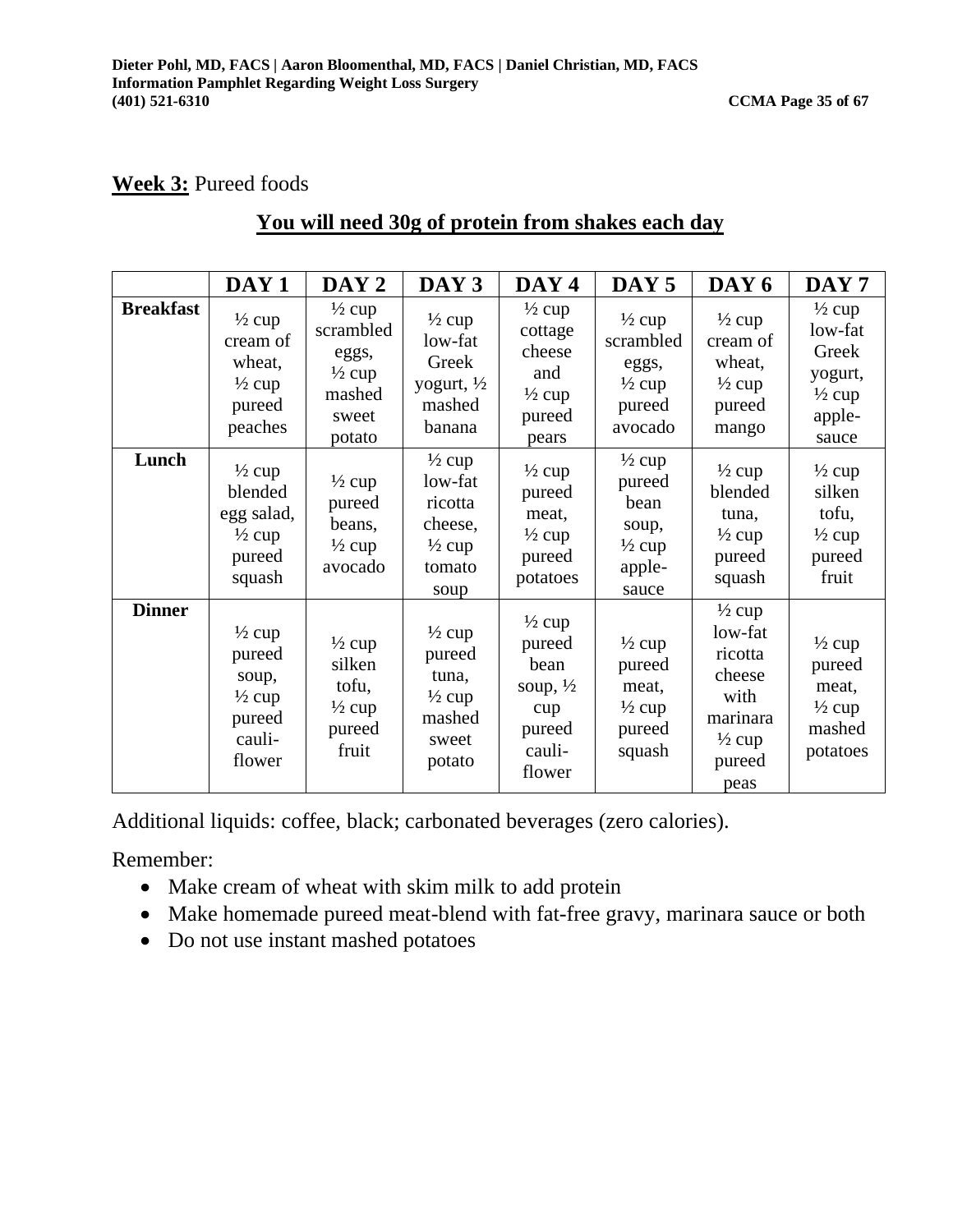|                  | DAY <sub>1</sub>                                                                     | DAY 2                                                                            | DAY 3                                                                                 | DAY 4                                                                  | DAY <sub>5</sub>                                                              | DAY 6                                                                    | DAY <sub>7</sub>                                                          |
|------------------|--------------------------------------------------------------------------------------|----------------------------------------------------------------------------------|---------------------------------------------------------------------------------------|------------------------------------------------------------------------|-------------------------------------------------------------------------------|--------------------------------------------------------------------------|---------------------------------------------------------------------------|
| <b>Breakfast</b> | $\frac{1}{2}$ cup<br>oatmeal<br>with low-<br>fat milk,<br>$\frac{1}{2}$ cup<br>pears | $\frac{1}{2}$ cup dry<br>cereal<br>with<br>4 oz. skim<br>milk                    | $\frac{1}{2}$ cup<br>mashed<br>beans,<br>$\frac{1}{2}$ cup<br>softened<br>avocado     | $\frac{1}{2}$ cup<br>scrambled<br>eggs,<br>1 slice of<br>toast         | $\frac{1}{2}$ cup<br>cottage<br>cheese,<br>$\frac{1}{2}$ cup<br>peaches       | $\frac{1}{2}$ cup dry<br>cereal,<br>4 oz. skim<br>milk                   | $\frac{1}{2}$ cup<br>Greek<br>yogurt, $\frac{1}{2}$<br>banana             |
| Lunch            | 1 cup<br>turkey and<br>bean chili                                                    | $\frac{1}{2}$ cup<br>tuna salad,<br>$\frac{1}{2}$ cup<br>green<br>beans          | $\frac{1}{2}$ cup<br>ground<br>turkey<br>with<br>$\frac{1}{2}$ cup<br>sweet<br>potato | $\frac{1}{2}$ cup<br>tofu,<br>$\frac{1}{2}$ cup<br>zucchini            | $\frac{1}{2}$ cup<br>chicken<br>soup,<br>$\frac{1}{2}$ cup<br>canned<br>fruit | $\frac{1}{2}$ cup egg<br>salad,<br>$\frac{1}{2}$ cup<br>cauli-<br>flower | $\frac{1}{2}$ cup<br>ground<br>beef,<br>$\frac{1}{2}$ cup<br>squash       |
| <b>Dinner</b>    | $\frac{1}{2}$ cup<br>white fish<br>and<br>$\frac{1}{2}$ cup<br>squash                | $\frac{1}{2}$ cup<br>ground<br>beef,<br>$1/4$ cup<br>mashed<br>sweet<br>potatoes | 1 veggie<br>burger<br>patty,<br>$\frac{1}{2}$ cup<br>zucchini                         | $\frac{1}{2}$ cup<br>ground<br>chicken,<br>$1/4$ cup<br>green<br>beans | 1egg<br>omelet<br>with soft<br>vegetables<br>1 slice of<br>toast              | $\frac{1}{2}$ cup<br>salmon<br>and<br>$1/4$ cup<br>mashed<br>potatoes    | $\frac{1}{2}$ ground<br>turkey and<br>$\frac{1}{2}$ cup<br>green<br>beans |

# **Weeks 4&5 :** Soft, ground and moist foods

# **No more protein shakes, goal is to eat at least 60g protein from food each day**

Additional liquids: same as previous weeks.

- Choose cereals with added protein: oatmeal, Kashi Go-Lean, etc.
- Use fat-free butter (margarine) or no added sugar jelly for toast
- Moisten all ground meats with fat-free gravy or marinara
- Choose unsweetened, sugar-free and fat-free canned or frozen fruits and vegetables
- Make sure all fruits and vegetables are soft either cook well (roast, bake, boil, steam) or buy canned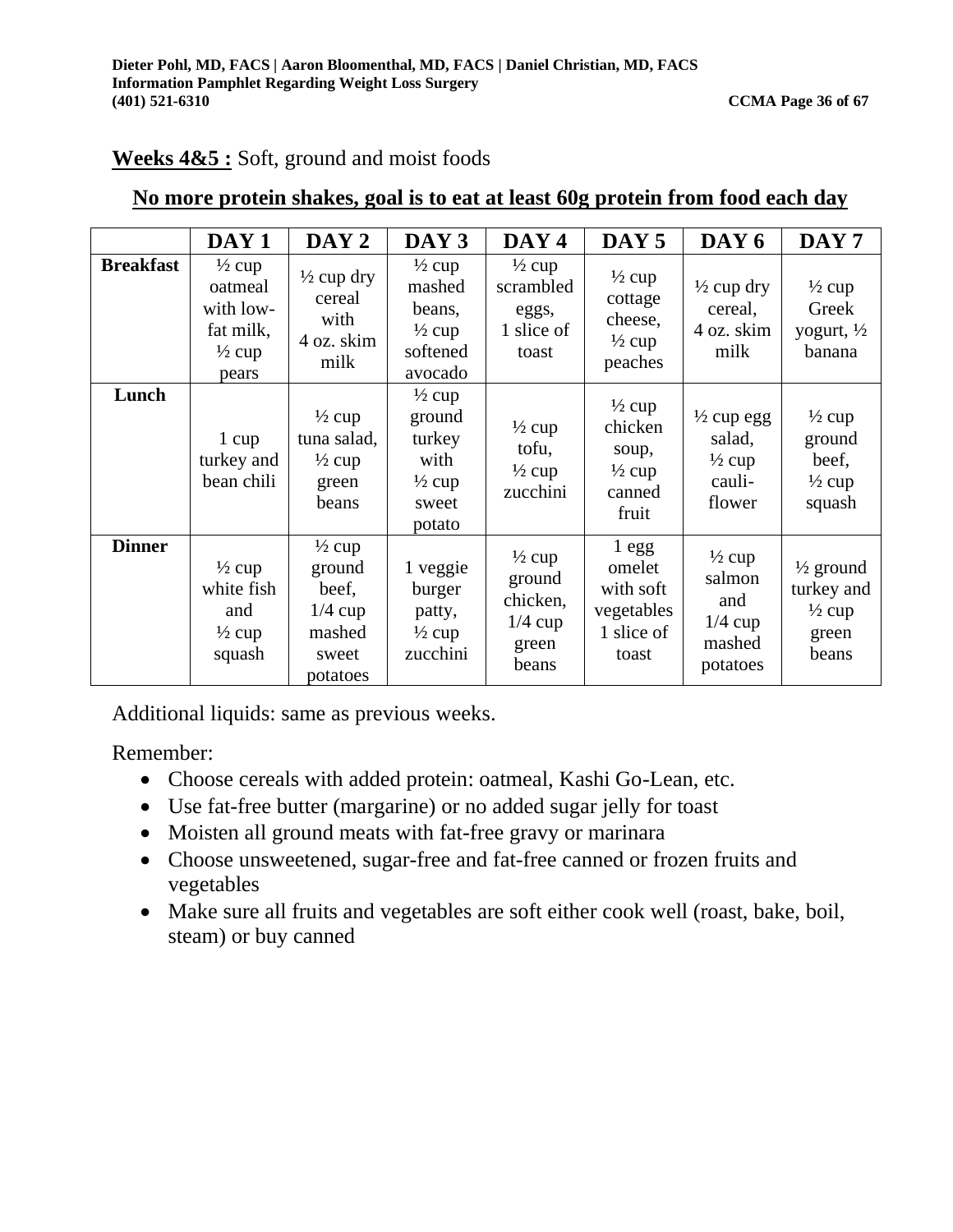# **Week 6 (and from now on):** Solid, low-fat, low-sugar foods

|                  | DAY <sub>1</sub>                                                                        | DAY <sub>2</sub>                                                                     | DAY <sub>3</sub>                                                                           | DAY <sub>4</sub>                                                                                                       | DAY <sub>5</sub>                                                                  | DAY 6                                                                                | DAY <sub>7</sub>                                                              |
|------------------|-----------------------------------------------------------------------------------------|--------------------------------------------------------------------------------------|--------------------------------------------------------------------------------------------|------------------------------------------------------------------------------------------------------------------------|-----------------------------------------------------------------------------------|--------------------------------------------------------------------------------------|-------------------------------------------------------------------------------|
| <b>Breakfast</b> | $1$ egg,<br>1 slice of<br>toast                                                         | $\frac{1}{2}$ cup<br>Greek<br>yogurt, $\frac{1}{2}$<br>cup fruit                     | $\frac{1}{2}$ English<br>muffin,<br>1 Tbsp.<br>natural<br>peanut<br>butter                 | $\frac{1}{2}$ cup<br>cereal,<br>4 oz. skim<br>milk                                                                     | $\frac{1}{2}$ cup<br>oatmeal,<br>1 Tbsp.<br>peanut<br>butter,<br>4oz skim<br>milk | $1$ egg<br>omelet<br>with $ $<br>$\frac{1}{2}$ cup<br>pepper<br>and<br>onions        | $\frac{1}{2}$ cup<br>cottage<br>cheese, $\frac{1}{2}$<br>cup fruit            |
| Lunch            | 2 turkey<br>and<br>cheese<br>roll-ups,<br>$\frac{1}{2}$ cup<br>carrots<br>and<br>celery | $\frac{1}{2}$ cup<br>tuna<br>salad, 1<br>slice of<br>toast, 2<br>slices of<br>tomato | $\frac{1}{2}$ cup<br>mixed<br>salad,<br>3oz.<br>grilled<br>chicken<br>breast               | $\frac{1}{2}$ cup egg<br>salad, 1<br>slice of<br>toast,<br>$\frac{1}{2}$ cup<br>green<br>beans                         | $1 \text{ cup}$<br>chicken<br>soup,<br>$\frac{1}{2}$ cup<br>apple<br>slices       | $\frac{1}{2}$ cup<br>ground<br>beef,<br>$\frac{1}{2}$ cup<br>whole<br>wheat<br>pasta | 1 small<br>tortilla,<br>$\frac{1}{2}$ cup<br>beans,<br>loz low-<br>fat cheese |
| <b>Dinner</b>    | 3oz.<br>white<br>fish,<br>$\frac{1}{2}$ cup<br>green<br>beans                           | 3oz.<br>steak, 1/4<br>cup rice,<br>$\frac{1}{4}$ cup<br>mixed<br>vegetable           | 3oz.<br>turkey,<br>$\frac{1}{4}$ cup<br>mashed<br>potato,<br>$\frac{1}{4}$ cup<br>broccoli | $\frac{1}{2}$ cup<br>ground<br>beef.<br>$\frac{1}{2}$ cup<br>whole<br>wheat<br>pasta,<br>$\frac{1}{4}$ cup<br>marinara | 1 veggie<br>burger<br>patty,<br>$\frac{1}{2}$ cup<br>mixed<br>salad               | 3 oz.<br>baked<br>salmon, $\frac{1}{2}$<br>cup<br>roasted<br>squash<br>medley        | 3oz.<br>baked<br>chicken,<br>$\frac{1}{2}$ cup<br>baked<br>sweet<br>potato    |

# **Do not consume more than 1 cup at each meal, goal is 60g protein each day**

Additional liquids: same as previous weeks.

Remember:

- Consume protein foods first; eat salad and other vegetables at the end of the meal as tolerated
- Be aware: foods that may be difficult to digest at first are tough meat, fresh bread, stringy vegetables, membrane on orange and grapefruit, and skin on fruits and vegetables.
- Always choose low-calorie, diet and sugar-free food products, forever!

# **Total amount of food should not exceed 1 cup at each meal.**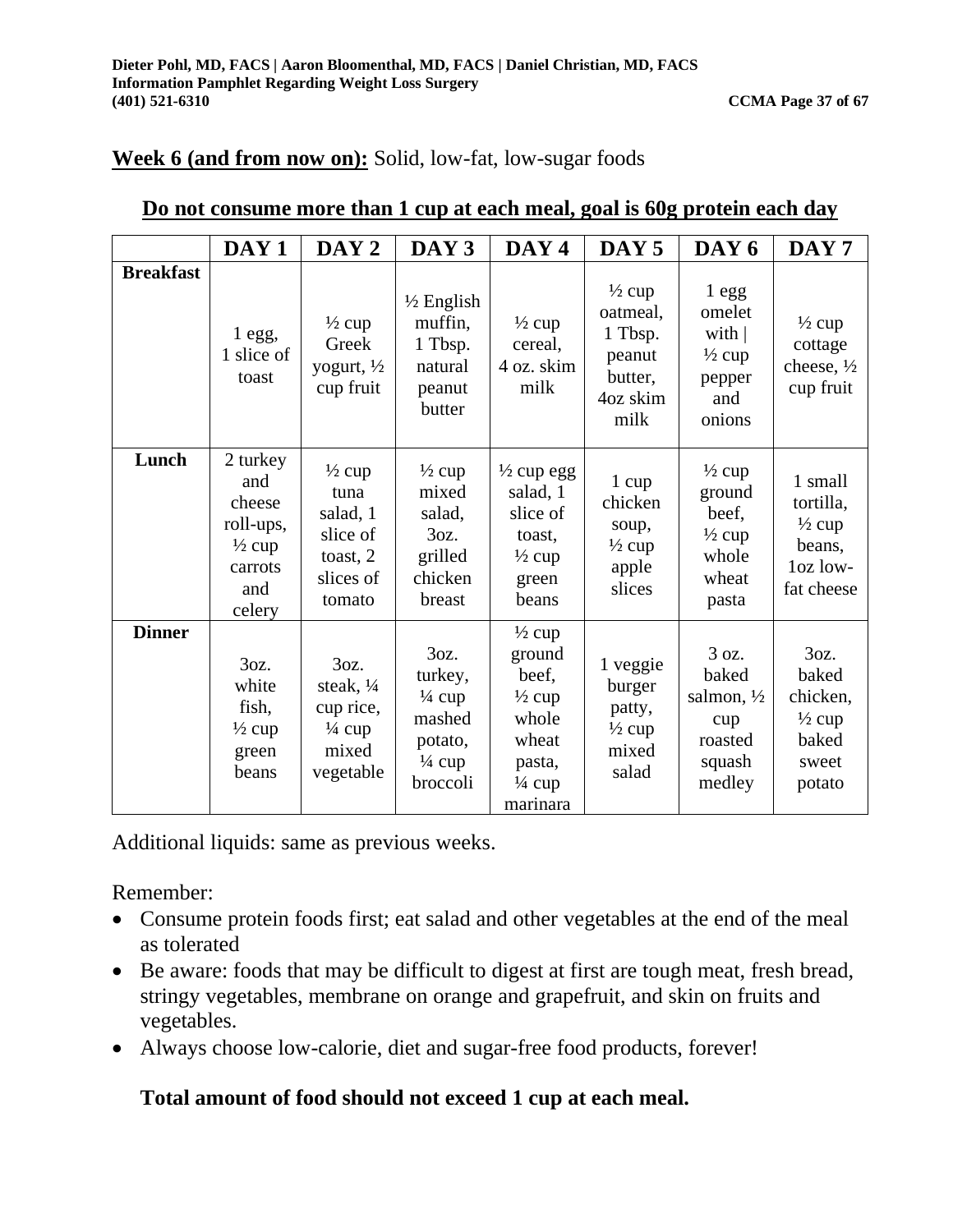# **For Sleeve/ Duodenal Switch/ SADI-S patients**

**Congratulations!** You have had your surgery and are getting ready to go home. Here is a brief overview of the diet progression for the next 7 weeks:

- − If you have difficulty advancing the diet, go back to the previous week's diet consistency.
- − Call the surgeon's office if you have experienced difficulty swallowing, pain, fever, or vomiting.
- − Do not use a straw with liquids.
- − Do not consume any fluids with sugar or calories ever again.
- − Avoid caffeinated beverages and all carbonated beverages for **2 weeks** after surgery.
- − When you start to add solid food, chew slowly and thoroughly.
- − Do not eat fried food, sweets, candy, etc. ever again.
- − Consume protein at each meal.
- − Take your chewable multivitamins, calcium and iron supplements daily.
- − Be sure to schedule a 3-week follow-up appointment with your dietitian once you have a surgery date.

**Dieter Pohl, M.D., F.A.C.S. Aaron Bloomenthal, M.D., F.A.C.S., Daniel Christian, M.D., F.A.C.S. 41 Sanderson Road, Suite 207 Smithfield, RI 02917** Telephone: (401) 521-6310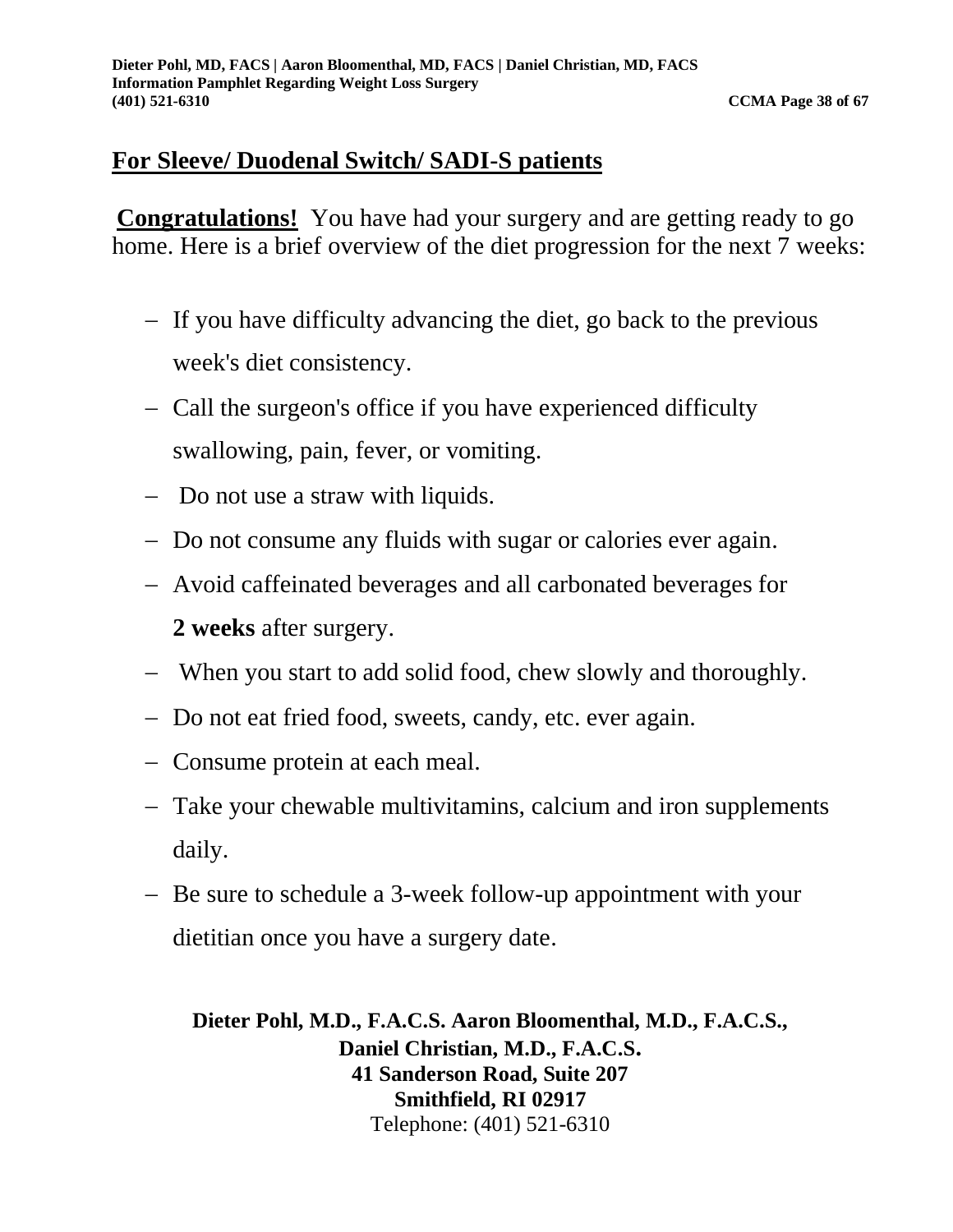# **Weeks 1&2**: Clear liquids with protein shakes

# **Protein Shake Guidelines:** 150 calories, 15-30g protein

- You will need 45-60g protein from shakes each day,
	- o If your shake has 15-20g protein drink **3 per day**
	- o If your shake has 30g protein drink **2 per day**

|                  | DAY <sub>1</sub> | $\bf{DAY}$ 2 | DAY <sub>3</sub> | DAY <sub>4</sub> | DAY <sub>5</sub> | DAY 6   | DAY <sub>7</sub> |
|------------------|------------------|--------------|------------------|------------------|------------------|---------|------------------|
| <b>Breakfast</b> | Protein          | Protein      | Protein          | Protein          | Protein          | Protein | Protein          |
|                  | shake            | shake        | shake            | shake            | shake            | shake   | shake            |
| Lunch            | Protein          | Protein      | Protein          | Protein          | Protein          | Protein | Protein          |
|                  | shake            | shake        | shake            | shake            | shake            | shake   | shake            |
| <b>Dinner</b>    | Protein          | Protein      | Protein          | Protein          | Protein          | Protein | Protein          |
|                  | shake            | shake        | shake            | shake            | shake            | shake   | shake            |

**Clear liquids (sugar-free, non-carbonated):** Water, herbal tea, Crystal Light, Fruit 20, sugar-free sports drinks (no more than 1), Diet Jell-O, broth (beef, chicken or vegetable), sugar-free popsicles (no more than 2).

- Goal for liquids is 64 oz each daily (this includes the protein shakes).
- Sip liquids throughout the day.
- It may take up to 1 hour to consume 8 oz, go slow!
- Do not use a straw!!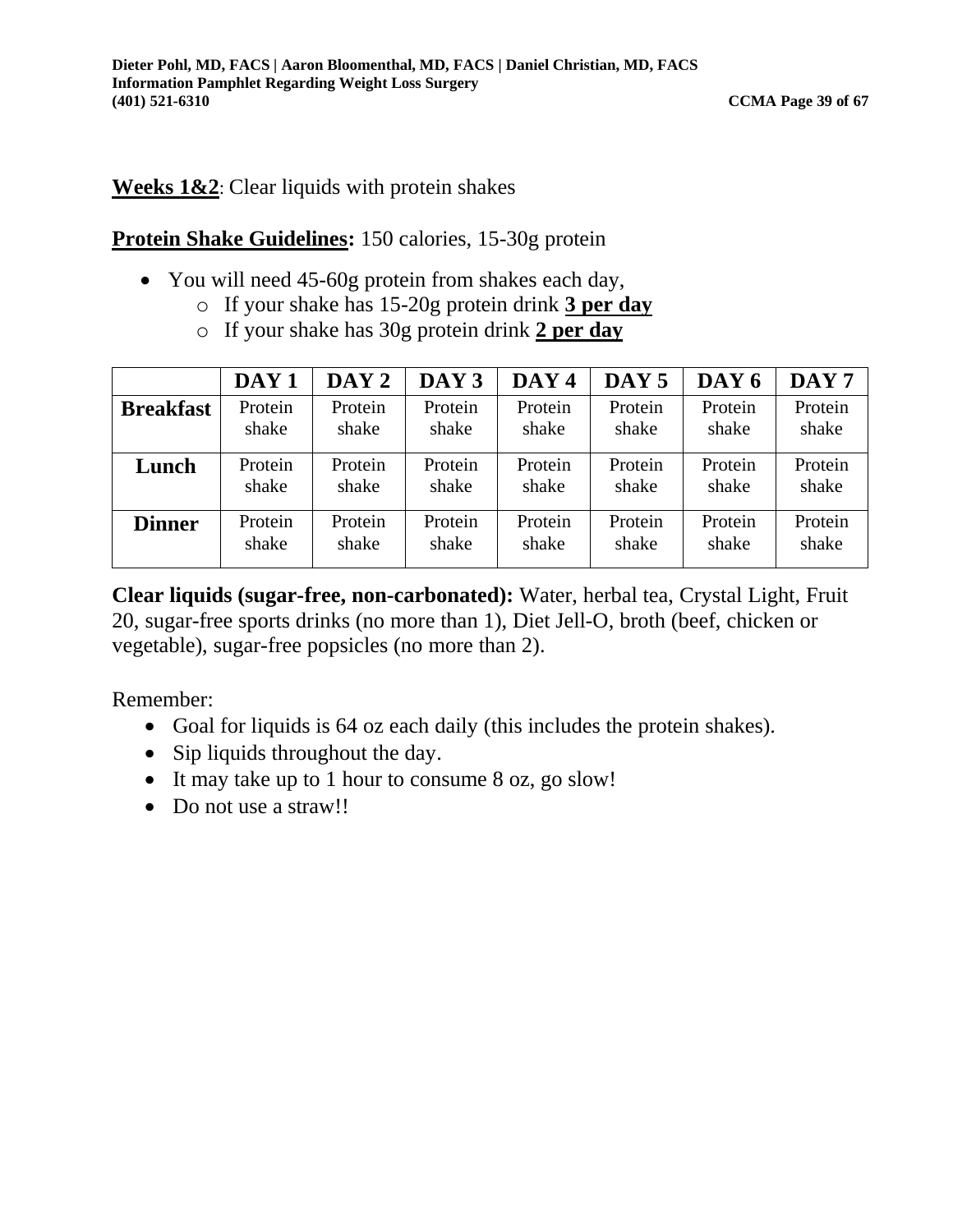# **Week 3**: Full liquids and Pureed foods

|                  | DAY <sub>1</sub>                                  | DAY 2                                                                 | DAY <sub>3</sub>                                  | DAY 4                                           | DAY 5                                                                 | DAY <sub>6</sub>                                  | DAY <sub>7</sub>                                  |
|------------------|---------------------------------------------------|-----------------------------------------------------------------------|---------------------------------------------------|-------------------------------------------------|-----------------------------------------------------------------------|---------------------------------------------------|---------------------------------------------------|
| <b>Breakfast</b> | $\frac{1}{2}$ cup<br>low-fat<br>Greek<br>yogurt   | $\frac{1}{2}$ cup<br>scrambled<br>eggs                                | $\frac{1}{2}$ cup<br>low-fat<br>cottage<br>cheese | $\frac{1}{2}$ cup<br>low-fat<br>Greek<br>yogurt | $\frac{1}{2}$ cup<br>scrambled<br>eggs                                | $\frac{1}{2}$ cup<br>low-fat<br>cottage<br>cheese | $\frac{1}{2}$ cup<br>low-fat<br>Greek<br>yogurt   |
| Lunch            | $\frac{1}{2}$ cup<br>low-fat<br>cottage<br>cheese | $\frac{1}{2}$ cup<br>low-fat<br>Greek<br>yogurt                       | $\frac{1}{2}$ cup<br>pureed<br>soup               | $\frac{1}{2}$ cup<br>silken<br>tofu             | $\frac{1}{2}$ cup<br>pureed<br>soup                                   | $\frac{1}{2}$ cup<br>low-fat<br>Greek<br>yogurt   | $\frac{1}{2}$ cup<br>low-fat<br>cottage<br>cheese |
| <b>Dinner</b>    | $\frac{1}{2}$ cup<br>refried<br>beans             | $\frac{1}{2}$ cup<br>low-fat<br>ricotta<br>cheese<br>with<br>marinara | $\frac{1}{2}$ cup<br>pureed<br>egg salad          | $\frac{1}{2}$ cup<br>pureed<br>soup             | $\frac{1}{2}$ cup<br>low-fat<br>ricotta<br>cheese<br>with<br>marinara | $\frac{1}{2}$ cup<br>pureed<br>tuna salad         | $\frac{1}{2}$ cup<br>refried<br>beans             |

# **You will need 30g of protein from shakes each day**

Additional liquids: coffee, black; carbonated beverages (zero calories); and same as previous weeks.

- Scrambled eggs to be loosely cooked with a low-fat milk of choice
- Choose Greek yogurt vs. regular for more protein
- Greek yogurt should have NO "fruit on the bottom" or fruit pieces mixed in
- Pureed soups: blended low-fat chicken noodle, blended bean soup or other lowfat soups with protein
- Pureed tuna/egg/chicken salad prepared with low-fat mayo or low-fat Greek yogurt
- Add more flavor to foods like Greek yogurt and cottage cheese by using sugarfree flavorings like sugar-free syrups or sugar-free powders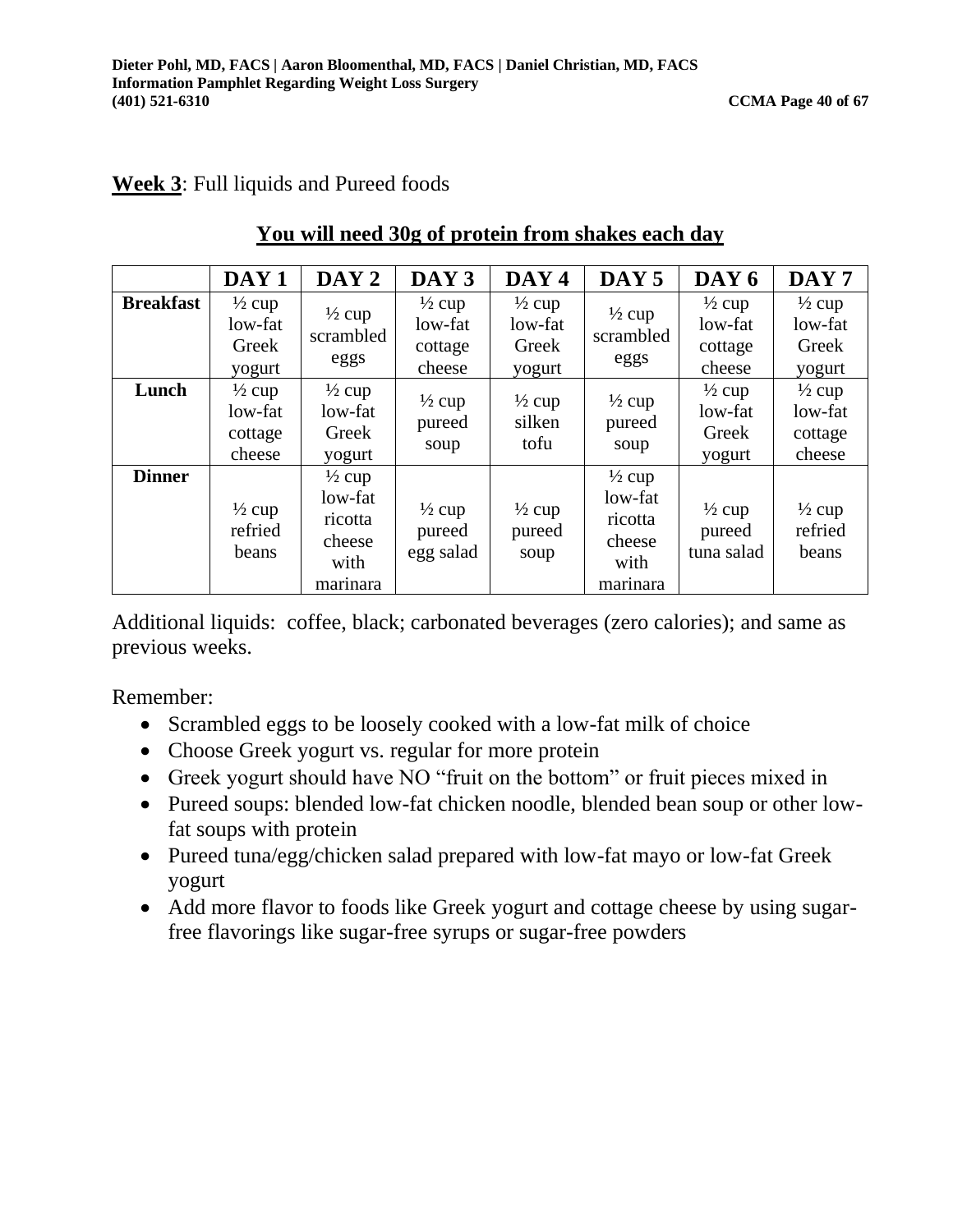# **Weeks 4&5:** Pureed foods

|                  | DAY <sub>1</sub>                                                                        | DAY <sub>2</sub>                                                                            | DAY 3                                                                                    | DAY <sub>4</sub>                                                                             | DAY <sub>5</sub>                                                                  | DAY 6                                                                                                        | DAY <sub>7</sub>                                                                  |
|------------------|-----------------------------------------------------------------------------------------|---------------------------------------------------------------------------------------------|------------------------------------------------------------------------------------------|----------------------------------------------------------------------------------------------|-----------------------------------------------------------------------------------|--------------------------------------------------------------------------------------------------------------|-----------------------------------------------------------------------------------|
| <b>Breakfast</b> | $\frac{1}{2}$ cup<br>cream of<br>wheat,<br>$\frac{1}{2}$ cup<br>pureed<br>peaches       | $\frac{1}{2}$ cup<br>scrambled<br>eggs,<br>$\frac{1}{2}$ cup<br>mashed<br>sweet<br>potatoes | $\frac{1}{2}$ cup<br>low-fat<br>Greek<br>yogurt<br>$\frac{1}{2}$<br>mashed<br>banana     | $\frac{1}{2}$ cup<br>cottage<br>cheese and<br>$\frac{1}{2}$ cup<br>pureed<br>pears           | $\frac{1}{2}$ cup<br>scrambled<br>eggs,<br>$\frac{1}{2}$ cup<br>pureed<br>avocado | $\frac{1}{2}$ cup<br>cream of<br>wheat,<br>$\frac{1}{2}$ cup<br>pureed<br>mango                              | $\frac{1}{2}$ cup low-<br>fat Greek<br>yogurt,<br>$\frac{1}{2}$ cup<br>applesauce |
| Lunch            | $\frac{1}{2}$ cup<br>blended<br>egg salad,<br>$\frac{1}{2}$ cup<br>pureed<br>squash     | $\frac{1}{2}$ cup<br>pureed<br>beans,<br>$\frac{1}{2}$ cup<br>avocado                       | $\frac{1}{2}$ cup<br>low-fat<br>ricotta<br>cheese<br>$\frac{1}{2}$ cup<br>tomato<br>soup | $\frac{1}{2}$ cup<br>pureed<br>meat,<br>$\frac{1}{2}$ cup<br>pureed<br>potatoes              | $\frac{1}{2}$ cup<br>pureed<br>bean soup,<br>$\frac{1}{2}$ cup<br>applesauce      | $\frac{1}{2}$ cup<br>blended<br>tuna,<br>$\frac{1}{2}$ cup<br>pureed<br>squash                               | $\frac{1}{2}$ cup silken<br>tofu,<br>$\frac{1}{2}$ cup<br>pureed fruit            |
| <b>Dinner</b>    | $\frac{1}{2}$ cup<br>pureed<br>soup,<br>$\frac{1}{2}$ cup<br>pureed<br>cauli-<br>flower | $\frac{1}{2}$ cup<br>silken<br>tofu,<br>$\frac{1}{2}$ cup<br>pureed<br>fruit                | $\frac{1}{2}$ cup<br>pureed<br>tuna,<br>$\frac{1}{2}$ cup<br>mashed<br>sweet<br>potatoes | $\frac{1}{2}$ cup<br>pureed<br>bean soup,<br>$\frac{1}{2}$ cup<br>pureed<br>cauli-<br>flower | $\frac{1}{2}$ cup<br>pureed<br>meat,<br>$\frac{1}{2}$ cup<br>pureed<br>squash     | $\frac{1}{2}$ cup<br>low-fat<br>ricotta<br>cheese<br>with<br>marinara<br>$\frac{1}{2}$ cup<br>pureed<br>peas | $\frac{1}{2}$ cup<br>pureed<br>meat,<br>$\frac{1}{2}$ cup<br>mashed<br>potatoes   |

# **You will need 30g of protein from shakes each day**

Additional liquids: same as previous weeks

- Make cream of wheat with skim milk to add protein
- Make homemade pureed meat-blend with fat-free gravy, marinara sauce or both
- Do not use instant mashed potatoes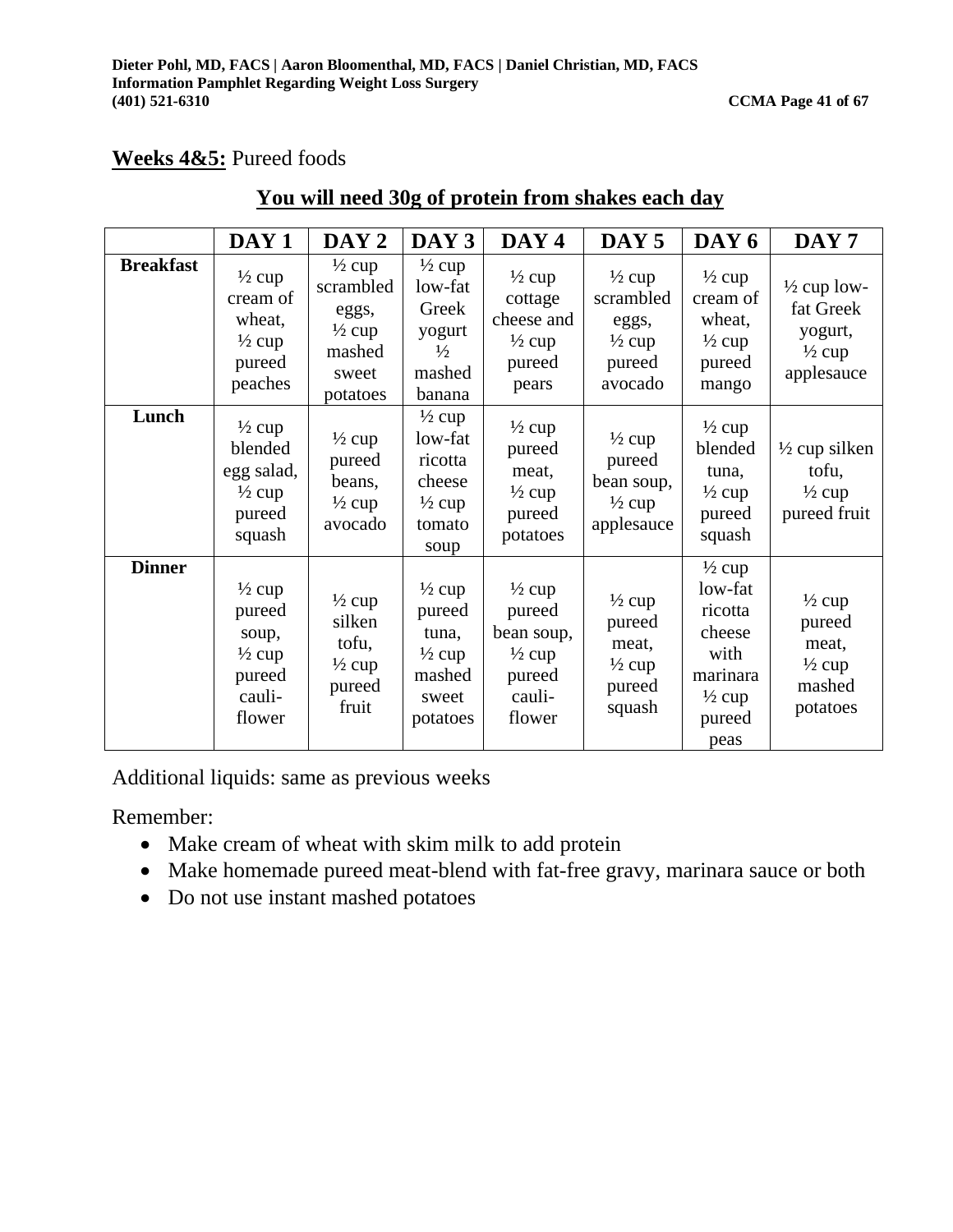|                  | DAY <sub>1</sub>                                                                     | DAY <sub>2</sub>                                                                 | DAY 3                                                                                 | DAY 4                                                                  | DAY <sub>5</sub>                                                              | DAY 6                                                                   | DAY <sub>7</sub>                                                             |
|------------------|--------------------------------------------------------------------------------------|----------------------------------------------------------------------------------|---------------------------------------------------------------------------------------|------------------------------------------------------------------------|-------------------------------------------------------------------------------|-------------------------------------------------------------------------|------------------------------------------------------------------------------|
| <b>Breakfast</b> | $\frac{1}{2}$ cup<br>oatmeal<br>with low-<br>fat milk,<br>$\frac{1}{2}$ cup<br>pears | $\frac{1}{2}$ cup dry<br>cereal<br>with $4 \text{ oz.}$<br>skim milk             | $\frac{1}{2}$ cup<br>mashed<br>beans,<br>$\frac{1}{2}$ cup<br>softened<br>avocado     | $\frac{1}{2}$ cup<br>scrambled<br>eggs, 1<br>slice of<br>toast         | $\frac{1}{2}$ cup<br>cottage<br>cheese,<br>$\frac{1}{2}$ cup<br>peaches       | $\frac{1}{2}$ cup dry<br>cereal, 4<br>oz. skim<br>milk                  | $\frac{1}{2}$ cup<br>Greek<br>yogurt, $\frac{1}{2}$<br>banana                |
| Lunch            | 1 cup<br>turkey<br>and bean<br>chili                                                 | $\frac{1}{2}$ cup<br>tuna<br>salad,<br>$\frac{1}{2}$ cup<br>green<br>beans       | $\frac{1}{2}$ cup<br>ground<br>turkey<br>with<br>$\frac{1}{2}$ cup<br>sweet<br>potato | $\frac{1}{2}$ cup<br>tofu,<br>$\frac{1}{2}$ cup<br>zucchini            | $\frac{1}{2}$ cup<br>chicken<br>soup,<br>$\frac{1}{2}$ cup<br>canned<br>fruit | $\frac{1}{2}$ cup egg<br>salad,<br>$\frac{1}{2}$ cup<br>cauliflow<br>er | $\frac{1}{2}$ cup<br>ground<br>beef,<br>$\frac{1}{2}$ cup<br>squash          |
| <b>Dinner</b>    | $\frac{1}{2}$ cup<br>white fish<br>and $\frac{1}{2}$<br>cup<br>squash                | $\frac{1}{2}$ cup<br>ground<br>beef, $1/4$<br>cup<br>mashed<br>sweet<br>potatoes | 1 veggie<br>burger<br>patty,<br>$\frac{1}{2}$ cup<br>zucchini                         | $\frac{1}{2}$ cup<br>ground<br>chicken,<br>$1/4$ cup<br>green<br>beans | $1$ egg<br>omelet<br>with soft<br>vegetable<br>1 slice of<br>toast            | $\frac{1}{2}$ cup<br>salmon<br>and<br>$1/4$ cup<br>mashed<br>potatoes   | $\frac{1}{2}$ ground<br>turkey<br>and<br>$\frac{1}{2}$ cup<br>green<br>beans |

# **Week 6:** Soft, ground and moist foods

# **No more protein shakes, goal is to eat at least 60g protein from food each day**

Additional liquids: same as previous weeks

- Choose cereals with added protein: oatmeal, Kashi Go-Lean, etc.
- Use fat-free butter (margarine) or no added sugar jelly for toast
- Moisten all ground meats with fat-free gravy or marinara
- Choose unsweetened, sugar-free and fat-free canned or frozen fruits and vegetables
- Make sure all fruits and vegetables are soft either cook well (roast, bake, boil, steam) or buy canned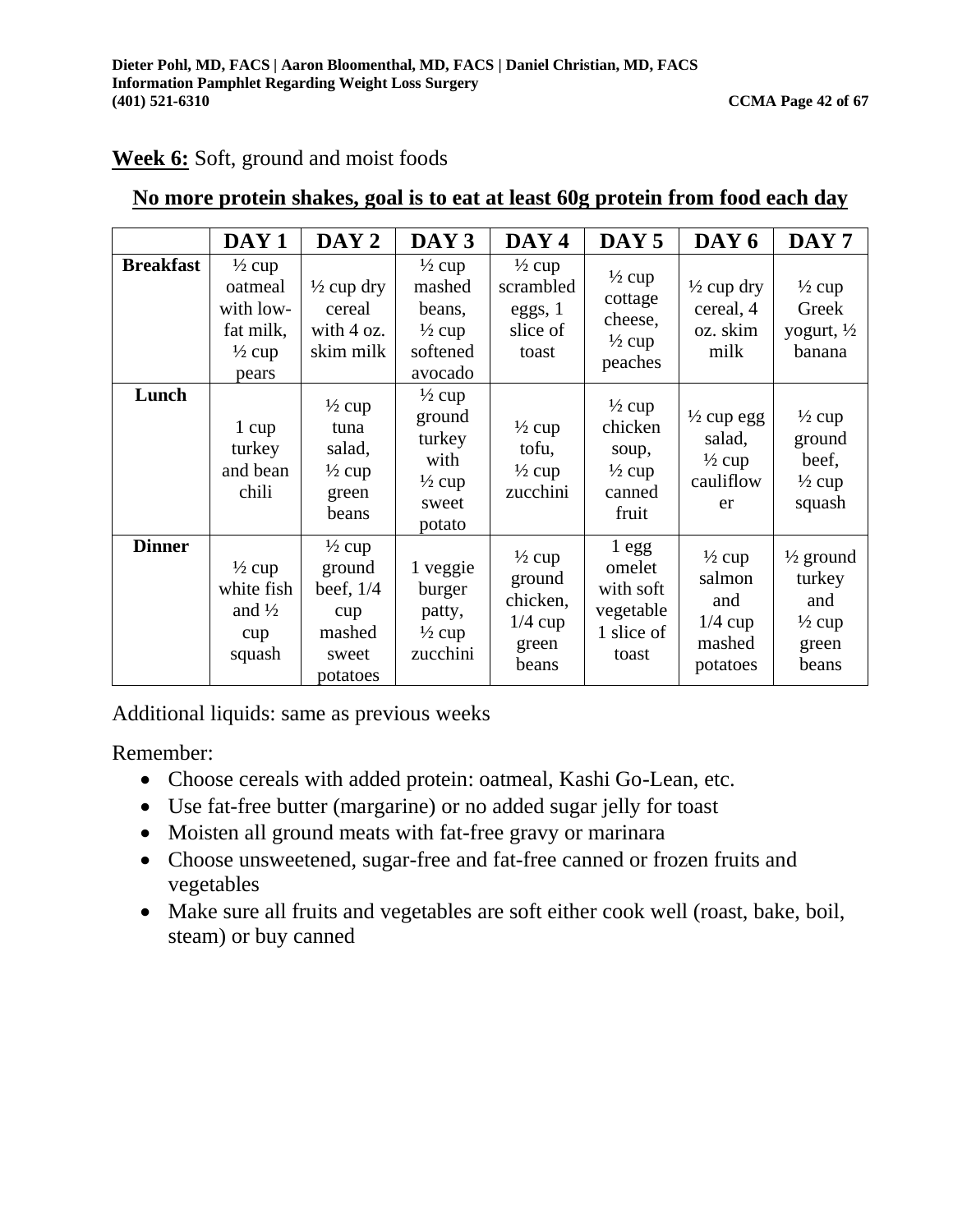# **Week 7 (and from now on):** Solid, low-Fat, low-sugar foods

|                  | DAY <sub>1</sub>                                                                     | DAY <sub>2</sub>                                                                                  | DAY <sub>3</sub>                                                                           | DAY <sub>4</sub>                                                                                                       | DAY <sub>5</sub>                                                                 | DAY 6                                                                                | DAY <sub>7</sub>                                                              |
|------------------|--------------------------------------------------------------------------------------|---------------------------------------------------------------------------------------------------|--------------------------------------------------------------------------------------------|------------------------------------------------------------------------------------------------------------------------|----------------------------------------------------------------------------------|--------------------------------------------------------------------------------------|-------------------------------------------------------------------------------|
| <b>Breakfast</b> | $1$ egg, $1$<br>slice of<br>toast                                                    | $\frac{1}{2}$ cup<br>Greek<br>yogurt, $\frac{1}{2}$<br>cup fruit                                  | $\frac{1}{2}$ English<br>muffin,<br>1 Tbsp.<br>natural<br>peanut<br>butter                 | $\frac{1}{2}$ cup<br>cereal, 4<br>oz. skim<br>milk                                                                     | $\frac{1}{2}$ cup<br>oatmeal,<br>1 tbsp<br>peanut<br>butter,<br>4oz skim<br>milk | 1egg<br>omelet<br>with<br>$\frac{1}{2}$ cup<br>pepper<br>and<br>onions               | $\frac{1}{2}$ cup<br>cottage<br>cheese, $\frac{1}{2}$<br>cup fruit            |
| Lunch            | 2 turkey<br>and<br>cheese<br>roll-ups,<br>$\frac{1}{2}$ cup<br>carrots<br>and celery | $\frac{1}{2}$ cup<br>tuna<br>salad, 1<br>slice of<br>toast, 2<br>slices of<br>tomato              | $\frac{1}{2}$ cup<br>mixed<br>salad,<br>3oz.<br>grilled<br>chicken<br>breast               | $\frac{1}{2}$ cup egg<br>salad, 1<br>slice of<br>toast, $\frac{1}{2}$<br>cup green<br>beans                            | 1 cup<br>chicken<br>soup, $\frac{1}{2}$<br>cup apple<br>slices                   | $\frac{1}{2}$ cup<br>ground<br>beef,<br>$\frac{1}{2}$ cup<br>whole<br>wheat<br>pasta | 1 small<br>tortilla,<br>$\frac{1}{2}$ cup<br>beans,<br>loz low-<br>fat cheese |
| <b>Dinner</b>    | 3 <sub>oz.</sub><br>white<br>fish, $\frac{1}{2}$<br>cup green<br>heans               | 3 <sub>oz.</sub><br>steak, $\frac{1}{4}$<br>cup rice,<br>$\frac{1}{4}$ cup<br>mixed<br>vegetables | 3oz.<br>turkey,<br>$\frac{1}{4}$ cup<br>mashed<br>potato,<br>$\frac{1}{4}$ cup<br>broccoli | $\frac{1}{2}$ cup<br>ground<br>beef,<br>$\frac{1}{2}$ cup<br>whole<br>wheat<br>pasta,<br>$\frac{1}{4}$ cup<br>marinara | 1 veggie<br>burger<br>patty,<br>$\frac{1}{2}$ cup<br>mixed<br>salad              | 3 oz.<br>baked<br>salmon,<br>$\frac{1}{2}$ cup<br>roasted<br>squash<br>medley        | 3oz.<br>baked<br>chicken,<br>$\frac{1}{2}$ cup<br>baked<br>sweet<br>potato    |

# **Do not consume more than 1 cup at each meal, goal is 60g protein each day**

Additional liquids: same as previous weeks

Remember:

- Consume protein foods first; eat salad and other vegetables at the end of the meal as tolerated
- Be aware: foods that may be difficult to digest at first are tough meat, fresh bread, stringy vegetables, membrane on orange and grapefruit, and skin on fruits and vegetables.
- Always choose low calorie, diet and sugar-free food products, forever!

# **Total amount of food should not exceed 1 cup at each meal.**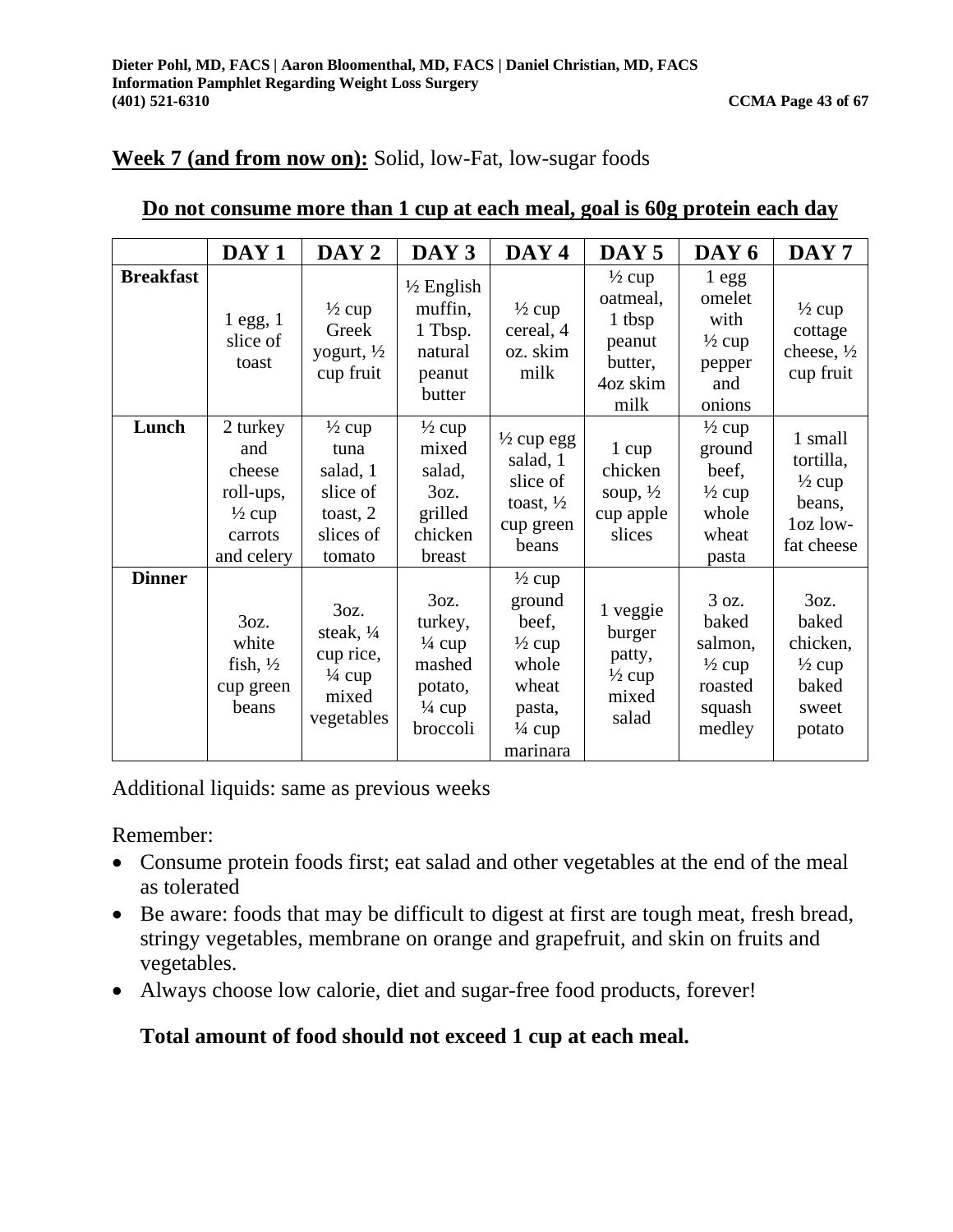#### **CALORIE CONTENT (BASIC FOOD GROUPS)**

| Food group                                          | <b>Calories</b> |
|-----------------------------------------------------|-----------------|
| Vegetables 1/2 cup                                  | 30              |
| Fruit $1/2$ cup or 4 oz                             | 60              |
| Starch/grain/starchy vegetables 1/2 cup or 1 slice  | 80-100          |
| of bread                                            |                 |
| Dairy/skim milk 1 cup                               | 90              |
| Dairy/1% milk 1 cup                                 | 107             |
| Dairy/2% milk 1 cup                                 | 125             |
| Dairy/whole milk 1 cup                              | 152             |
| Yogurt/ice cream/cottage cheese, low fat or lite,   | 100             |
| $1/2$ cup                                           |                 |
| Cheese/meat, low fat, $<$ 5 gm fat per 1oz serving, | 75              |
| or 1 slice                                          |                 |
| Butter/margarine/salad dressing, <5 gm total fat, 1 | 45              |
| tsp/lite                                            |                 |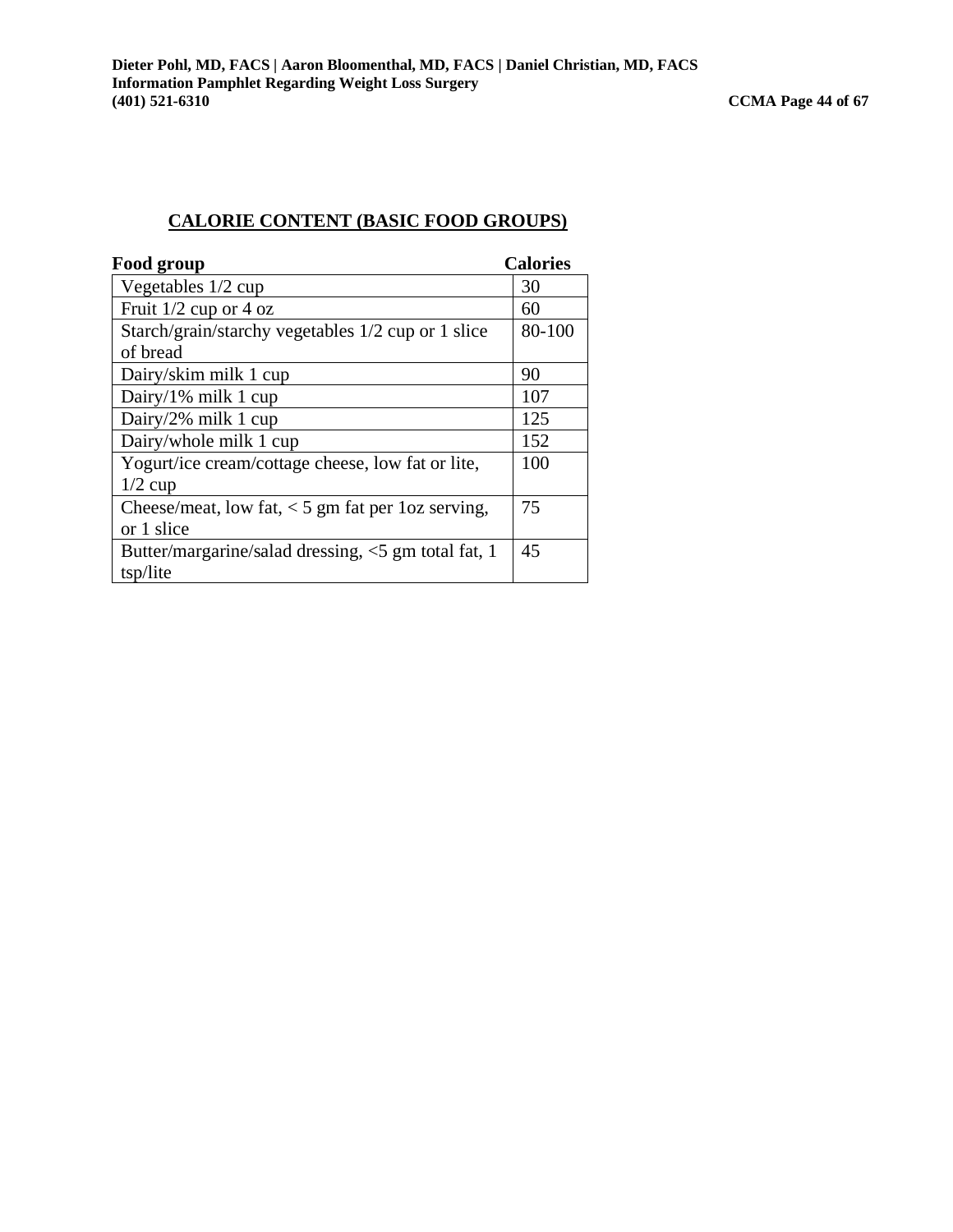| <b>Food Groups</b>                                                                                                                                                                                                                                | <b>Serving Size</b>                                                                                                                                                                      | <b>Recommended</b>                                                                                                                                                                                             | <b>Not Recommended</b>                                                                                                                                        |
|---------------------------------------------------------------------------------------------------------------------------------------------------------------------------------------------------------------------------------------------------|------------------------------------------------------------------------------------------------------------------------------------------------------------------------------------------|----------------------------------------------------------------------------------------------------------------------------------------------------------------------------------------------------------------|---------------------------------------------------------------------------------------------------------------------------------------------------------------|
| <b>Vegetables:</b><br>Reintroduce new<br>vegetables slowly.                                                                                                                                                                                       |                                                                                                                                                                                          | Any raw or cooked<br>vegetables: carrots,<br>broccoli, green beans,<br>Brussels sprouts,<br>asparagus, spinach,<br>peppers, cucumbers,<br>tomatoes, radishes,<br>mushrooms, cauliflower,<br>cabbage, and more. | Limit added fats such as<br>butter, margarine, cream<br>or cheese sauce. Olives<br>can be used sparingly.                                                     |
| This group provides<br>vitamins A and C and<br>are a great source of<br>fiber. They are also<br>naturally low in fat. To<br>get the most out of your<br>vegetable intake, select<br>dark leafy greens and<br>deep yellow or orange<br>vegetables. | $1/2-1$ cup raw leafy<br>vegetables.<br>$1/2-1$ cup raw or cooked<br>vegetables.                                                                                                         |                                                                                                                                                                                                                | Avoid deep-fried<br>vegetables.<br>Any vegetable juice.                                                                                                       |
| Fruit: Reintroduce fruit<br>slowly.                                                                                                                                                                                                               |                                                                                                                                                                                          | Bananas, oranges,<br>apples, cantaloupe,<br>watermelon,<br>strawberries, blueberries,<br>raspberries, peaches,<br>nectarines, kiwi, mango,<br>papaya, honeydew,<br>plums, and many others.                     | Avocados and coconuts<br>can be used in small<br>amounts.<br>Any fruit juice.<br>Fruits canned with heavy<br>or light syrup, coconuts,<br>and candied apples. |
| This food group is a<br>good source of vitamin<br>C. Fruits are low in fats<br>and calories.                                                                                                                                                      | $1/2$ -1 cup cut up fruit or<br>berries.<br>1 melon wedge.<br>1 medium apple,<br>banana, peach, or<br>orange.                                                                            |                                                                                                                                                                                                                |                                                                                                                                                               |
|                                                                                                                                                                                                                                                   | During the first few<br>months, try 1/4 cup<br>servings to monitor<br>tolerance. As your diet<br>progresses, you may<br>have a larger serving<br>size or more than 1<br>serving per day. |                                                                                                                                                                                                                |                                                                                                                                                               |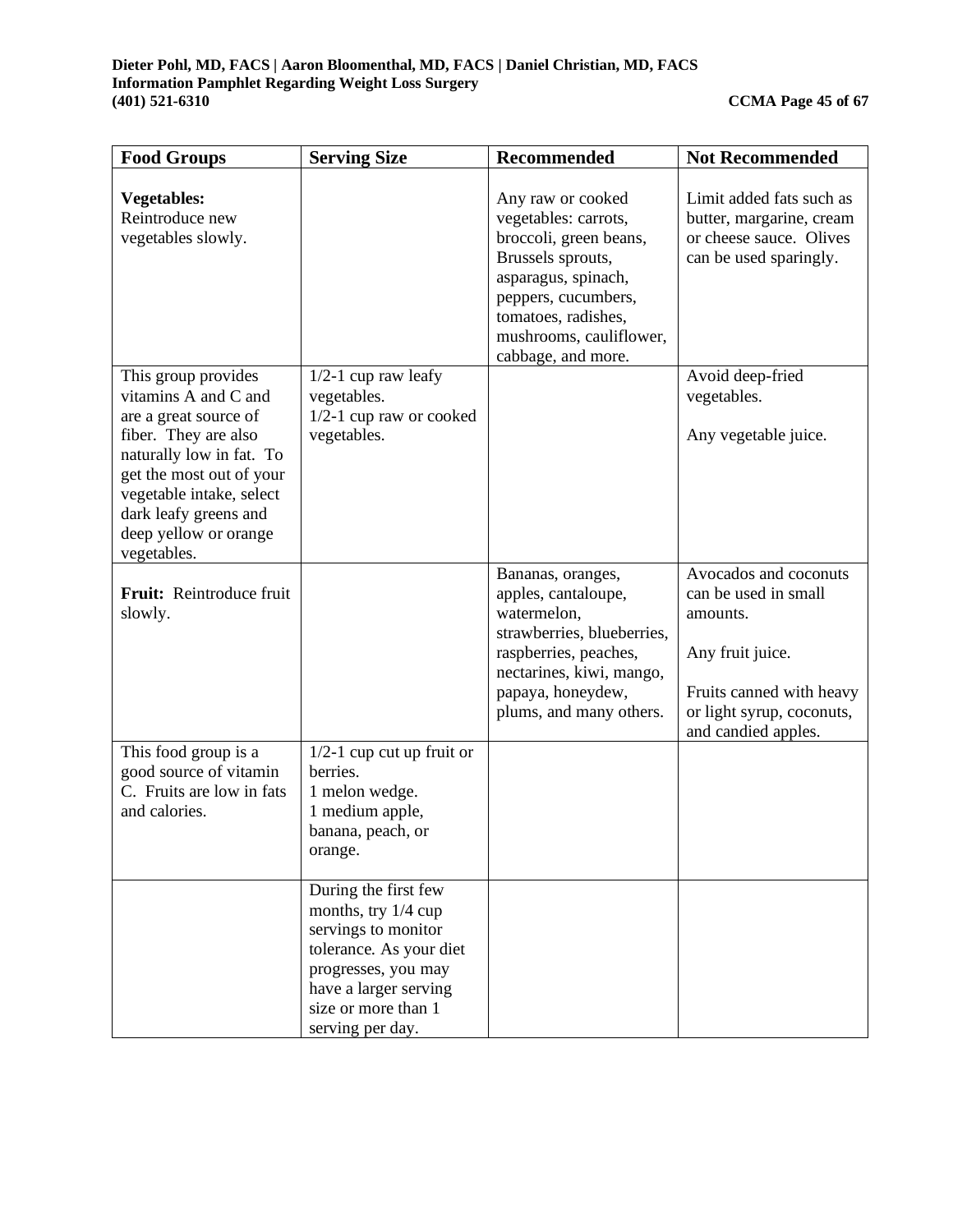| <b>Food Groups</b>                                                                                | <b>Serving Size</b>                                                                   | <b>Recommended</b>                                                                                                                                                                                                                     | <b>Not Recommended</b>                                                                                             |
|---------------------------------------------------------------------------------------------------|---------------------------------------------------------------------------------------|----------------------------------------------------------------------------------------------------------------------------------------------------------------------------------------------------------------------------------------|--------------------------------------------------------------------------------------------------------------------|
| <b>Meats and High-</b><br><b>Protein Foods</b>                                                    | 2 servings per day<br>$(1$ serving = 2-3 oz).                                         | <i>Fish</i> (low fat): cod,<br>flounder, haddock,<br>halibut, perch, red<br>snapper, sea trout, and<br>canned tuna in water.                                                                                                           | Fried fish, fish canned in<br>oil, and commercially<br>breaded fish products.                                      |
| Animal foods, beans,<br>and nuts are a great<br>source of protein, iron,<br>zinc, and B vitamins. | 2-3 oz cooked lean<br>meat, poultry, or fish.<br>$1-2$ eggs.<br>1/2 cup cooked beans. | Fish (moderate fat):<br>bluefish, herring,<br>mackerel, salmon, lake<br>trout, and swordfish.                                                                                                                                          |                                                                                                                    |
|                                                                                                   |                                                                                       | Shellfish: clams, crab,<br>lobster, oyster, scallops,<br>and shrimp.                                                                                                                                                                   | Stuffed shrimp and<br>lobster.                                                                                     |
|                                                                                                   |                                                                                       | Poultry: chicken or<br>turkey, skinless breast,<br>3-5 gm of fat per 3 oz.                                                                                                                                                             | Fried chicken, chicken<br>wings, duck, goose,<br>commercially breaded<br>nuggets and patties,<br>thighs, and legs. |
|                                                                                                   |                                                                                       | Ground chicken or beef:<br>lean, fat trimmed, USDA<br>select or choice cut loins,<br>T-bone, Porterhouse,<br>filet mignon, sirloin,<br>tenderloin, rump roast,<br>round steak, ground beef<br>$> 90\%$ lean (< 3 gm of<br>fat per oz). | Bacon and sausage.                                                                                                 |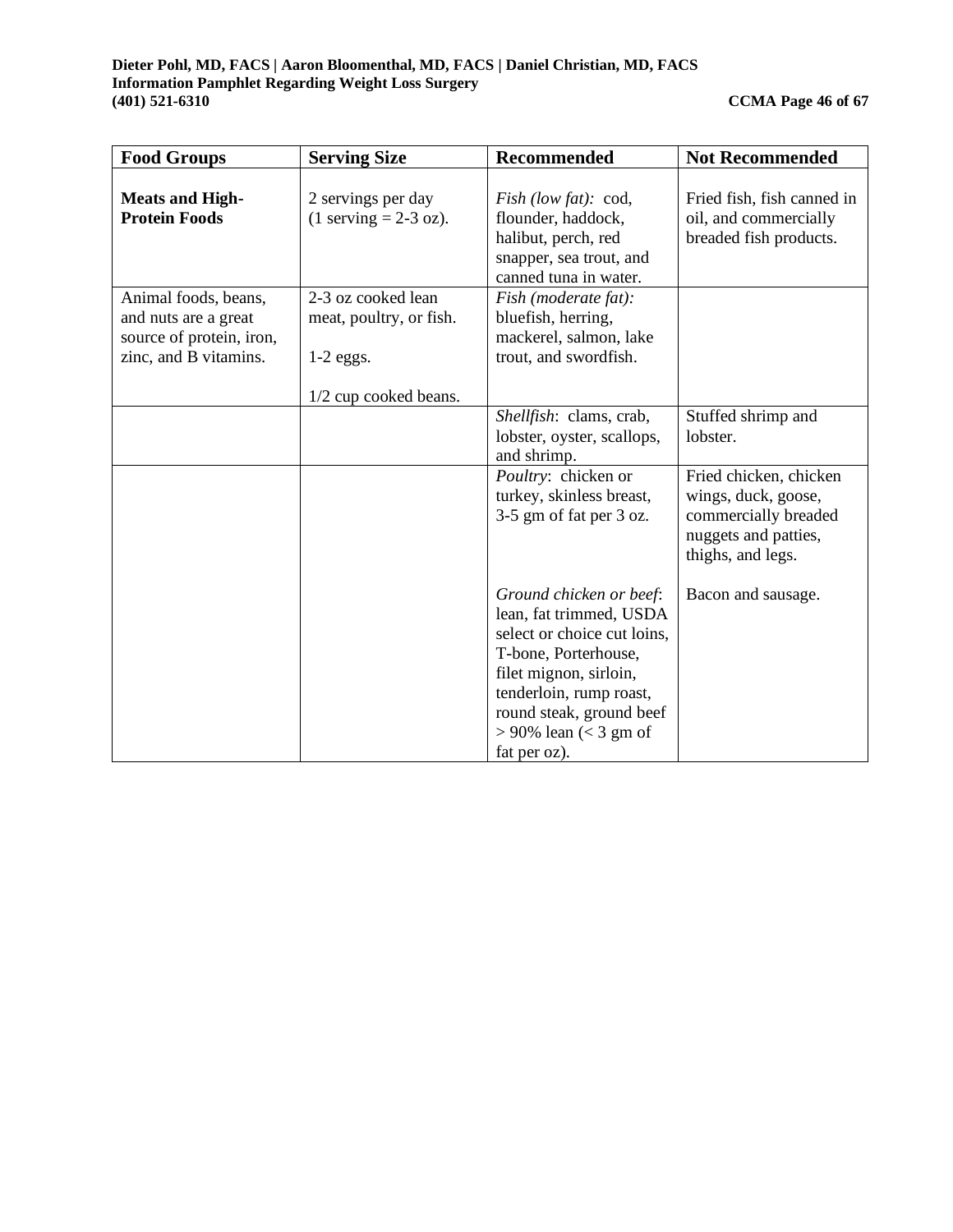| <b>Food Groups</b>                      | <b>Serving Size</b>                               | <b>Recommended</b>                                                                                                                                                                                                   | <b>Not Recommended</b>                                                                                                                                                                 |  |
|-----------------------------------------|---------------------------------------------------|----------------------------------------------------------------------------------------------------------------------------------------------------------------------------------------------------------------------|----------------------------------------------------------------------------------------------------------------------------------------------------------------------------------------|--|
| Other meats and high-<br>protein foods. |                                                   | <i>Cold cuts:</i> 95% fat free<br>(any brand with $<$ 3 gm<br>fat per oz), i.e., turkey,<br>chicken, ham, roast beef,<br>turkey ham, and turkey<br>pastrami.                                                         | Regular ham, salami,<br>liverwurst, bologna,<br>corned beef, and<br>pastrami.                                                                                                          |  |
|                                         |                                                   | <i>Eggs</i> : Whole eggs, egg<br>whites                                                                                                                                                                              | Fried eggs or omelet<br>prepared with fat.                                                                                                                                             |  |
| Dairy/Milk group                        |                                                   | <i>Cheese</i> : Low fat, nonfat,<br>$<$ 3 gm fat per oz. Alpine<br>lace, Free N' Lean,<br>Kraft-Free, Borden,<br>Light-Line, nonfat<br>cottage cheese and<br>cream cheese, and<br>mozzarella made with<br>skim milk. | Regular hard and soft<br>cheeses, cheddar,<br>American, camembert,<br>brie, cream cheese, bleu,<br>Colby, muenster,<br>provolone, Swiss, and<br>Velveeta cheese spreads<br>and sauces. |  |
| Vitamin D and calcium.                  | 1 serving $-1/2c - 1$ cup<br>skim milk or yogurt. | Skim/fat-free or low-fat<br>yogurt: Nonfat or low-<br>fat plain or fruited<br>yogurt. Look for yogurts<br>with less sugar.                                                                                           | Whole (regular) or milk<br>or yogurt, regular hot<br>chocolate, milkshakes,<br>frappes, chocolate<br>drinks, eggnog,<br>chowders made with<br>cream, and sour cream.                   |  |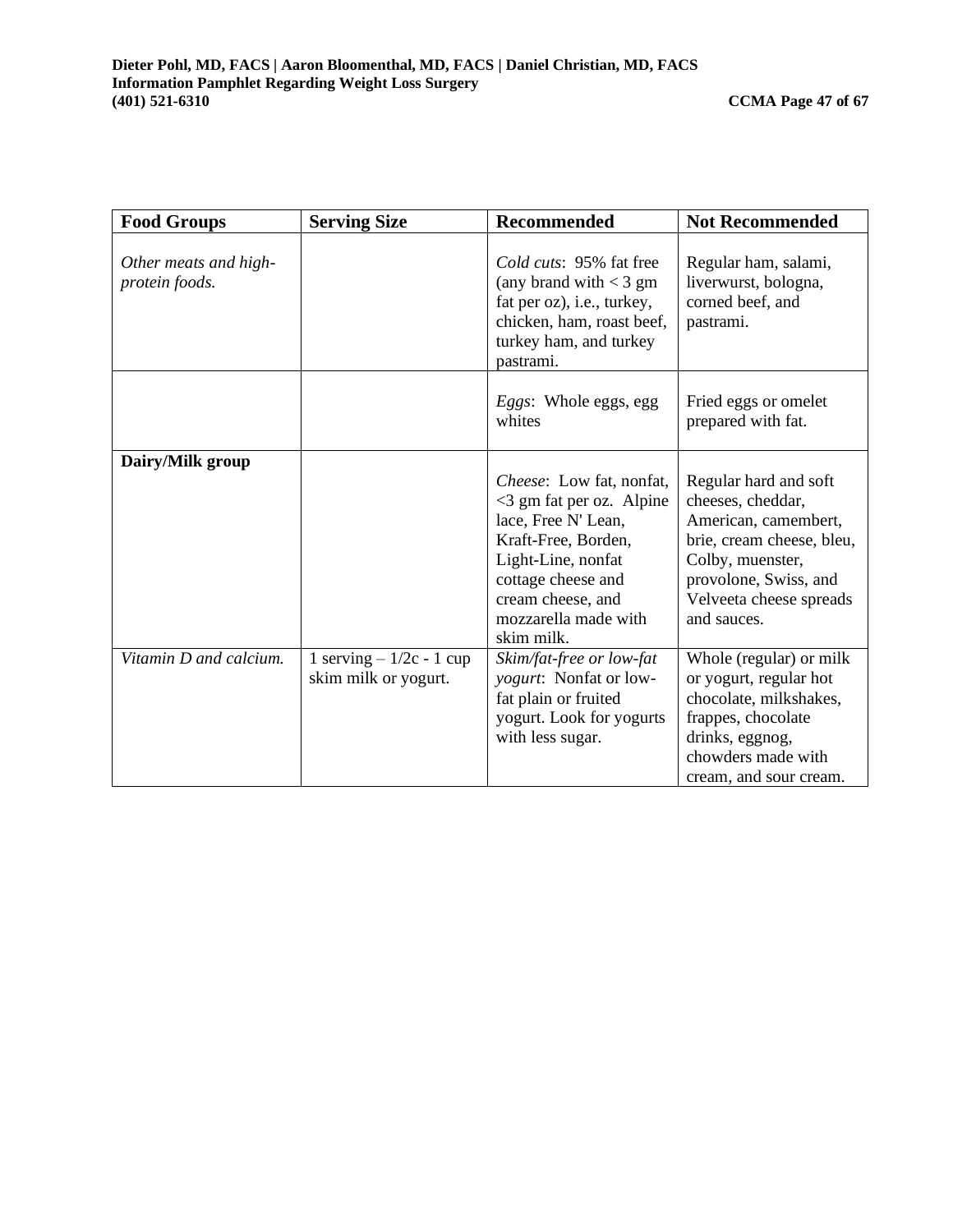| <b>Food Groups</b> | <b>Serving Size</b>                                                                                                                                                                                                              | <b>Recommended</b>                                                                                                                                           | <b>Not Recommended</b>                                                                                                                                                                                                                                                |
|--------------------|----------------------------------------------------------------------------------------------------------------------------------------------------------------------------------------------------------------------------------|--------------------------------------------------------------------------------------------------------------------------------------------------------------|-----------------------------------------------------------------------------------------------------------------------------------------------------------------------------------------------------------------------------------------------------------------------|
| Fats               | 1 serving $=$ 1 teaspoon.<br>These foods provide<br>calories; however, they<br>can also provide a good<br>source of vitamin B into<br>your diet (about 2)<br>servings per day is all<br>you need from this<br>recommended list). | Oil-free salad dressing,<br>fat-free mayonnaise,<br>Butter Buds, Molly<br>Mutter, nonstick<br>cooking spray, and fat-<br>free cream cheese.                  | Regular salad dressing;<br>mayonnaise; reduced-fat<br>mayonnaise, butter, or<br>margarine (all kinds); oil<br>(all kinds); cream<br>cheese' sour cream; nuts,<br>and olives*. Olive oil,<br>canola oil, and peanut<br>butter <b>ARE</b> good sources<br>of vitamin B. |
| <b>Sweets</b>      | Calorie-containing<br>sweets. Limit 1-3 times<br>per week (maximum!<br>$1/4$ cup serving).                                                                                                                                       | Fat-free, sugar-free<br>popsicles, sherbet,<br>pudding or custard made<br>with skim milk, nonfat<br>fruited yogurt ("Lite").                                 | Candy, ice cream, ice<br>milk, pies, pastry, cake,<br>and cookies.                                                                                                                                                                                                    |
| Carbohydrates      | 1 serving=see package<br>food label.                                                                                                                                                                                             | Complex carbohydrates:<br>oats, bran cereal, whole<br>grain bread or toast,<br>whole grain cereals<br>(Kashi-GoLean®,<br>muesli, or Famiglia <sup>®</sup> ). | White bread, pasta,<br>potatoes, rice in large<br>amounts; candy, juices,<br>sweetened or sugary<br>cereals.                                                                                                                                                          |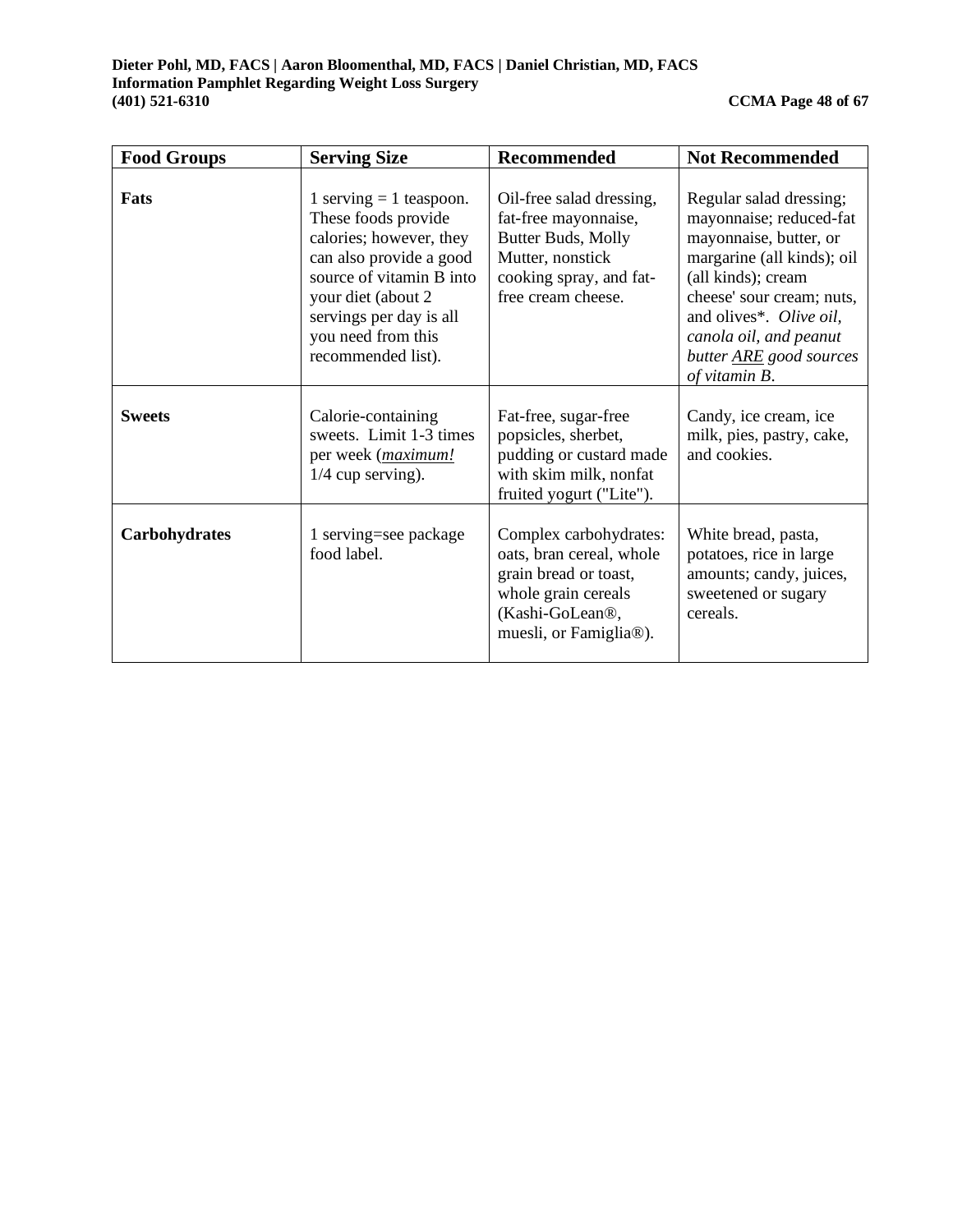#### **THE FOLLOWING CHAPTER IS FOR PATIENTS WHO HAD SURGERY**  *MORE THAN SIX MONTHS AGO* **AND ARE EATING REGULAR FOOD.**

#### **DO NOT USE THESE GUIDELINES IMMEDIATELY AFTER THE OPERATION!**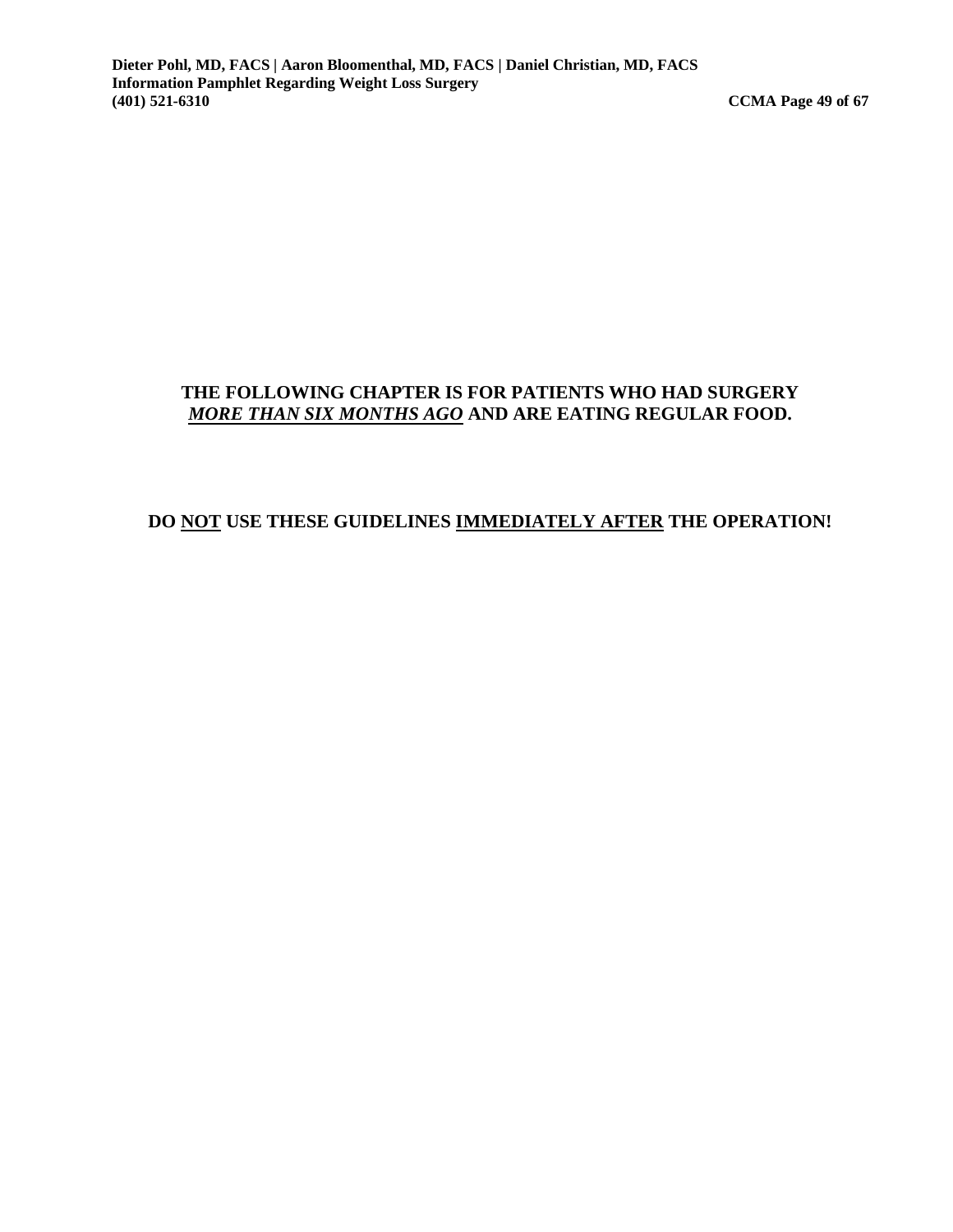#### **SUCCESSFUL LONG-TERM WEIGHT LOSS AND MAINTENANCE**

#### **INTRODUCTION:**

The first year after weight loss surgery is usually very rewarding, but this time can also be confusing, frustrating and frightening. The function of your new "stomach pouch/tool" changes almost continuously over the first six months, and continues to change periodically for a year or so. Just when you feel you have begun to understand how to use your stomach pouch/tool and how to use it, things change again.

Your surgeon has created a stomach pouch that will be your tool to control your weight. The stomach pouch is described as a tool so that you will understand that it is necessary for you to learn how to use it, and to stick with the "rules of the tool" over time. The time to choose your new habits is during the early recovery after surgery. This is when your motivation is the highest. Use this early recovery period to choose your new exercise and diet habits. Even though patient lose weight "no matter what" during the first few months, use of the concept outlined here will maximize weight loss during the so-called "honeymoon period." Take advantage of this time, so that when appetite and capacity return, you will not have much further to go to achieve your weight goal. Do not give in to a false sense of comfort during this time that could lead to recreational eating and the avoidance of exercise. It will not be long before the honeymoon is over. You must develop good habits to ensure long-term success.

There is an especially frightening change that takes place around 6 to 9-month timeframe after surgery. The stomach pouch softens; you will regain a regular appetite, and can "suddenly" tolerate a significantly larger amount of food. Some patients worry that something has pulled apart or broken on the inside, though this is not the case. This increased interest in food and increased capacity for food is a very natural and appropriate part of the recovery process after bariatric surgery. This information will show you how to gain and maintain control of your weight using the stomach pouch/tool and how to control your weight for life.

#### **THE "RULES OF THE TOOL":**

Here are the "magic" rules of the tool. Are you ready? They are calorie-conscious eating and exercise. Seriously: eating foods with lower amounts of calories and exercise, supported by your stomach pouch/tool, can help you achieve your goal weight with excellent energy and without uncomfortable hunger. The specific guidelines are below.

#### **HEALTHY EATING SUGGESTIONS:**

The dietary guidelines are targeted to patients who have had their gastric bypass surgeries more than six months ago. In the first six months, please follow the guidelines provided by your surgeon.

The goals of the long-term gastric bypass diet are:

- 1. Consume minimal calories to promote weight loss.
- 2. Consume adequate nutrition to achieve excellent long-term health.
- 3. Achieve the first two goals without undue hunger or cravings.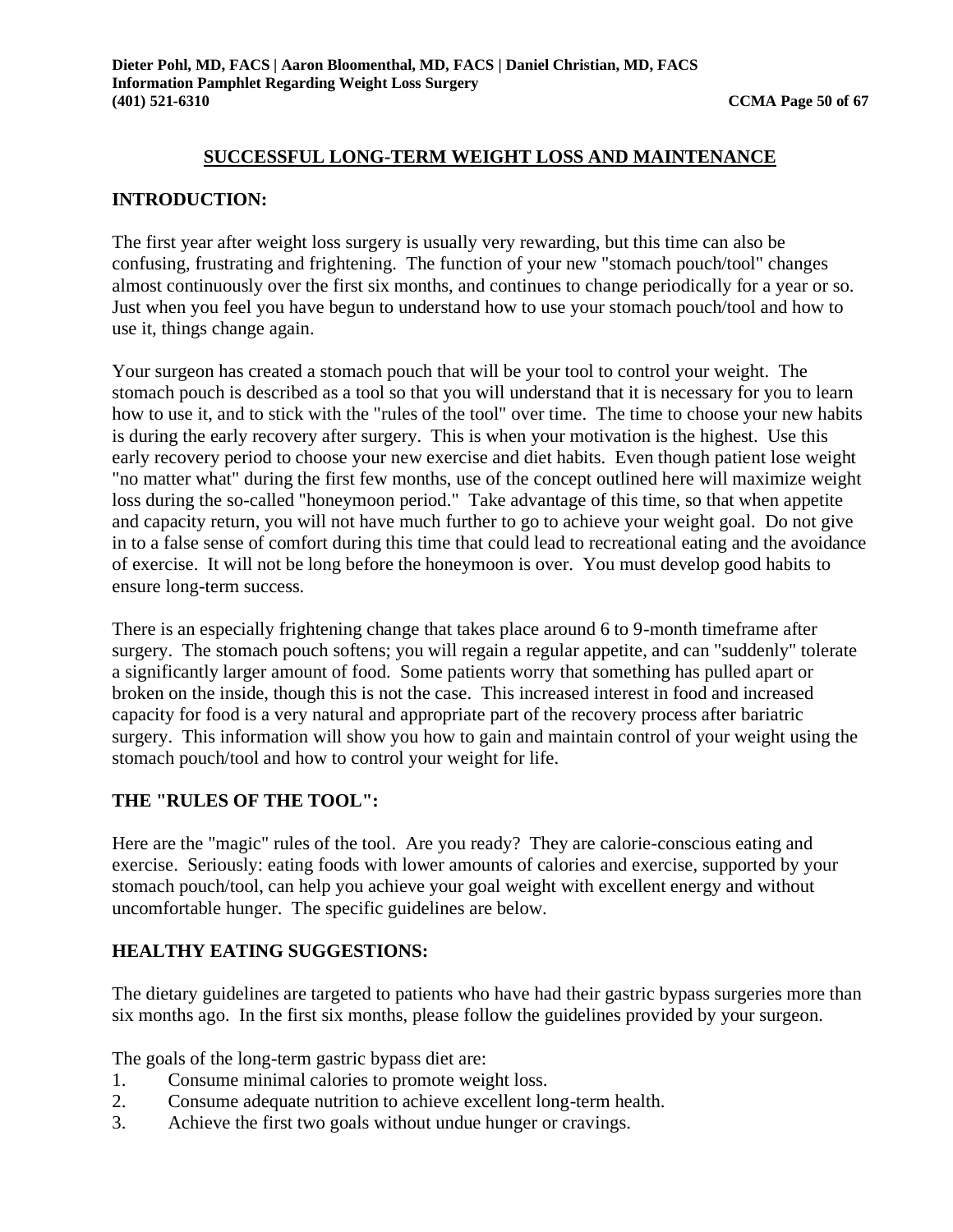These goals can all be achieved by using the stomach pouch/tool with the right kinds of food, at the right intervals, and with appropriate managements of fluids. The first thing to understand is that when the pouch is filled with food, it sends signals to the brain that say that hunger is satisfied; no additional food is needed. This feeling is called "satiety". Anytime a mature pouch is stretched by food inside it, the pouch will send a satiety signal to the brain, and the satiety signal will continue as long as the food is still in the pouch!

Maintaining satiety is considered by many experts to be the most important lifestyle change after the gastric bypass procedure. This means that the stomach pouch/tool needs to be truly filled with adequate wall distention at each meal. Keep the pouch filled over time and slow down the emptying time by eating solid foods and avoiding liquids for 15 minutes before and one hour after eating.

A person with a normal stomach tends to judge how much he/she needs to eat at a given meal by approximately how many calories are in that meal. After having gastric bypass surgery, you need to change the way you think about the amount you can eat and the number of calories consumed. Concentrate on the volume and consistency of the food, rather than the caloric count. There is an enormous variation between calories and volume. You must "think volume" when making food choices to achieve and maintain satiety in a mature small gastric pouch.

Snacking and drinking high-calorie liquids will sabotage your success. They provide extra calories, but do not provide satiety. They are the enemy.

Artificial sweeteners should be limited if you experience very strong hunger cravings in the first months after surgery. Studies have shown that this hunger abruptly ceased when artificial sweeteners were eliminated.

Therefore, keeping in mind the goals you have just read, it is important that you adhere to the following guidelines.

Eat no more than three meals per day, and one small snack 2-3 hours after your breakfast and lunch, with NO nibbling between meals. This will limit the volume of food and naturally limits the number of calories. One of these meals should definitely include breakfast. It has been shown that the absence of nutrient intake at the beginning of the day causes the appetite center to "gear up" or become more sensitive, resulting in greater overall calorie intake throughout that day.

Use solid protein (chicken, fish, tofu, etc.), vegetables, and fruit as the basis for each meal. The ideal meal will consist of finely cut meat, chicken, or fish, and minimally cooked or raw vegetables. The solid protein will meet your nutritional needs and it is the best food to give your stomach pouch the feeling of satiety. Vegetables and fruit provide you with good satiety, fiber, and healthy carbohydrates.

The ideal meal for weight loss is one-half of the meal volume (up to two or three ounces) of low-fat protein. The rest of your stomach pouch/tool should be filled with low starch vegetables and solid type fruits such as apples and pears.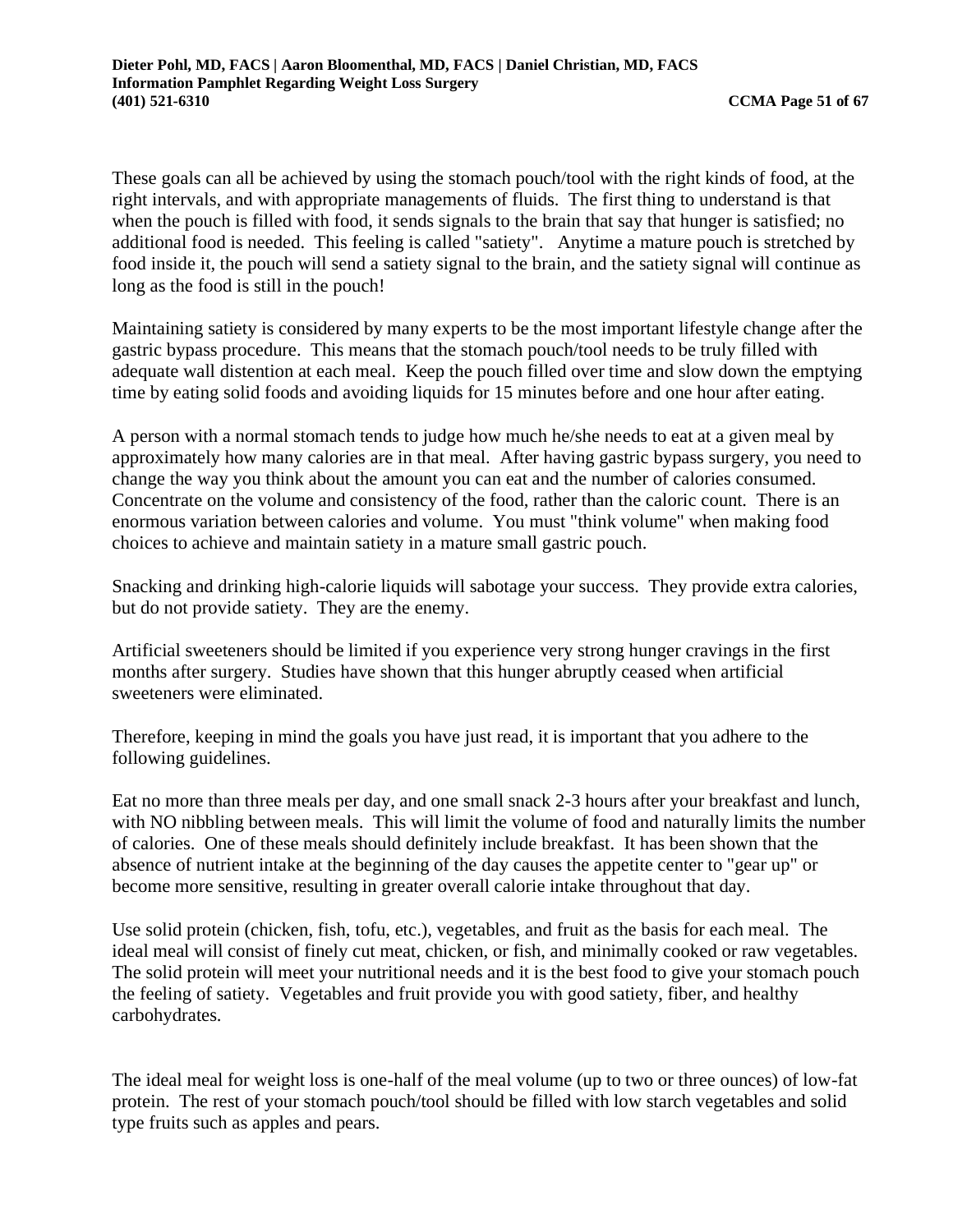Many patients quickly learn that they cannot hold nearly as much chicken as they can mashed potatoes. This is a GOOD effect. The effect exists because solid proteins do not pass out of the pouch easily; therefore, you consume less. Simple carbohydrates (potatoes, pasta, rice, bread) should also be minimized because of their effect on blood sugar. Simple carbohydrates are closely related to sugar. Therefore, the calories in these foods are easily absorbed and they tend to "rush" into the system and drive the blood sugar up quickly. Because the amount of carbohydrates consumed is not very large, the blood sugar level soon begins to fall. By this time, however, the pancreas is pumping out large amounts of insulin (a hormone which pushes blood sugar down), and this combination causes the blood sugar to drop too low. At this point, the patient is experiencing hypoglycemia, as well as a strong urge to consume food. A cycle of blood sugar highs and lows leads to the consumption of too many calories, most of which have no nutritional value. On the other hand, proteins take a while to digest, and they are absorbed more slowly. This provides a longterm steadier energy source for your body.

*DO NOT DRINK LIQUIDS WITH MEALS: Do not drink for at least one hour after your meal.*  Liquids taken after a meal will wash the food out of the pouch, releasing the tension on the walls of the pouch, and losing the feeling of satiety. In other words, consumption of liquids (with a mature stomach pouch/tool) will be followed by a feeling of emptiness or hunger. Soup is a particularly poor food choice, because it is just like drinking your meal. The liquefied food will pass quickly through the pouch, which allows more calories to be consumed and leaves the pouch empty. **Remember that this is not appropriate to begin in the first three months or so after gastric bypass surgery. In the early period after surgery, it is a struggle to get in adequate liquid.** 

*PRE-LOAD WITH WATER:* Just as you can avoid severe hunger with proper use of the stomach pouch/tool, it is also manageable to avoid thirst and remain adequately hydrated. Beginning approximately one hour after a given meal, you should begin to drink (**calorie-free)** liquids aggressively. This brisk liquid consumption should finish with a "water load" about 15 minutes before you are to eat again. "Water load" means that you quickly drink as much liquid as you can hold, intentionally stretching your pouch. This maneuver serves to top off your hydration and to send satiety signals to your brain before you eat. This should moderate the pace and amount of your eating. Some allowance in this system must be made for the time of the day. It is a good idea to get fluid in before breakfast, including the water load. It is also all right to wait longer than you would after dinner (3 or 4 hours) before drinking fluids. You may also use this technique whenever you are feeling the sensation of hunger and are tempted to snack.

*TIMING OF MEALS IS IMPORTANT:* The meal should be eaten in over five to fifteen minutes if possible. Prolonging a meal over 30-45 minutes or more leads to eating too much. Don't do it.

*GET ADEQUATE NUTRITION:* If you are worried that you are not getting adequate nutrition, ask for reassurance from your surgeon or the dietitian. Without reassurance, some patients will deliberately eat six to eight times a day because of a fear of malnutrition, which is often initiated by well-meaning family members and friends. You will get an adequate amount of vitamins and minerals by faithfully taking the supplements recommended by your surgeon. Your main responsibility, then, is to focus on eating low-fat animal source protein at each meal three to four times a day.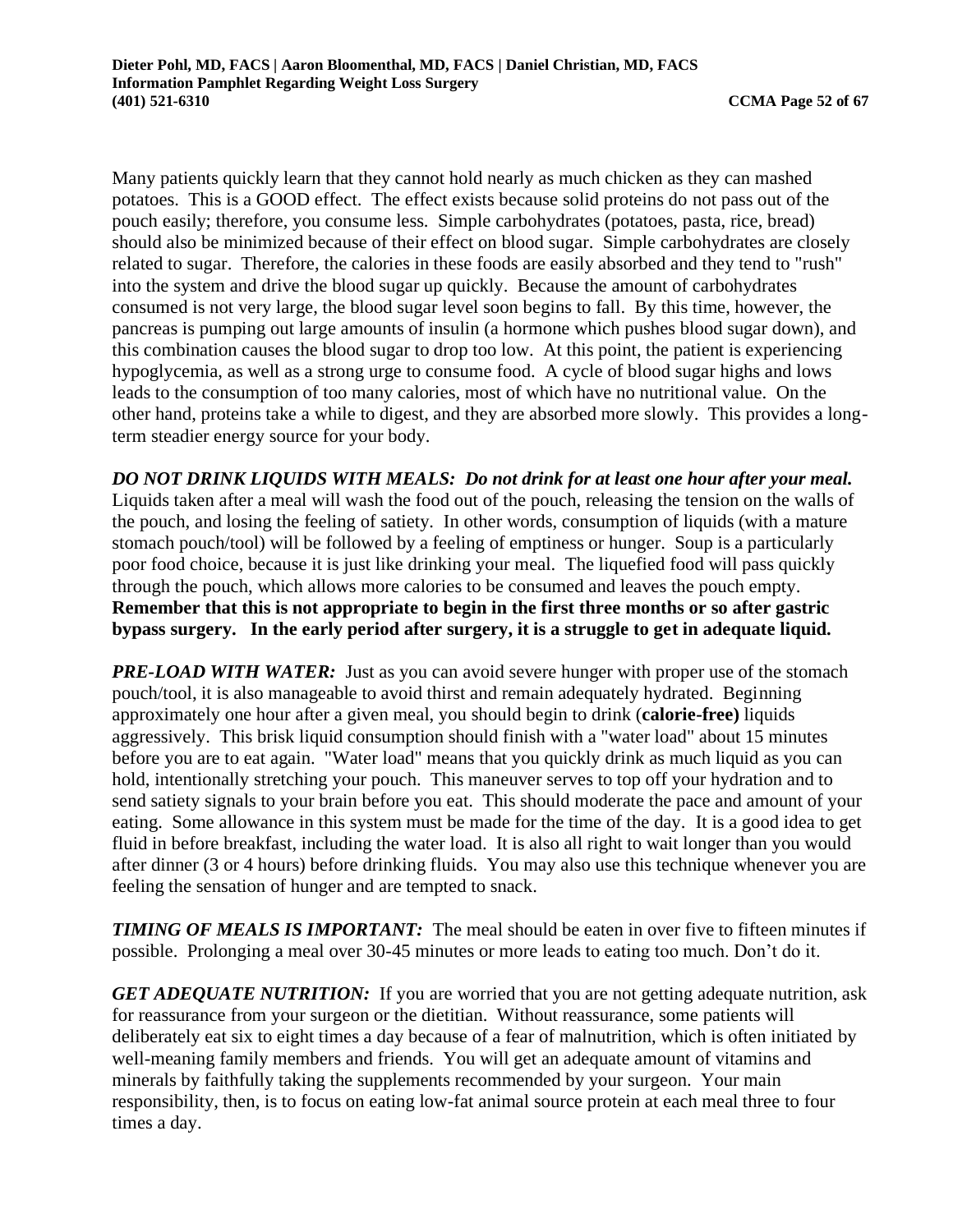You should eat approximately two to three ounces of protein at each meal. DO NOT SKIP MEALS even if you have no appetite. You need the nutrition provided by these meals.

*VOMITING SHOULD BE PREVENTED IF POSSIBLE:* It is not easy to get accustomed to having a small pouch volume. Vomiting seldom occurs in the immediate postoperative period unless there is an outlet obstruction problem.

However, vomiting can occur at some time after starting on solid foods as you learn which foods you tolerate best. For the first few months, your "eyes will be larger than your stomach". You must be careful when eating solid foods, especially rice, pasta, or granola - foods that swell in the stomach after consumption. The most frequent cause of vomiting is overloading the pouch. Continue to measure your meals with a one-ounce cup if you experience difficulty with vomiting. After eating each ounce, wait to see if you feel comfortably satisfied before eating more food.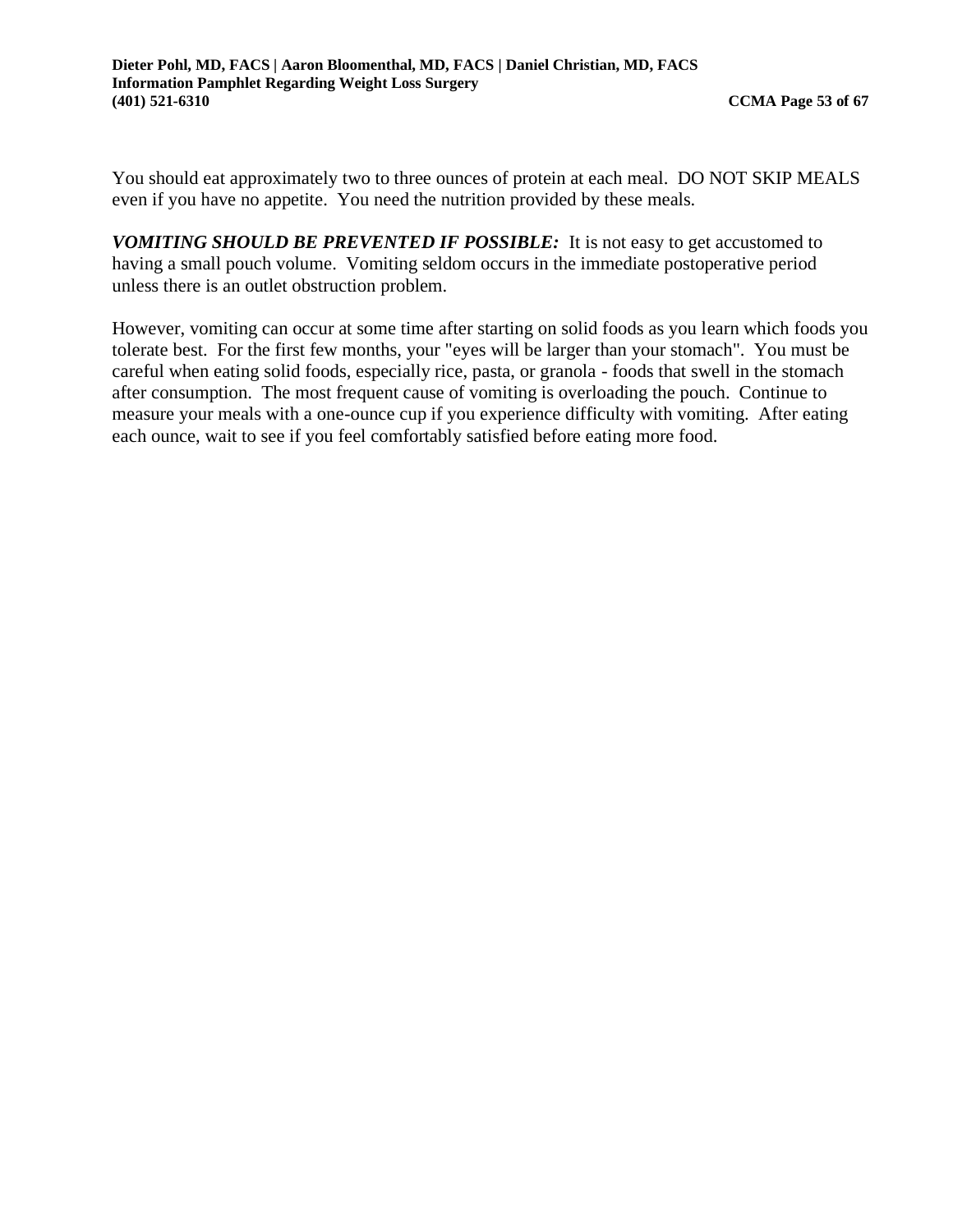#### **EXERCISE GUIDELINES**

Regular exercise is as important to success as following the dietary recommendations you have just read. Regular exercise means some kind of vigorous aerobic activity, at least 45 minutes in duration, at least five days per weeks. If you achieve this goal, you can reliably expect to have improved energy and improved weight loss.

#### *HIBERNATION MODE AND HUNTING MODE:*

It is easier to understand the benefits of exercise by thinking back to the evolution of our ancestors. Back in the days of caveman, starvation was a constant threat. As we evolved, our bodies stored extra calories in preparation for lean times. During lean times, the body does everything it can to hold onto the calorie stores; therefore, the first response of the body when faced with starvation is to conserve all possible energy by turning down the "metabolic thermostat". This means that fewer calories are burned and the person feels like sleeping and being away from activity. Some call this "hibernation mode", as if the long winter has come and the best adaptation is to go way back into the cave and wait until the weather and the hunting improves. (The hibernation mode can also lead to depression and difficulty interacting with others.)

The role of exercise in this situation can be thought of as "tricking" the body into a different role called "hunting mode". If the body is treated to regular vigorous physical activity during starvation, its interpretation may be that the person is foraging or hunting. The body (from the evolutionary standpoint) would be in favor of hunting because it could lead to more calorie intake and provide more energy to facilitate the acquisition of food; therefore, the "metabolic thermostat" is turned up. This means that more calories are burned throughout the 24-hour period (in addition to the calories burned during exercise) and the person has a significantly increased level of energy.

The best time to begin your exercise program is before the gastric bypass. Your success depends on choosing the right behaviors, with the support of surgery to improve your success. Exercise and diet before the surgery will have a strong impact on reducing your surgical risk. You will also benefit from having an exercise program in place. If you are unable to begin exercise before surgery, it should be started as soon as possible after surgery.

Generally, you should maximize your physical activity from the outset; however, if you have any questions, discuss them with your surgeon.

Exercise begins with walking on the same day as surgery and should progress to more vigorous activity as the weeks and months go by. People who delay regular exercise until they feel "all recovered", or who try to start exercising when they realize they are not on course to reach their goal weight, generally do not achieve or maintain this new habit. If you exercise regularly early after the surgery, you will find it very rewarding as the weight falls off and the capacity for exercise improves dramatically each week.

Two objections to exercise are frequently voiced. The first is, unfortunately, valid in many patients who are extremely heavy. People with a BMI of 70 or more frequently cannot engage in routine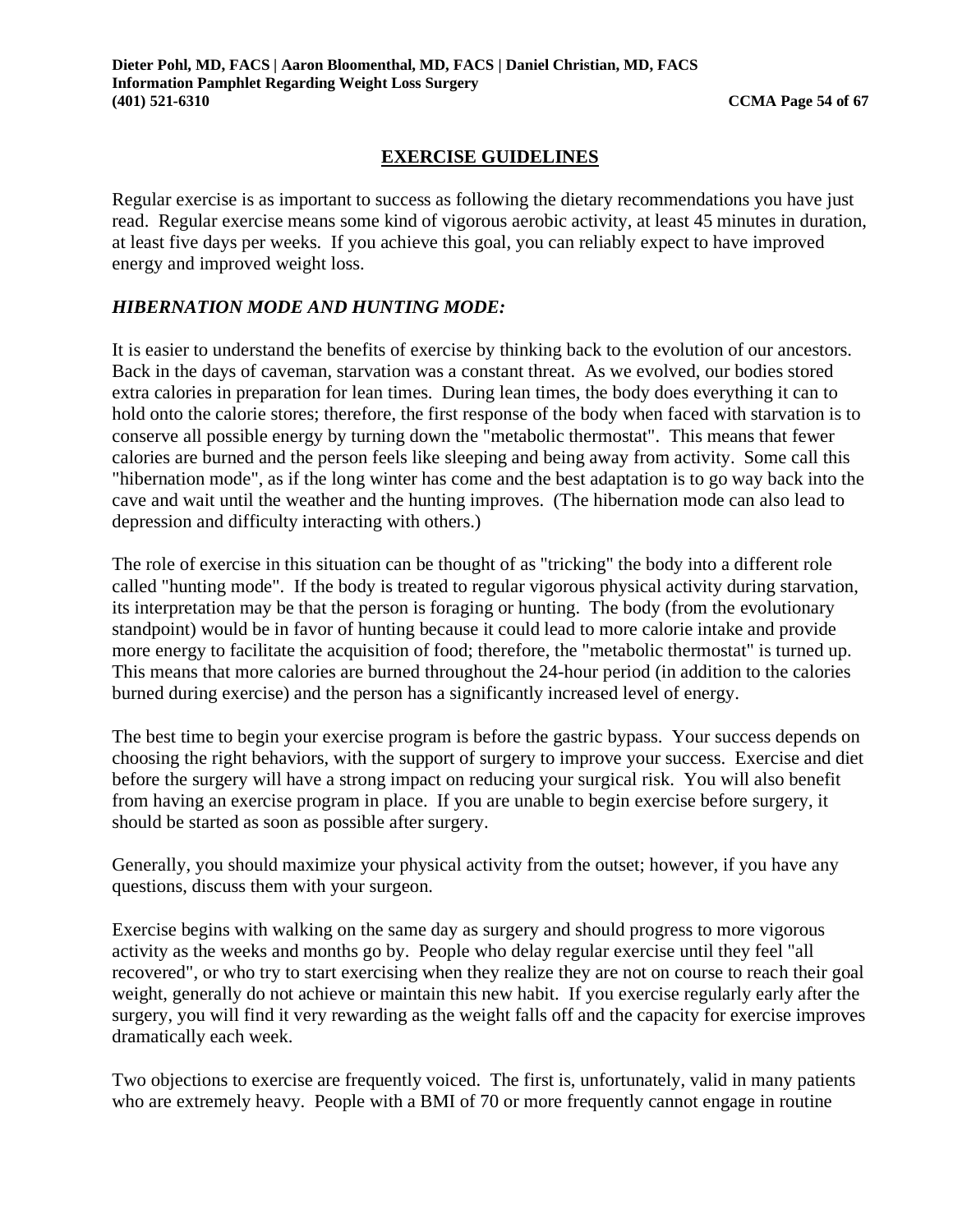exercise. The good news is that people with extreme weights burn a large number of calories simply by walking.

The amount of physical work performed comes from how much mass is moved and how far it goes. The take-home message is that the benefits of exercise can be realized in many ways. Just work as hard as you can and do it frequently.

Fatigue is the second objection. In the first few months, some people cannot even imagine walking to the door and back. Do your best to exercise anyway. This complaint is likely to be a manifestation of hibernation syndrome, which can be shaken off by exercise.

In the first six months, you have the opportunity to maximize your weight loss. Most likely, twothirds of your weight will be lost in the first six months. It is in your best interest, therefore, to exercise as much as possible during this time. You will never have the opportunity to lose weight at this rate again.

Exercise is a critical part of a healthy lifestyle for all of us. More important, exercise is necessary to maintain weight loss in gastric bypass patients. Regular exercise improves the metabolic rate, which is helpful in weight loss and maintenance. The release of endorphins with aerobic exercise improves emotional stability, mental clarity, and helps any person cope with the annoyances of everyday life. Endorphins and adrenalin also act to prevent depression.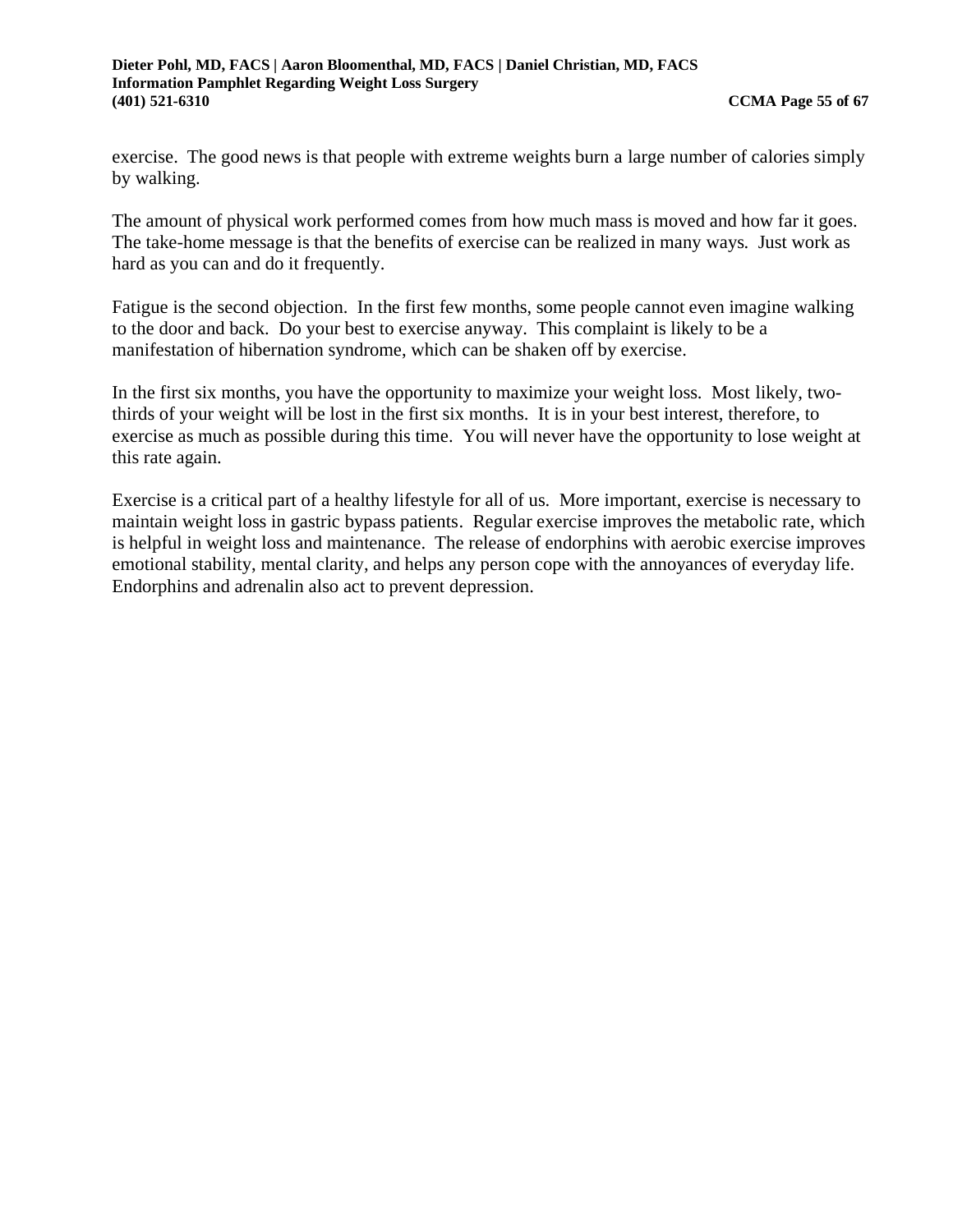#### **OTHER GUIDELINES**

#### *SUPPORT GROUPS:*

Support groups provide a forum to ask questions and learn from others in a nonthreatening and nonjudgmental setting. They are also very effective in reinforcing the principles of stomach pouch/tool use. Some people are able to apply all of the principles we have discussed without any difficulty. Others, however, get lost and need the feedback that is offered in a support group setting.

Education and social interaction are also part of many support groups. It is important to remember that what you say in a support group is confidential and it is the responsibility of the members to make sure that confidentiality is respected.

#### **YOU SHOULD TAKE CONTROL OF YOUR WEIGHT**

Weigh yourself every morning, naked, with an empty bladder. This way you will notice changes of every pound and can intervene immediately (meaning after maybe a 3-pound weight gain rather than a 10-pound gain).

Have a panic weight number in your mind that you will never want to overstep, and if you do, immediately go on a diet until you are below your panic weight number.

Learn how to read labels. The only number you need to worry about is the calorie number. It is the calories that turn into pounds.

Learn how to have a calorie log. You can do this on paper or with one of the many Smartphone apps. Do this at least once a month to see how much you are actually consuming.

#### **AVOIDING ABSOLUTES**

Finally, you have spent a long time reading all of the recommendations you should follow in order to reach your goal; however, you need to understand that it is not necessary to follow every recommendation all of the time. It is alright to break the rules once in a while. The important thing is to be aware of what you are doing and to understand why you are doing it. If you make a mistake at one meal, be sure to refocus your energy at the next meal.

> **It is a good idea to re-read these guidelines each month until you have really "got it". It takes a lot of effort, determination, and practice to use your stomach pouch/tool in the most effective way.**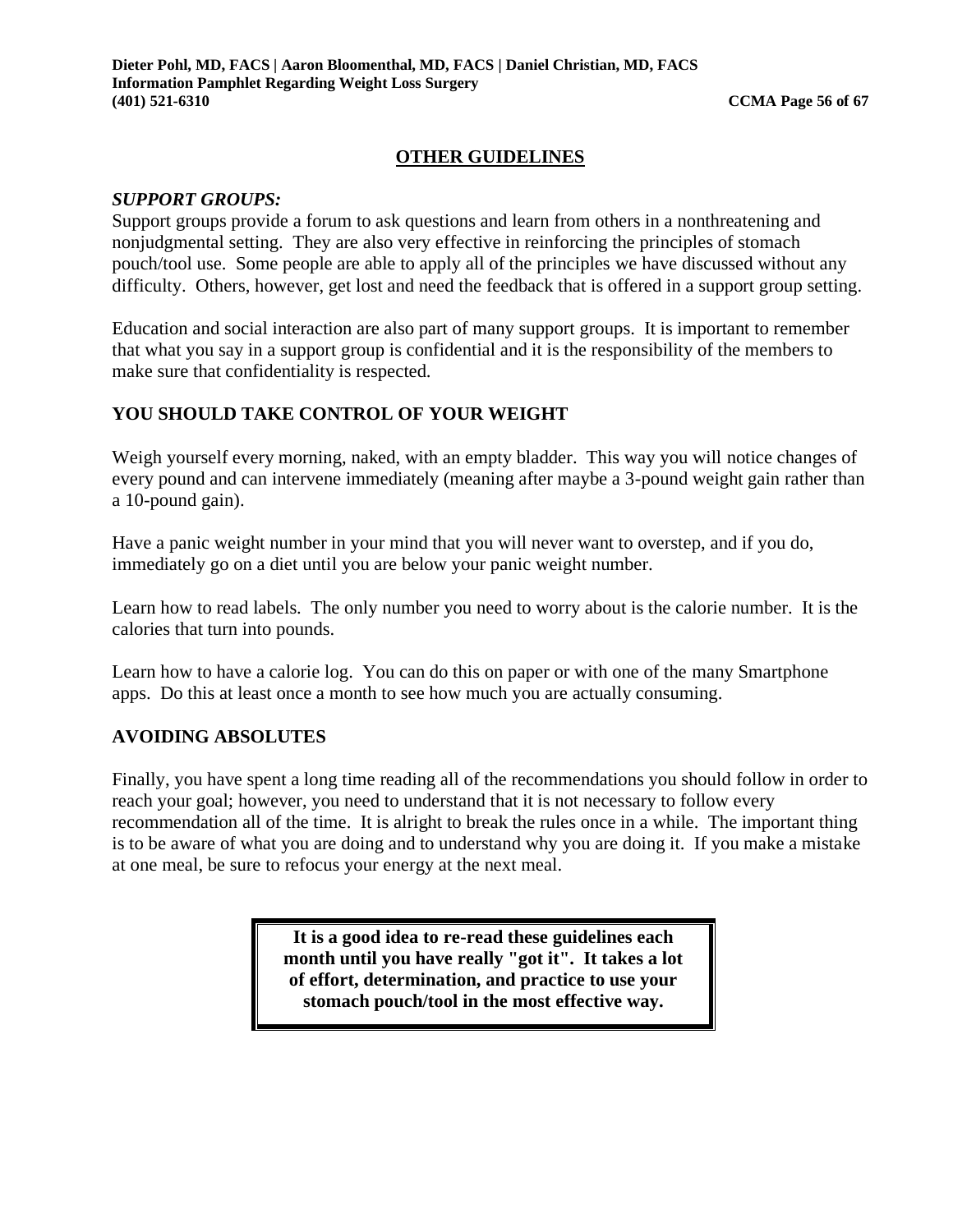#### **THE FOLLOWING PAGES SHOW SAMPLES OF**

#### **FORMS YOU WILL BE SIGNING**

**Dieter Pohl, M.D., F.A.C.S. Aaron Bloomenthal, M.D., F.A.C.S., and Daniel Christian, M.D., F.A.C.S. 41 Sanderson Road, Suite 207 Smithfield, RI 02917**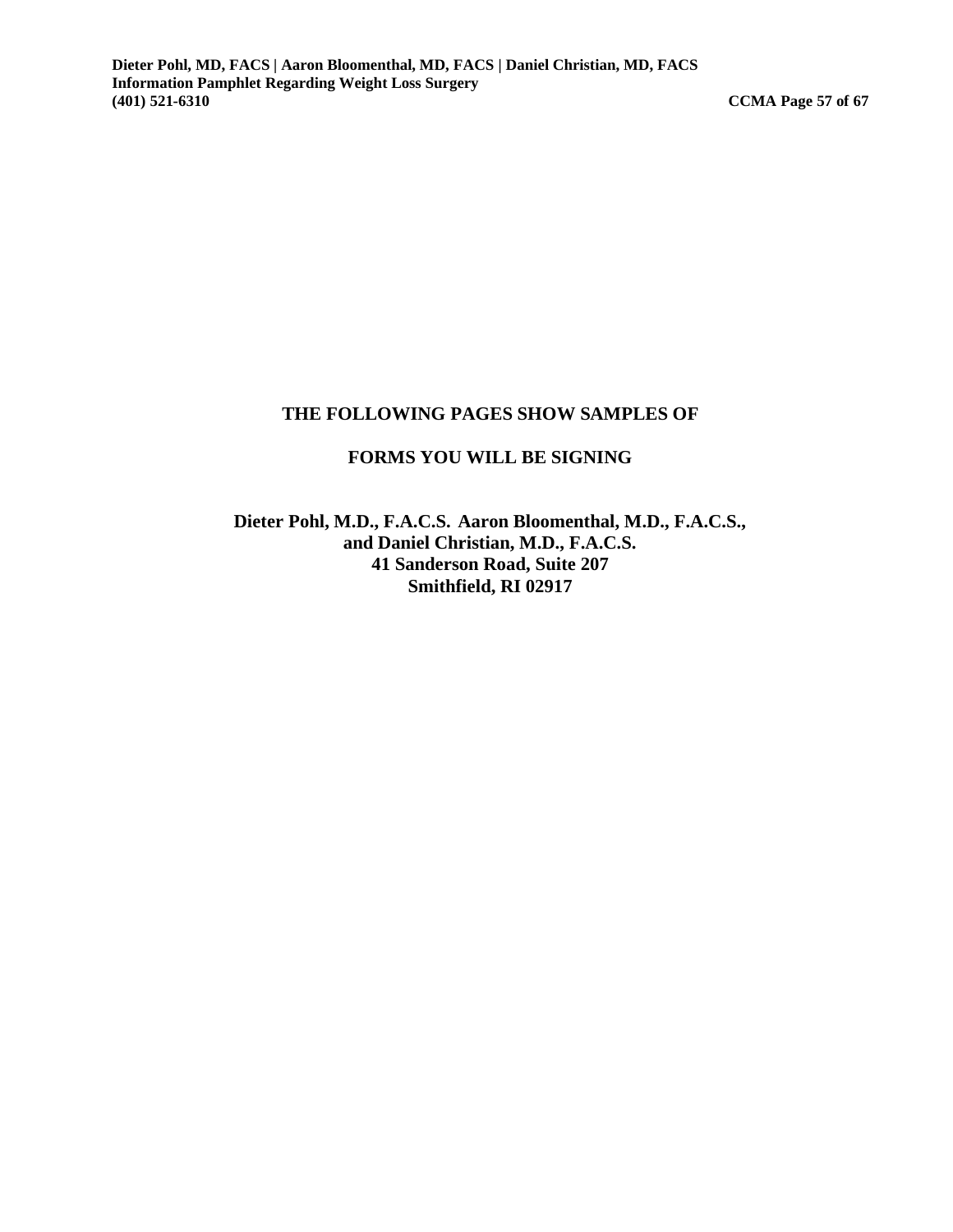This is a patient who qualifies for weight loss surgery; the patient is interested in *gastric bypass surgery*.

The doctors informed me that the surgery will create a small stomach pouch of about 1/2 to 1 ounce in size, which is about the size of my thumb. There will be some rerouting of the intestines to decrease uptake of nutrients. The doctors told me that I will have a TOOL to lose weight. The operation is not an easy fix, it is not an easy solution, and it is not the answer to all my problems. The operation is a last resort, and it is not foolproof. ( )

The doctors explained to me that I still need to change my diet, change my lifestyle, and do physical activity. I will need to adhere to the diet instructions. Should I not do this, I will not lose enough weight or gain it again. The failure rate is at least 20%, or one out of five patients. ( )

The DIET immediately after the operation will initially be liquids, and then more and more gradually solid food. The portions will be small and it will take one-half hour to one hour to eat. The doctos told me to chew slowly and put the fork and knife down after each bite, *for the rest of my life*. Should I eat too fast or too much, despite feeling full, I might have nausea and/or vomiting, and weight re-gain may occur. ( )

The doctors explained that initially most patient will not feel hungry and may have no appetite. The hunger and appetite will come back within a few months. Some patients become nauseated, and some may vomit for months. The stomach pouch may also stretch out over the years. That is why it is very important to have a good diet *for the rest of my life*, which is high in protein and low in fat and carbohydrates. Drinking is not allowed with meals, and no sugar or calorie-containing liquids are ever allowed, such as juice, milk, soda, soft drinks, sports drinks, ice cream, and alcohol in large amounts. ( )

The doctors stressed that I need to take multivitamins, iron, calcium, vitamin B12, vitamin D, and others for *the rest of my life*. Should I not do this, I will have life-threatening complications such as anemia, osteoporosis, broken bones, nerve damage, blindness, or other complications. These may not present until several months after I did not take the supplements, and they are difficult conditions to treat.

The doctors also emphasized that I need to follow with the support group, the dietitian, and the psychiatrist/counselor. The doctors told me that I will need all the help I can get because the weight problems have many emotional and psychological aspects that surgery alone will not address. ()

I confirm that I attended either the in-person weight loss informational meeting, or watched the online videos of the meeting. ( )

\_\_\_\_\_\_\_\_\_\_\_\_\_\_\_\_\_\_\_\_\_\_\_\_\_\_\_\_\_\_\_\_\_\_\_\_\_\_\_\_\_\_\_\_\_ \_\_\_\_\_\_\_\_\_\_\_\_\_\_\_\_\_\_\_\_\_\_\_\_\_\_\_\_\_\_

The above checked off items were discussed with me as printed.

PATIENT NAME/SIGNATURE DATE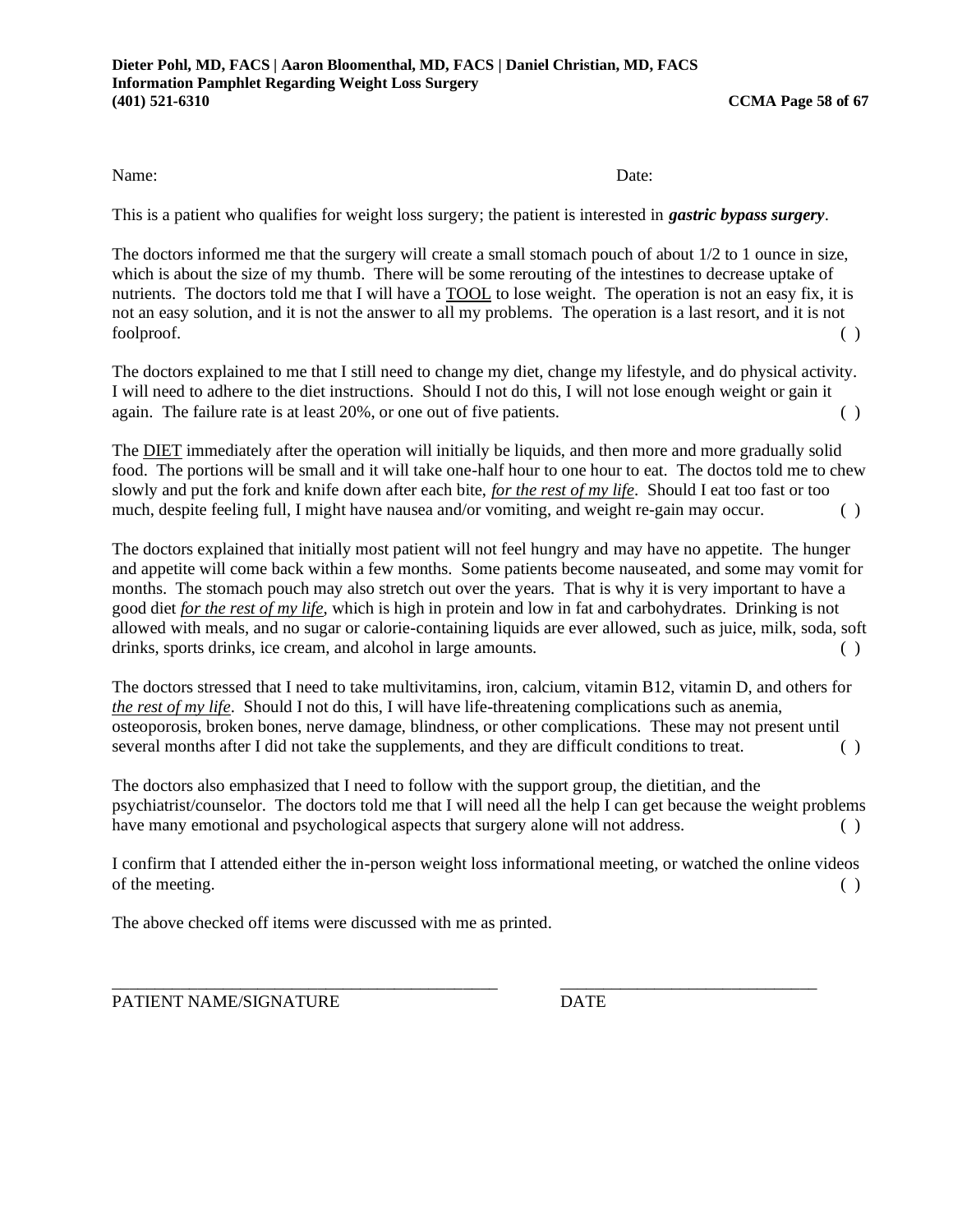The doctors then explained the **technical aspects** of the *laparoscopic gastric bypass* with the help of diagrams. This is done with 5-6 small incisions with the laparoscope under general anesthesia at Roger Williams Medical Center. Should there be technical difficulty, an 8 to 10-inch midline incision in the abdomen will be done. The stomach is then cut and stapled to the size of 1/2 to 1 ounce to an ounce, which is the size of my thumb. The small intestine is also cut and stapled so that approximately three feet are bypassed and then reconnected to the stomach. The doctors will do an endoscopy of the esophagus, stomach and small intestine at the end of the operation to look for any problems. The doctors explained that I will be in the hospital for several days and then follow-up with them regularly for the rest of my life. ( )

The doctors then explained the **risks and complications** which include, but are not limited to: bleeding, infection, injury to any organs, leakage of the esophagus, stomach or intestines, necessity for further surgeries, long-term intensive care unit stay with respirator/artificial nutrition/others, blood clot formation, bowel blockage, bowel kinking, too much scar tissue build-up at the bowel-tostomach connection with necessity for endoscopies, and stretching, heart/lung/nerve/pancreas/ kidney/gallbladder/other complications, death, insufficient uptake of nutrients and symptoms of those deficiencies, re-connection of the two stomach sides, wound infection, wound hernia, lactose intolerance, hair loss, chronic pain, diarrhea, constipation, bloating, bad breath, stomach ulcers, psychological problems, nausea and vomiting, and low blood sugar. The doctors explained that the operation should be looked at as being permanent. It will be impossible to look back into the stomach afterwards. I will have extra skin and may want plastic surgery. I may not be able to have x-rays because of too much weight. ( )

The doctors explained that women must not get pregnant until they have lost all the possible or desired weight, usually not for at least 18 months after surgery. Early pregnancy can lead to permanent problems or death for mother and child. ( )

The doctors explained that drinking alcohol in even the smallest amount can make me drunk. I must not drive, conduct any business, operate any machinery or undertake any activity that requires responsible decision making after any amount of ingested alcohol. Alcohol can render me hypoglycemic (fainting, shaking, confusion, etc.). I can become addicted easily. ( )

I understand all of this, all questions were answered, alternative including no treatment were explained and I would like to continue with the work-up. Once this is completed and we have insurance authorization, I will make another appointment and we will then discuss surgery. ( )

The work-up includes EGD, consultation with a psychiatrist, a dietitian, cardiologist and sleep apnea study if indicated. ( )

\_\_\_\_\_\_\_\_\_\_\_\_\_\_\_\_\_\_\_\_\_\_\_\_\_\_\_\_\_\_\_\_\_\_\_\_\_\_\_\_\_\_\_\_ \_\_\_\_\_\_\_\_\_\_\_\_\_\_\_\_\_\_\_\_\_\_\_\_

The above checked-off items were discussed with me as printed.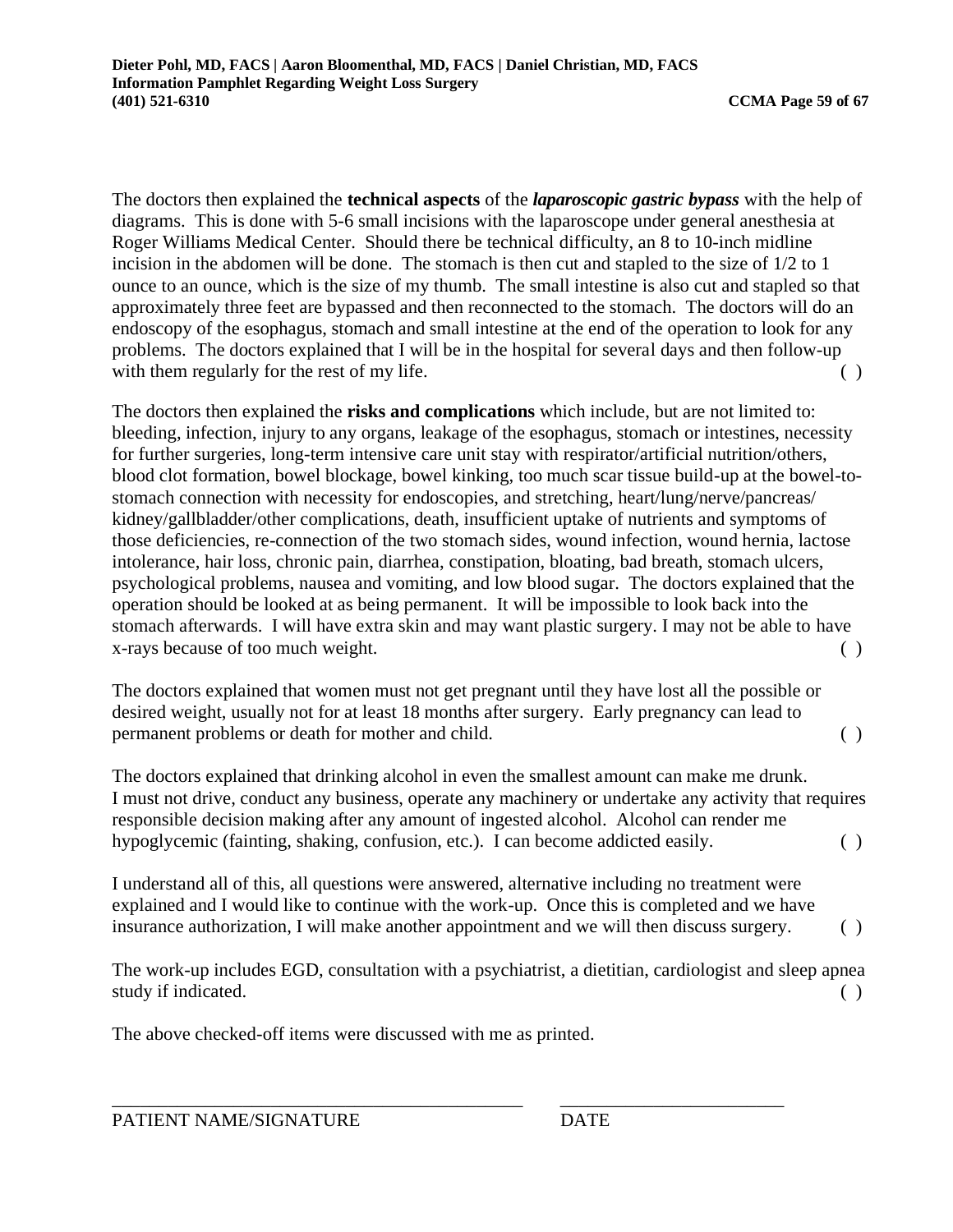This is a patient who qualifies for weight loss surgery; the patient is interested in *sleeve gastrectomy surgery*.

The doctors informed me that the surgery will create a small stomach pouch of about 1/2 to 1 ounce in size, which is about the size of my thumb. There will be some rerouting of the intestines to decrease uptake of nutrients. The doctors told me that I will have a TOOL to lose weight. The operation is not an easy fix, it is not an easy solution, and it is not the answer to all my problems. The operation is a last resort, and it is not foolproof. ( )

The doctors explained to me that I still need to change my diet, change my lifestyle, and do physical activity. I will need to adhere to the diet instructions. Should I not do this, I will not lose enough weight or gain it again. The failure rate is at least 20%, or one out of five patients. ( )

The DIET immediately after the operation will initially be liquids, and then more and more gradually solid food. The portions will be small and it will take one-half hour to one hour to eat. The doctor s told me to chew slowly and put the fork and knife down after each bite, *for the rest of my life*. Should I eat too fast or too much, despite feeling full, I might have nausea and/or vomiting, and weight re-gain may occur. ( )

The doctors explained that initially most patient will not feel hungry and may have no appetite. The hunger and appetite will come back within a few months. Some patients become nauseated, and some may vomit for months. The stomach pouch may also stretch out over the years. That is why it is very important to have a good diet *for the rest of my life*, which is high in protein and low in fat and carbohydrates. Drinking is not allowed with meals, and no sugar or calorie-containing liquids are ever allowed, such as juice, milk, soda, soft drinks, sports drinks, ice cream, and alcohol in large amounts. ( )

The doctors stressed that I need to take multivitamins, iron, calcium, vitamin B12, vitamin D, and others for *the rest of my life*. Should I not do this, I will have life-threatening complications such as anemia, osteoporosis, broken bones, nerve damage, blindness, or other complications. These may not present until several months after I did not take the supplements, and they are difficult conditions to treat. ()

The doctors also emphasized that I need to follow with the support group, the dietitian, and the psychiatrist/counselor. The doctors told me that I will need all the help I can get because the weight problems have many emotional and psychological aspects that surgery alone will not address. ( )

I confirm that I attended either the in-person weight loss informational meeting, or watched the online videos of the meeting. ( )

\_\_\_\_\_\_\_\_\_\_\_\_\_\_\_\_\_\_\_\_\_\_\_\_\_\_\_\_\_\_\_\_\_\_\_\_\_\_\_\_\_\_ \_\_\_\_\_\_\_\_\_\_\_\_\_\_\_\_\_\_\_\_\_\_\_\_\_\_\_\_\_\_

The above checked off items were discussed with me as printed.

PATIENT NAME/SIGNATURE DATE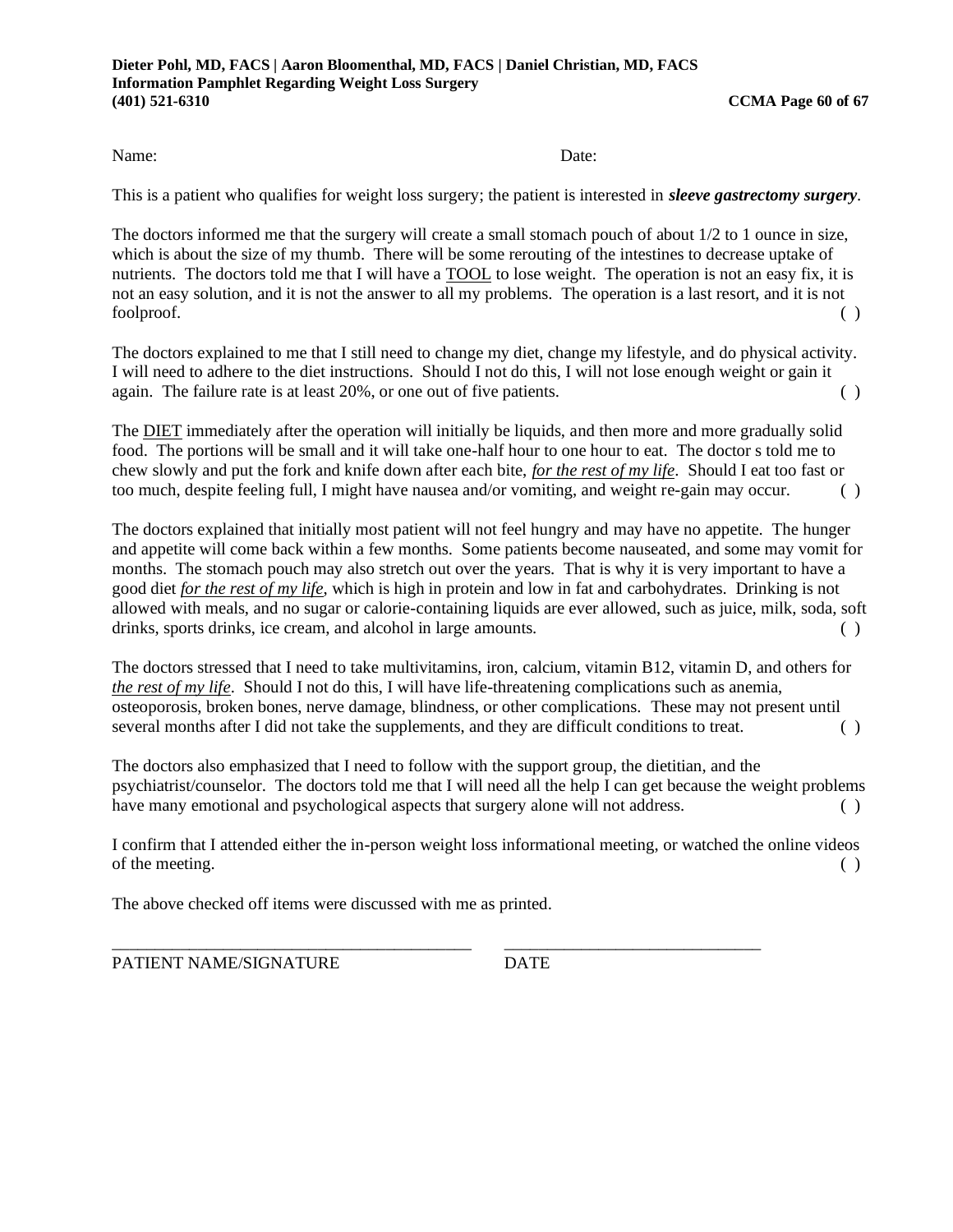The doctors then explained the **technical aspects** of the *laparoscopic sleeve gastrectomy* with the help of diagrams. This is done with five to six small incisions with the laparoscope under general anesthesia at Roger Williams Medical Center. Should there be technical difficulty; an 8 to 10-inch midline incision in the abdomen will be done. The stomach is then cut and stapled along the left side to create a pouch of about 2-3 ounces. The left and excluded side will be removed through a 2-inch incision. The doctors will do an endoscopy of the esophagus and stomach at the end of the operation to look for any problems. I will be in the hospital for several days and then follow-up with them regularly for the rest of my life. ( )

The doctors then explained the **risks and complications** which include, but are not limited to: bleeding, infection, injury to any organs, leakage at the staple line immediately or even months later, necessity for further surgeries, long-term intensive care unit stay with respirator/artificial nutrition/others, blood clot formation, bowel blockage, bowel kinking, too much scar tissue build-up in the pouch with necessity for endoscopies, stretching, heart/lung/nerve/spleen/pancreas/ kidney/gallbladder/other complications, death, insufficient uptake of nutrients and symptoms of those deficiencies, reflux, wound hernia, lactose intolerance, hair loss, chronic pain, diarrhea, constipation, bloating, bad breath, stomach ulcers, psychological problems, nausea and vomiting, stretching of the pouch and reflux. The doctors explained that the operation should be looked at as being permanent. I will have extra skin and may want plastic surgery. I may not be able to have x-rays because of too much weight. ( )

The doctors explained that women must not get pregnant until they have lost all the possible or desired weight, usually not for at least 18 months after surgery. Early pregnancy can lead to permanent problems or death for mother and child. ( )

The doctors explained that drinking alcohol in even the smallest amount can make the patient drunk. I must not drive, conduct any business, operate any machinery or undertake any activity that requires responsible decision making after any amount of ingested alcohol. Alcohol can render me hypoglycemic (fainting, shaking, confusion, etc.) I can become addicted easily. ( )

I understand all this, all questions were answered, alternatives including no treatment were explained and I would like to continue with the work-up. Once this is completed and we have insurance authorization, I will make another appointment and we will then discuss surgery. ( )

The work-up included EGD, consultation with a psychiatrist, a dietitian, cardiologist, and sleep apnea study if indicated. ( )

The above checked-off items were discussed with me as printed.

PATIENT NAME/SIGNATURE DATE

\_\_\_\_\_\_\_\_\_\_\_\_\_\_\_\_\_\_\_\_\_\_\_\_\_\_\_\_\_\_\_\_\_\_\_\_\_\_\_\_\_\_\_\_\_\_ \_\_\_\_\_\_\_\_\_\_\_\_\_\_\_\_\_\_\_\_\_\_\_\_\_\_\_

**SADI-S**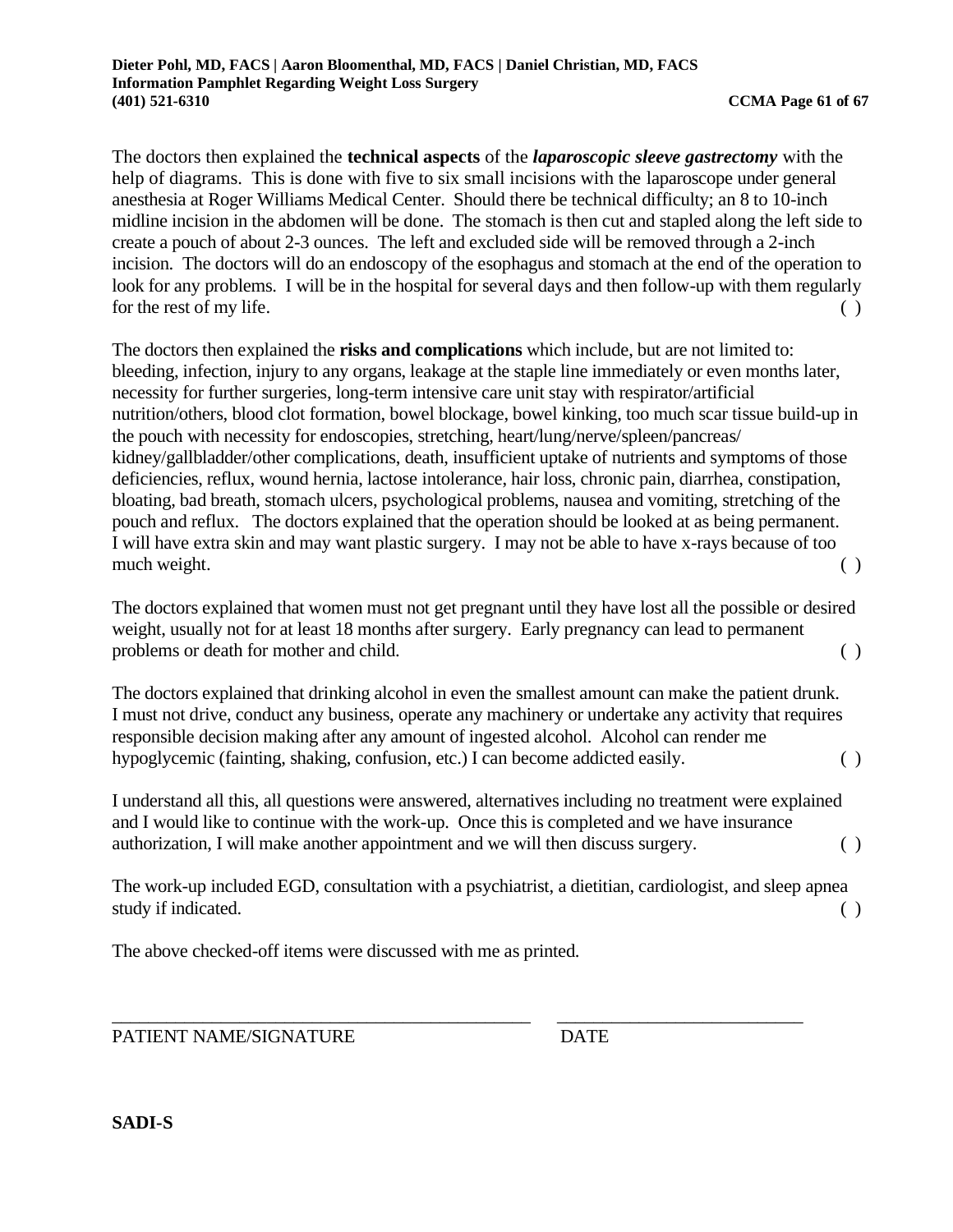This is a patient who qualifies for weight loss surgery. The patient is interested in the **SADI-S (Single anastomosis duodeno-ileostomy with Sleeve gastrectomy)**. The doctors informed me with the help of the booklet and diagrams about the implications of weight loss surgery. The doctors informed me they will remove about three quarters of my stomach. They will disconnect the first part of the duodenum from the stomach and attach it to the small intestines at a spot about 10 feet above where the small intestine enters the colon. The result is that the food portions will be small, some of the nutrients will not be absorbed into my body and certain hormones may change. The doctors told me that I will have a tool to lose weight. The operation is not an easy fix, it is not an easy solution and it is not the answer to all of the problems. The operation is the last resort and it is not foolproof. ( )

The doctors explained to me that I still need to change the diet, change the lifestyle and do physical activity. I will need to adhere to the diet instructions. Should I not do this, I will not lose enough weight or gain it again. The failure rate is at least 20% or one out of five patients. ()

The **diet** after the operation is initially liquids and then more and more gradually solid foods. The portions will be small and it will take half an hour to one hour to eat. The doctors told me to chew slowly and put knife and fork down after each bite for the rest of my life. Should I eat to fast or too much despite fullness feeling, I might get nausea, vomiting or weight re-gain may occur. ()

The doctors explained that initially most patients will not have much hunger and no appetite. The hunger and appetite will come back after several months or years. Some patients are nauseated and vomit for months. The stomach pouch may also stretch out over the years. That is why it is very important to have a good diet for the rest of my life, which is high in protein, low in fat and carbohydrates. Drinking is not allowed with meals and no sugar or calorie-containing liquids are ever allowed, such as any juices, milk, sodas, soft drinks, sports drinks, ice cream, and alcohol. ( )

The doctors stressed that I will need to take **multivitamins**, iron, calcium, Vit B12, Vit D or others for the rest of my life. Should I not do this, I will have life-threatening complications such as anemia, osteoporosis, broken bones, nerve damage, blindness or others. I may also be low in protein and need the surgery partially reversed. These may not present until many months after I did not take the supplements and are very hard to treat. That is why I understand that I need to see the doctors or their assistants regularly after surgery forever. ()

The doctors also emphasized that I need to follow with the support group, the dietitian and the psychiatrist/counselor. The doctors told me that I will need all the help I can get because the weight problem has many emotional and psychological aspects that surgery alone will not address. ( )

I confirm that I attended either the in-person weight loss information meeting or watched the online videos of the meeting.  $\qquad \qquad ( \qquad )$ 

\_\_\_\_\_\_\_\_\_\_\_\_\_\_\_\_\_\_\_\_\_\_\_\_\_\_\_\_\_\_\_\_\_\_\_\_\_\_ \_\_\_\_\_\_\_\_\_\_\_\_\_\_\_\_\_\_\_\_\_\_\_\_\_\_\_\_

The above checked-off items were discussed with me as printed.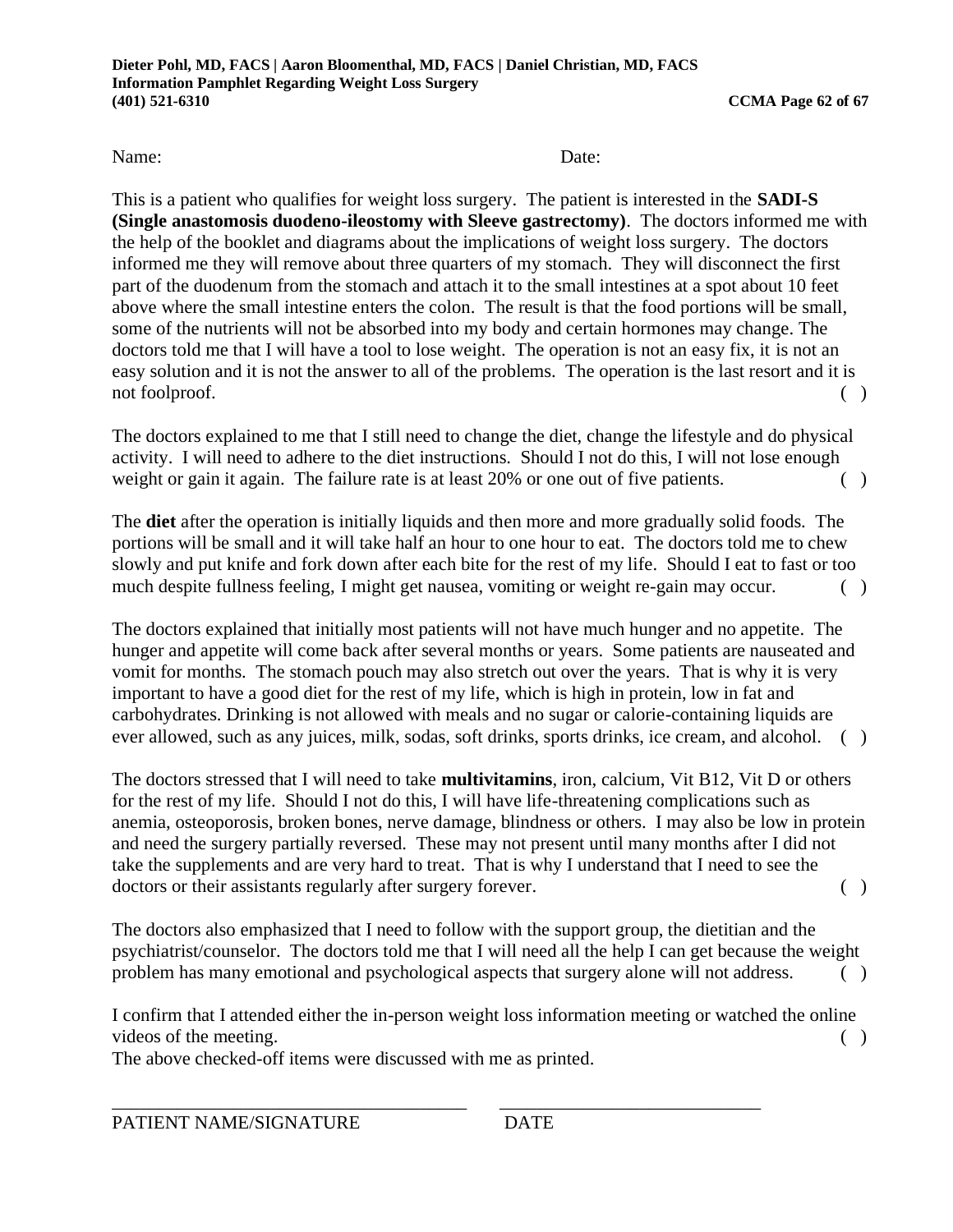The doctors then explained the technical aspects of the **laparoscopic SADI-S** with the help of diagrams. This is done with five to six small incisions with the laparoscope under general anesthesia at Roger Williams Hospital. Should there be technical difficulty, an eight to ten-inch midline incision in the abdomen will be done. The stomach is then cut and stapled to the size of 2-3oz, which is the size of a banana. The small intestine right behind the stomach, called the duodenum is also cut and stapled and attached to the small intestine ten feet before it goes into the colon. The doctors will do an endoscopy of the esophagus, stomach and small intestine at the end of the operation to look for any problems. The doctors explained that I will be in the hospital for several days and then follow-up with them regularly for the rest of my life.  $( )$ 

The doctors then explained the **risks and complications** which include but are not limited to: bleeding, infection, injury to any organs, leakage of the esophagus, stomach, duodenum, or intestines, necessity for further surgeries, long-term intensive care unit stay with respirator/artificial nutrition/others, blood clot formation, bowel blockage, bowel kinking, too much scar tissue build-up at the duodenum to intestine connection with necessity for endoscopies and stretchings, reflux, kidney stones, heart/lung/nerve/pancreas/kidney/gallbladder/other complications, death, insufficient uptake of nutrients and symptoms of those deficiencies, wound infection, wound hernia, lactose intolerance, hair loss, chronic pain, diarrhea, constipation, bloating, bad breath, stomach ulcers, psychological problems, nausea and vomiting, low blood sugar. ( )

The doctors explained that the operation should be looked at as being permanent. I will have extra skin and may want plastic surgery. I may not be able to have x-rays because of too much weight.( )

The doctors explained that women must not get pregnant until they have lost all the possible or desired weight, usually not for at least18 months after surgery. Early pregnancy can lead to permanent problems or death for mother and child. ( )

The doctors explained that drinking alcohol in even the smallest amount can make me drunk. I must not drive, conduct any business, operate any machinery or undertake any activity that requires responsible decision making after any amount of ingested alcohol. Alcohol can render me hypoglycemic (fainting, shaking, confusion, etc.). I can become addicted easily. ()

I understand all this, all questions were answered, alternatives including no treatment were explained and I would like to continue with the work-up. Once this is completed and we have insurance authorization, I will make another appointment and we will then discuss surgery.

\_\_\_\_\_\_\_\_\_\_\_\_\_\_\_\_\_\_\_\_\_\_\_\_\_\_\_\_\_\_\_\_\_\_\_\_\_\_ \_\_\_\_\_\_\_\_\_\_\_\_\_\_\_\_\_\_\_\_\_\_\_\_\_\_\_\_

The above checked-off items were discussed with me as printed.

PATIENT NAME/SIGNATURE DATE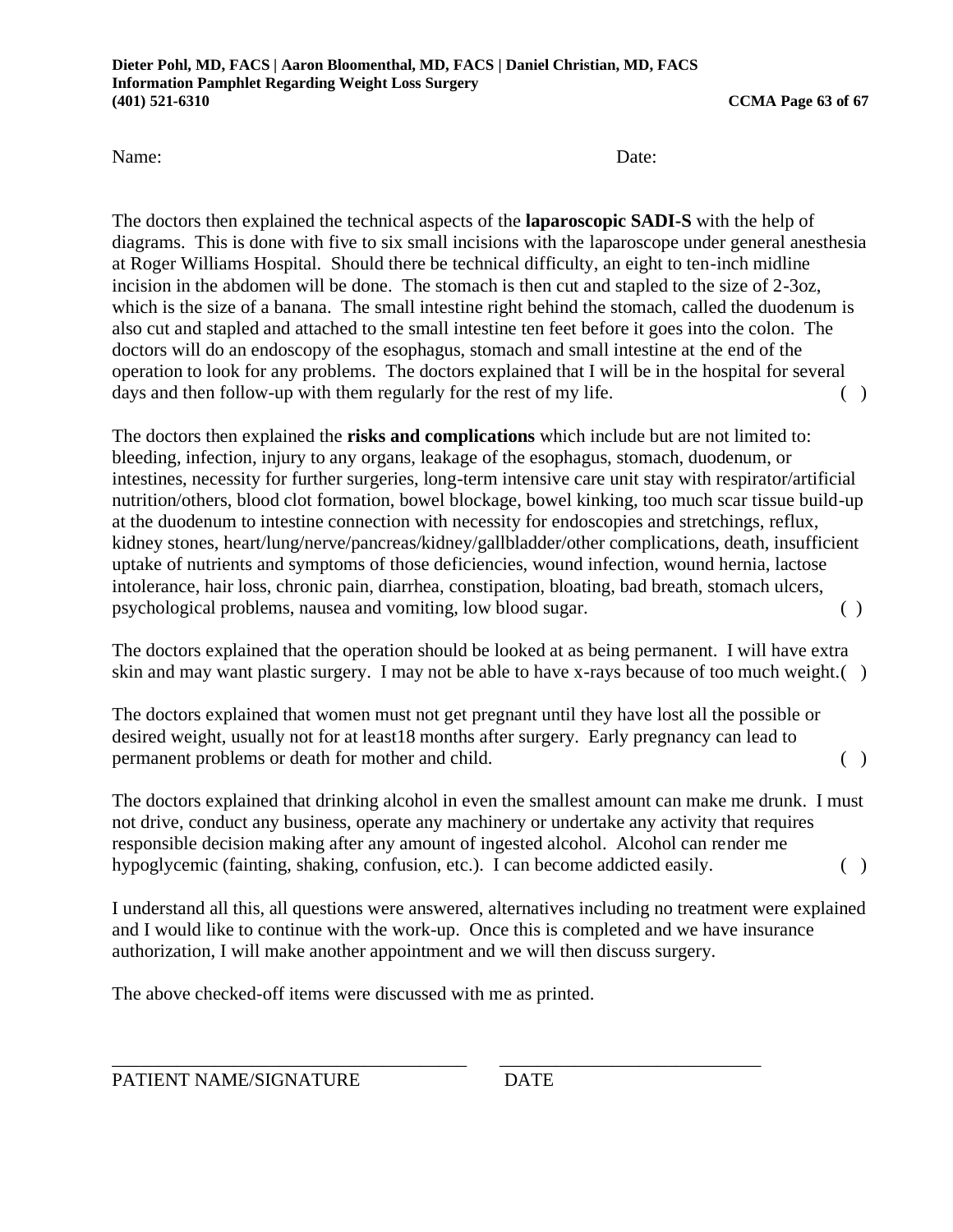This is a patient who qualifies for weight loss surgery. The patient is interested in the DS (biliopancreatic diversion with duodenal switch with Sleeve gastrectomy). The doctors informed me with the help of the booklet and diagrams about the implications of weight loss surgery. The doctors informed me they will remove about three quarters of my stomach. They will disconnect the first part of the duodenum from the stomach and attach it to the small intestines at a spot about 10 feet above where the small intestine enters the colon. They will also cut the intestines about 10 feet above the colon and re-attach the intestine about 5 feet above the colon. The result is that the food portions will be small, some of the nutrients will not be absorbed into my body and certain hormones may change. The doctors told me that I will have a tool to lose weight. The operation is not an easy fix, it is not an easy solution and it is not the answer to all of the problems. The operation is the last resort and it is not foolproof. ( )

The doctors explained to me that I still need to change the diet, change the lifestyle and do physical activity. I will need to adhere to the diet instructions. Should I not do this, I will not lose enough weight or gain it again. The failure rate is at least 20% or one out of five patients.

The **diet** after the operation is initially liquids and then more and more gradually solid foods. The portions will be small and it will take half an hour to one hour to eat. The doctors told me to chew slowly and put knife and fork down after each bite for the rest of my life. Should I eat to fast or too much despite fullness feeling, I might get nausea, vomiting or weight re-gain may occur. ( )

The doctors explained that initially most patients will not have much hunger and no appetite. The hunger and appetite will come back after several months or years. Some patients are nauseated and vomit for months. The stomach pouch may also stretch out over the years. That is why it is very important to have a good diet for the rest of my life, which is high in protein, low in fat and carbohydrates. Drinking is not allowed with meals and no sugar or calorie-containing liquids are ever allowed, such as any juices, milk, sodas, soft drinks, sports drinks, ice cream, and alcohol. ( )

The doctors stressed that I will need to take **multivitamins**, iron, calcium, Vit B12, Vit D or others for the rest of my life. Should I not do this, I will have life-threatening complications such as anemia, osteoporosis, broken bones, nerve damage, blindness or others. I may also be low in protein and need the surgery partially reversed. These may not present until many months after I did not take the supplements and are very hard to treat. That is why I understand that I need to see the doctors or their assistants regularly after surgery forever. ()

The doctors also emphasized that I need to follow with the support group, the dietitian and the psychiatrist/counselor. The doctors told me that I will need all the help I can get because the weight problem has many emotional and psychological aspects that surgery alone will not address. ()

I confirm that I attended either the in-person weight loss information meeting or watched the online videos of the meeting.  $\qquad \qquad ( \qquad )$ 

\_\_\_\_\_\_\_\_\_\_\_\_\_\_\_\_\_\_\_\_\_\_\_\_\_\_\_\_\_\_\_\_\_\_\_\_ \_\_\_\_\_\_\_\_\_\_\_\_\_\_\_\_\_\_\_\_\_\_\_\_\_\_\_\_

The above checked-off items were discussed with me as printed.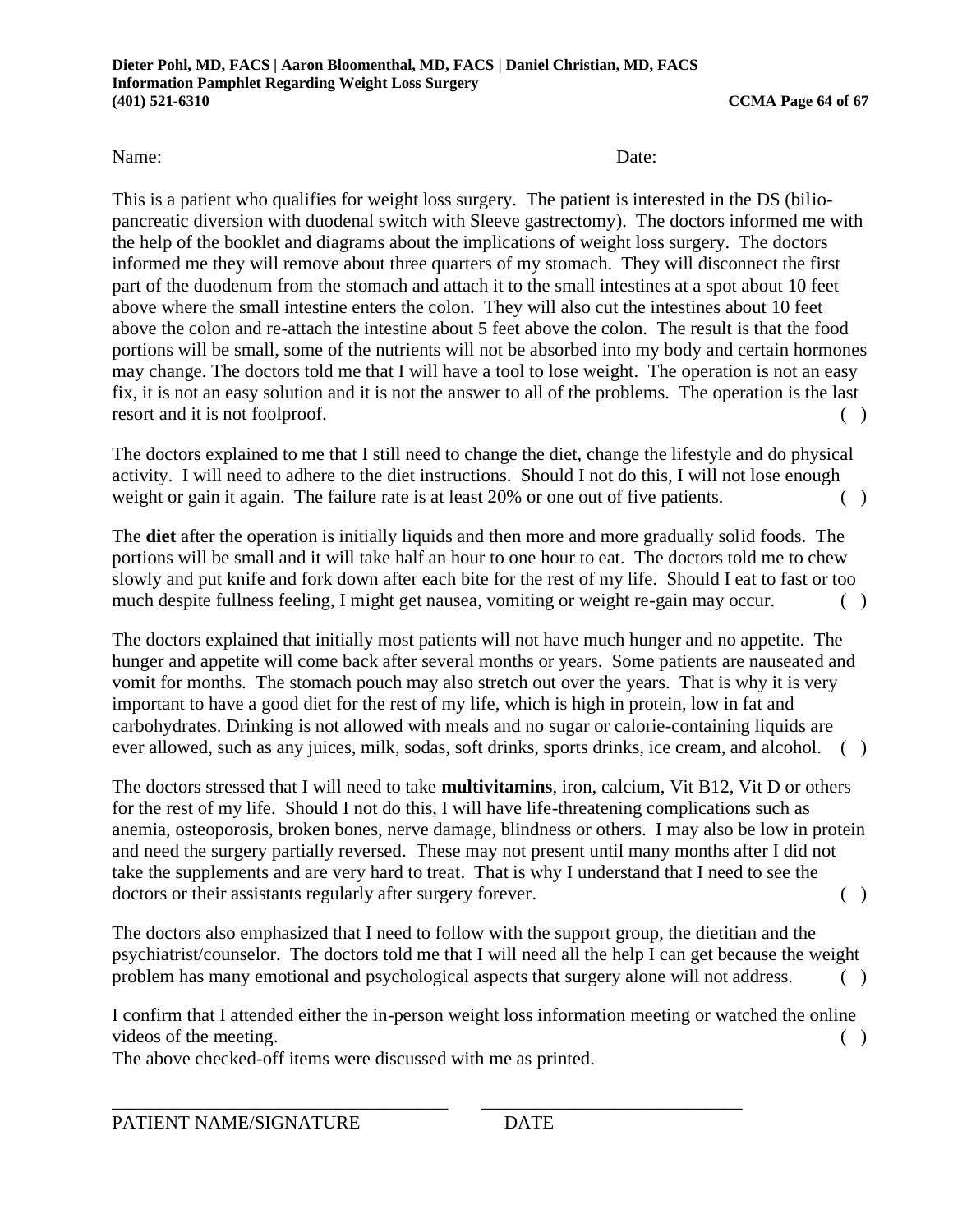The doctors then explained the technical aspects of the **laparoscopic DS** with the help of diagrams. This is done with five to six small incisions with the laparoscope under general anesthesia at Roger Williams Hospital. Should there be technical difficulty, an eight to ten-inch midline incision in the abdomen will be done. The stomach is then cut and stapled to the size of 2-3oz, which is the size of a banana. The small intestine right behind the stomach, called the duodenum is also cut and stapled and attached to the small intestine ten feet before it goes into the colon. The intestines will be cut and re-attached about 5 feet above the colon. The doctors explained that I will be in the hospital for several days and then follow-up with them regularly for the rest of my life.  $( )$ 

The doctors then explained the **risks and complications** which include but are not limited to: bleeding, infection, injury to any organs, leakage of the esophagus, stomach, duodenum, or intestines, necessity for further surgeries, long-term intensive care unit stay with respirator/artificial nutrition/others, blood clot formation, bowel blockage, bowel kinking, too much scar tissue build-up at the duodenum to intestine connection with necessity for endoscopies and stretchings, reflux, kidney stones, heart/lung/nerve/pancreas/kidney/gallbladder/other complications, death, insufficient uptake of nutrients and symptoms of those deficiencies, wound infection, wound hernia, lactose intolerance, hair loss, chronic pain, diarrhea, constipation, bloating, bad breath, stomach ulcers, psychological problems, nausea and vomiting, low blood sugar. ( )

The doctors explained that the operation should be looked at as being permanent. I will have extra skin and may want plastic surgery. (a)

The doctors explained that women must not get pregnant until they have lost all the possible or desired weight, usually not for at least18 months after surgery. Early pregnancy can lead to permanent problems or death for mother and child. ( )

The doctors explained that drinking alcohol in even the smallest amount can make me drunk. I must not drive, conduct any business, operate any machinery or undertake any activity that requires responsible decision making after any amount of ingested alcohol. Alcohol can render me hypoglycemic (fainting, shaking, confusion, etc.). I can become addicted easily. ()

I understand all this, all questions were answered, alternatives including no treatment were explained and I would like to continue with the work-up. Once this is completed and we have insurance authorization, I will make another appointment and we will then discuss surgery. ( )

The above checked-off items were discussed with me as printed.

PATIENT NAME/SIGNATURE DATE

\_\_\_\_\_\_\_\_\_\_\_\_\_\_\_\_\_\_\_\_\_\_\_\_\_\_\_\_\_\_\_\_\_\_\_\_\_\_ \_\_\_\_\_\_\_\_\_\_\_\_\_\_\_\_\_\_\_\_\_\_\_\_\_\_\_\_